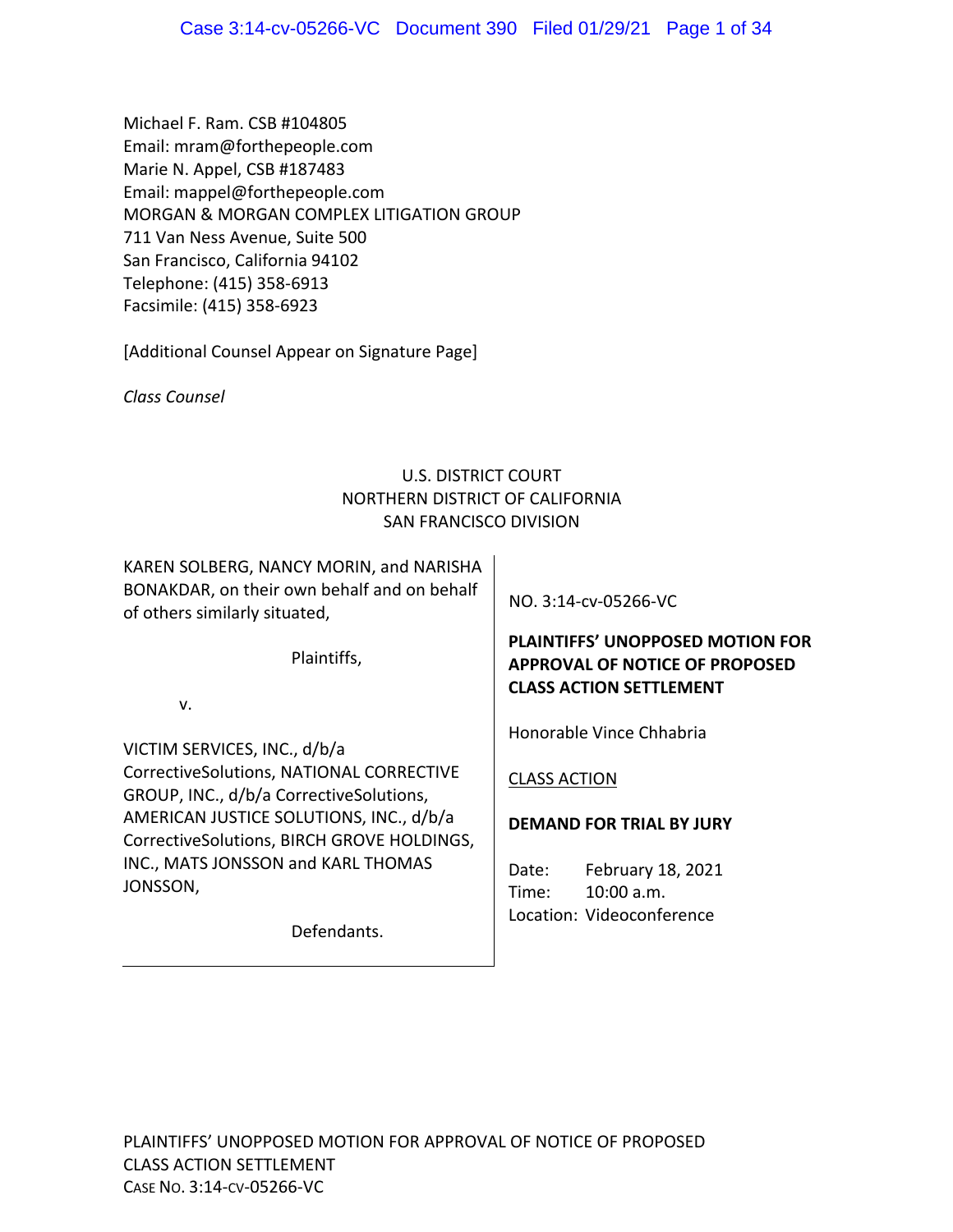## TO: THE CLERK OF THE COURT; and

TO: DEFENDANTS VICTIM SERVICES, INC., d/b/a CorrectiveSolutions, NATIONAL CORRECTIVE GROUP, INC., d/b/a CorrectiveSolutions, AMERICAN JUSTICE SOLUTIONS, INC., d/b/a CorrectiveSolutions, BIRCH GROVE HOLDINGS, INC., MATS JONSSON and KARL THOMAS JONSSON, AND ITS ATTORNEYS OF RECORD:

PLEASE TAKE NOTICE that on February 18, 2021, at 10:00 a.m., via videoconference, Plaintiffs will move for preliminary approval of a class action settlement. The motion will be based on this notice of motion, the memorandum of points and authorities, the declaration of Beth E. Terrell, the declaration of Jennifer M. Keough, and the declaration of Mats Jonsson, the records and file in this action, and such other matter as may be presented before or at the hearing of the motion.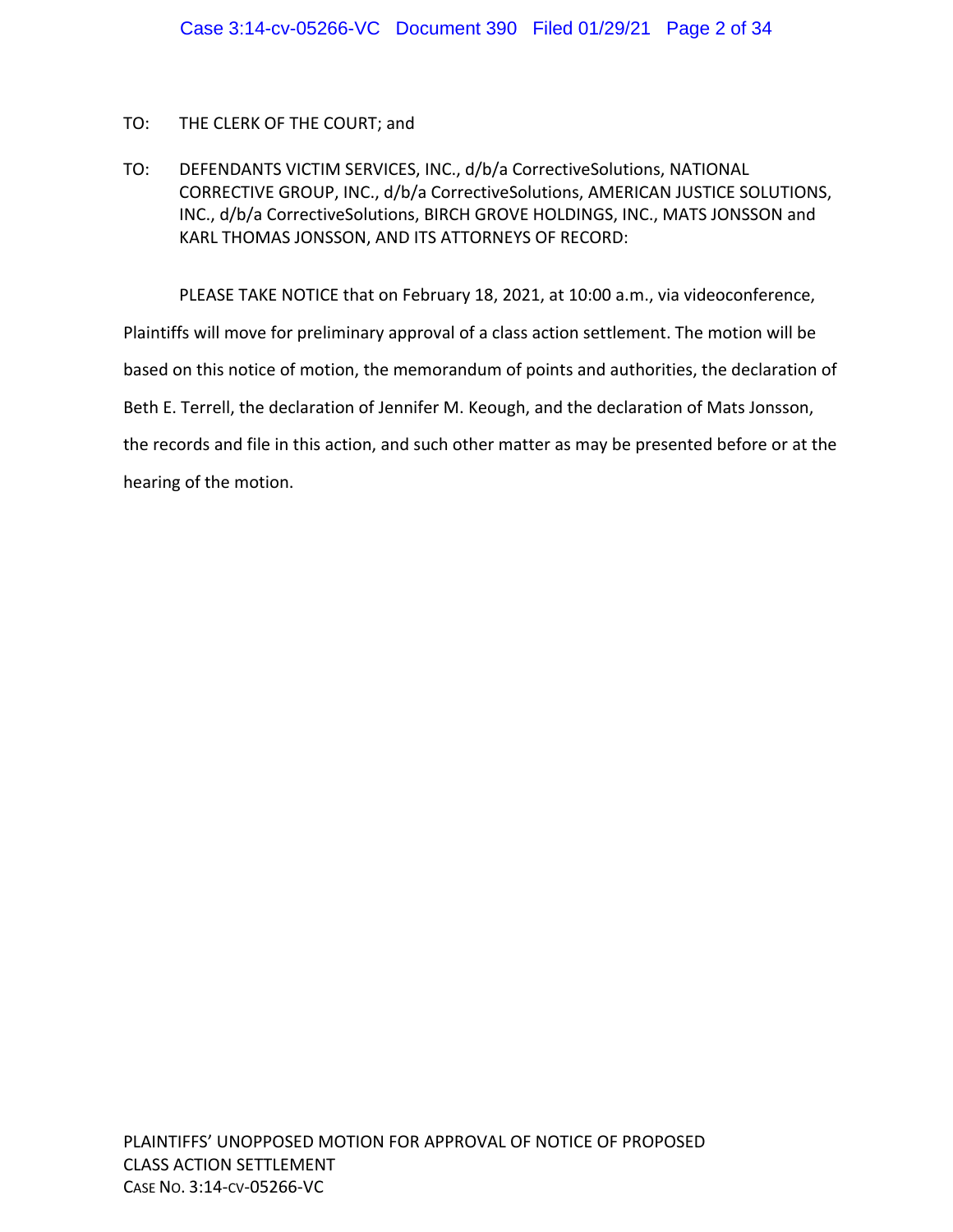## **TABLE OF CONTENTS**

| Ι.  |                |                                                                             |  |
|-----|----------------|-----------------------------------------------------------------------------|--|
| ΙΙ. |                |                                                                             |  |
|     | А.             | Plaintiffs' claims and Defendants' motions to dismiss and strike2           |  |
|     | В.             |                                                                             |  |
|     | C.             |                                                                             |  |
|     | D.             | Defendants' second appeal and the Ninth Circuit's ruling on both appeals4   |  |
|     | E.             |                                                                             |  |
|     | F.             | Plaintiffs' class certification motion, Defendants' motions to dismiss, and |  |
|     | G.             |                                                                             |  |
|     | Η.             | The parties' second round of cross-motions for summary judgment7            |  |
|     | $\mathsf{I}$ . |                                                                             |  |
| Ш.  |                |                                                                             |  |
|     | А.             |                                                                             |  |
|     | В.             |                                                                             |  |
|     |                | 1.                                                                          |  |
|     |                | 2.                                                                          |  |
|     |                | 3.                                                                          |  |
|     |                | 4.                                                                          |  |
|     | C.             |                                                                             |  |
|     | D.             |                                                                             |  |
|     |                | PLAINTIFFS' UNOPPOSED MOTION FOR APPROVAL OF NOTICE OF PROPOSED             |  |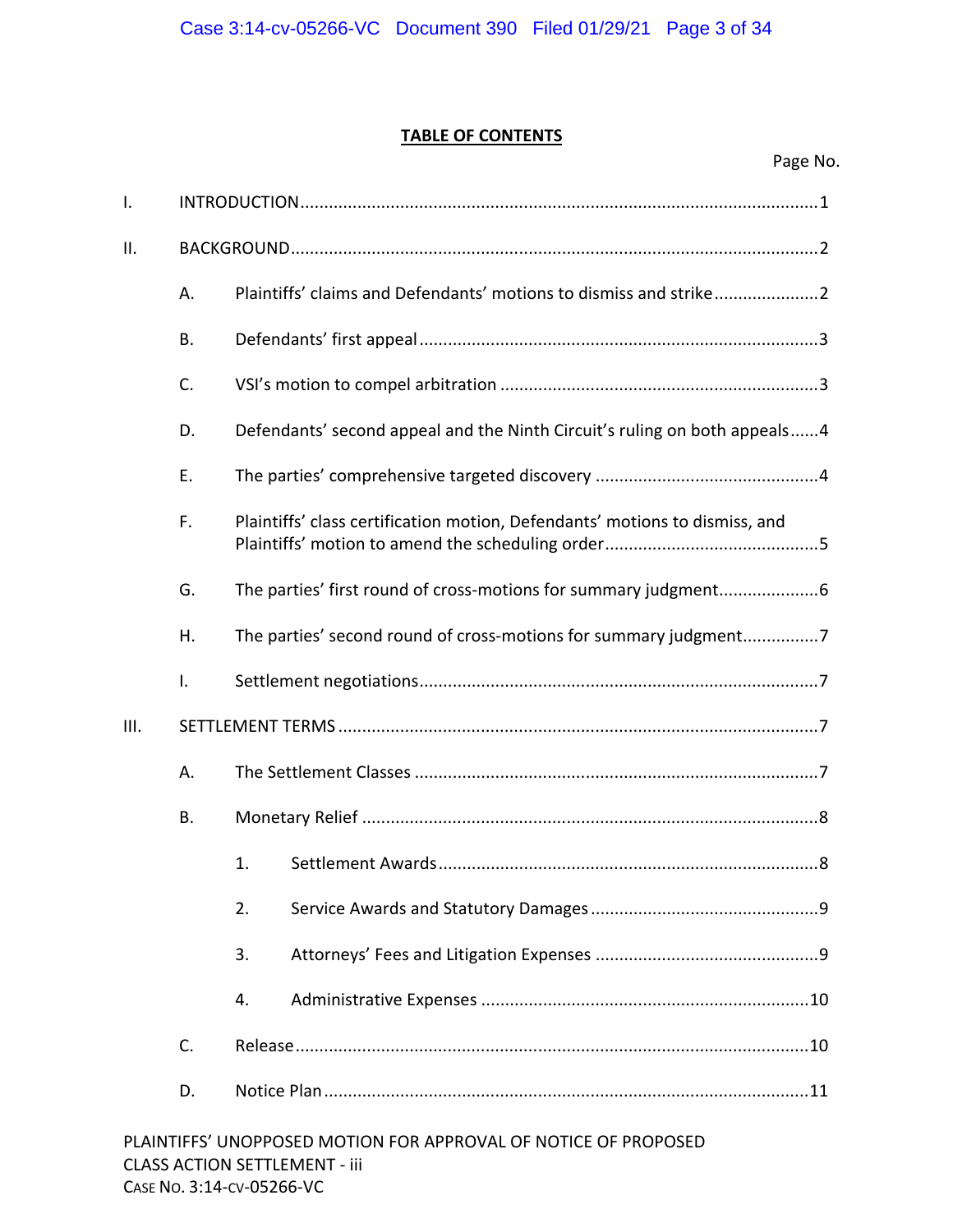# Case 3:14-cv-05266-VC Document 390 Filed 01/29/21 Page 4 of 34

| IV. |           |                   |                                                                                                                               |  |  |  |
|-----|-----------|-------------------|-------------------------------------------------------------------------------------------------------------------------------|--|--|--|
| V.  |           |                   |                                                                                                                               |  |  |  |
|     | А.        |                   | The proposed settlement should be preliminarily approved 11                                                                   |  |  |  |
|     |           | 1.                | Plaintiffs and their counsel have adequately represented                                                                      |  |  |  |
|     |           | 2.                | The settlement is the result of arm's-length, non-collusive                                                                   |  |  |  |
|     |           | 3.                | The relief provided by the settlement is adequate taking into<br>account the strength of Plaintiffs' case and the risk, cost, |  |  |  |
|     |           | 4.                | The settlement will be fairly distributed to Settlement Class                                                                 |  |  |  |
|     |           | 5.                | Class Counsel will request approval of a fair and reasonable fee 21                                                           |  |  |  |
|     |           | 6.                | No part of the Settlement Fund will revert to Defendants<br>and any undistributed amounts will be paid to an appropriate      |  |  |  |
|     | <b>B.</b> |                   | The proposed Notice Plan complies with Rule 23(e) and due process22                                                           |  |  |  |
|     | C.        |                   |                                                                                                                               |  |  |  |
| VI. |           | <b>CONCLUSION</b> |                                                                                                                               |  |  |  |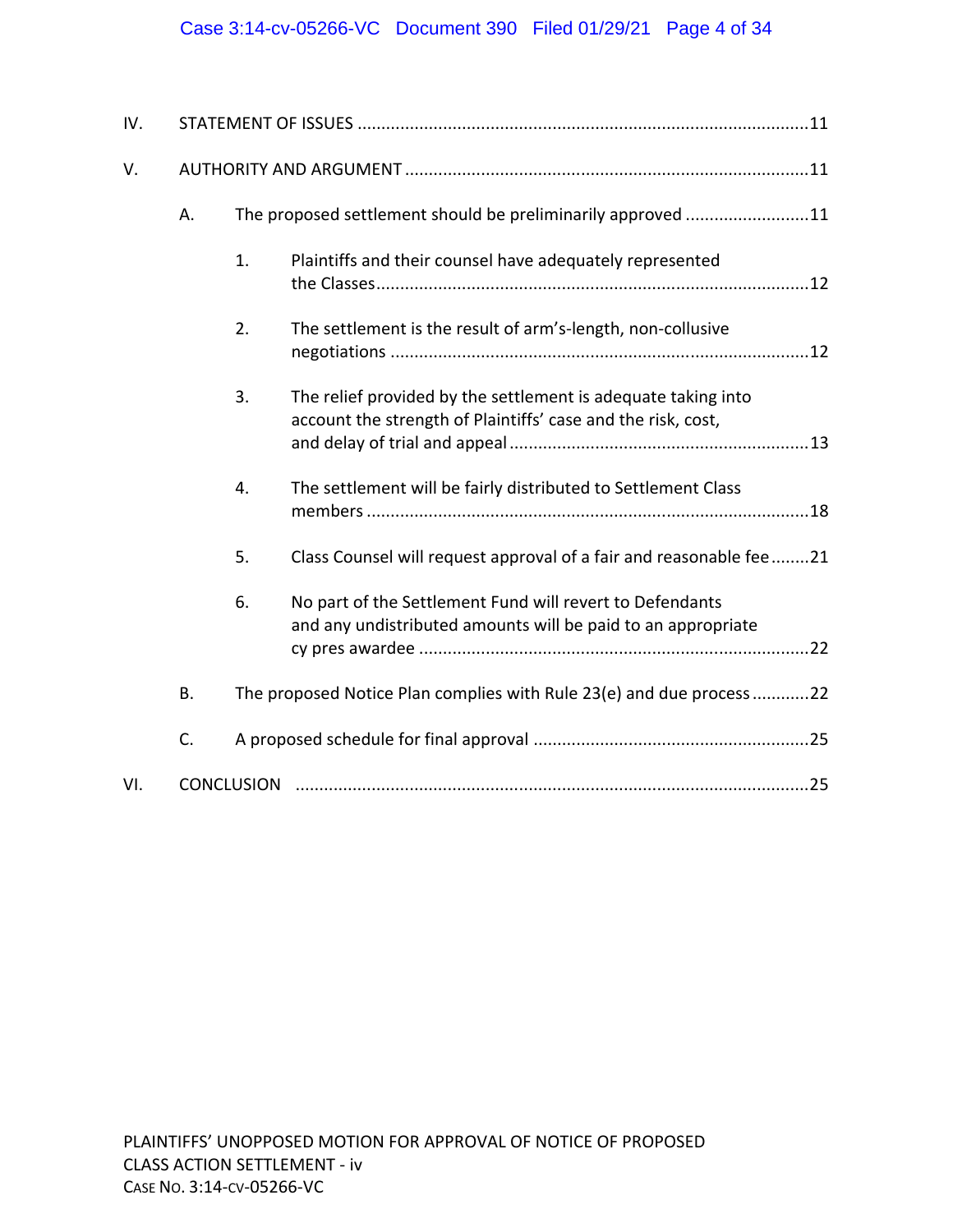## **TABLE OF AUTHORITIES**

| Page                                                                                                                               |  |
|------------------------------------------------------------------------------------------------------------------------------------|--|
| Abante Rooter & Plumbing, Inc. v. Pivotal Payments Inc.,<br>No. 3:16-cv-05486-JCS, 2018 WL 8949777 (N.D. Cal. Oct. 15, 2018)19, 20 |  |
| Amchem Prods. v. Windsor,                                                                                                          |  |
| Bailey v. Kinder Morgan G.P., Inc.,<br>No. 18-CV-03424-TSH, 2020 WL 5748721 (N.D. Cal. Sept. 25, 2020) 16                          |  |
| Braynen v. Nationstar Mortgage, LLC,                                                                                               |  |
| Cabiness v. Educational Financial Solutions, LLC,                                                                                  |  |
| Class Plaintiffs v. City of Seattle,                                                                                               |  |
| Corson v. Toyota Motor Sales U.S.A., Inc.,                                                                                         |  |
| Garner v. State Farm Mutual Automobile Insurance Co.,<br>No. 08-cv-1365-CW, 2010 WL 1687832 (N.D. Cal. Apr. 22, 2010) 13           |  |
| Hopkins v. Stryker Sales Corp.,                                                                                                    |  |
| In re Bluetooth Headset Products Liability Litigation,                                                                             |  |
| In re Cathode Ray Tube (Crt) Antitrust Litigation,<br>No. C-07-5944 JST, 2015 WL 9266493 (N.D. Cal. Dec. 17, 2015)17               |  |
| In re Coordinated Pretrial Proceedings,                                                                                            |  |
| In re Educ. Testing Serv. Praxis Principles of Learning & Teaching, Grades 7-12,                                                   |  |

PLAINTIFFS' UNOPPOSED MOTION FOR APPROVAL OF NOTICE OF PROPOSED CLASS ACTION SETTLEMENT ‐ v CASE NO. 3:14‐CV‐05266‐VC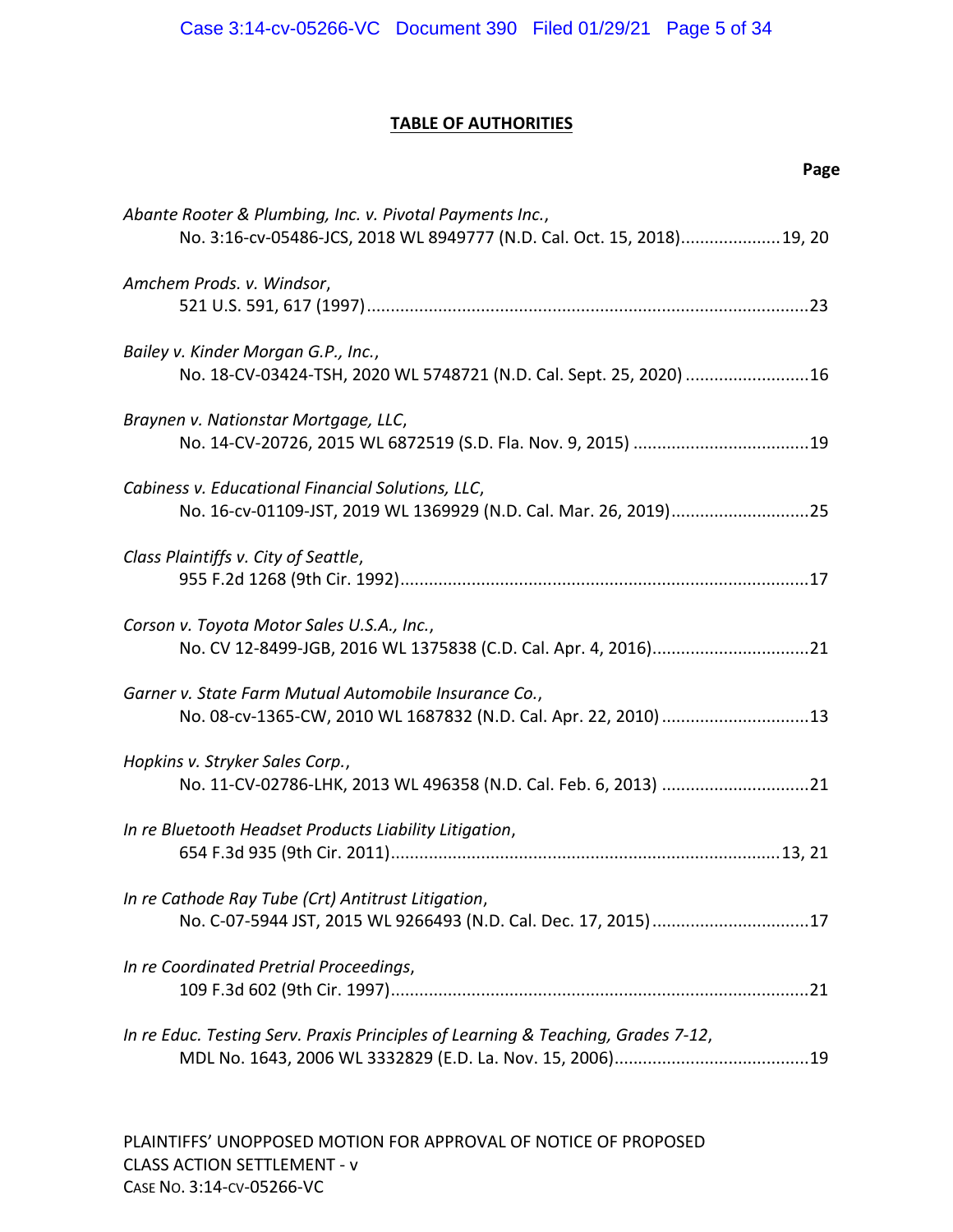| In re Hyundai & Kia Fuel Economy Litigation,                                                                       |
|--------------------------------------------------------------------------------------------------------------------|
| In re Mego Financial Corp. Securities Litigation,                                                                  |
| In re Mercury Interactive Corp. Securities Litigation,                                                             |
| In re MyFord Touch Consumer Litigation,<br>No. 13-CV-03072-EMC, 2019 WL 1411510 (N.D. Cal. Mar. 28, 2019) 16       |
| In re Online DVD-Rental Antitrust Litigation,                                                                      |
| In re Yahoo Mail Litigation,<br>No. 13-cv-4980-LHK, et al., 2014 WL 4474612 (N.D. Cal. Aug. 25, 2016)  14, 20      |
| In re Uber FCRA Litigation,<br>No. 14-cv-05200-EMC, 2017 WL 2806698 (N.D. Cal. June 29, 2017) 18, 25               |
| Nat'l Rural Telecommc'ns Coop. v. DIRECTV, Inc.,                                                                   |
| Reickborn v. Velti PLC,<br>No. 13-cv-03889-WHO, 2015 WL 468329 (N.D. Cal. Feb. 3, 2015)17                          |
| Rinky Dink, Inc. v. World Business Lenders, LLC,<br>No. C14-0268-JCC, 2016 WL 3087073 (W.D. Wash. May 31, 2016) 17 |
| Rodriquez v. West Publishing Corp.,                                                                                |
| Schofield v. Delta Air Lines, Inc.,<br>No. 18-cv-00382-EMC, 2019 WL 955288 (N.D. Cal. Feb. 27, 2019) 13            |
| Staton v. Boeing Co.,                                                                                              |
| Viceral v. Mistras Group, Inc.,<br>No. 15-CV-02198-EMC, 2016 WL 5907869 (N.D. Cal. Oct. 11, 2016) 16               |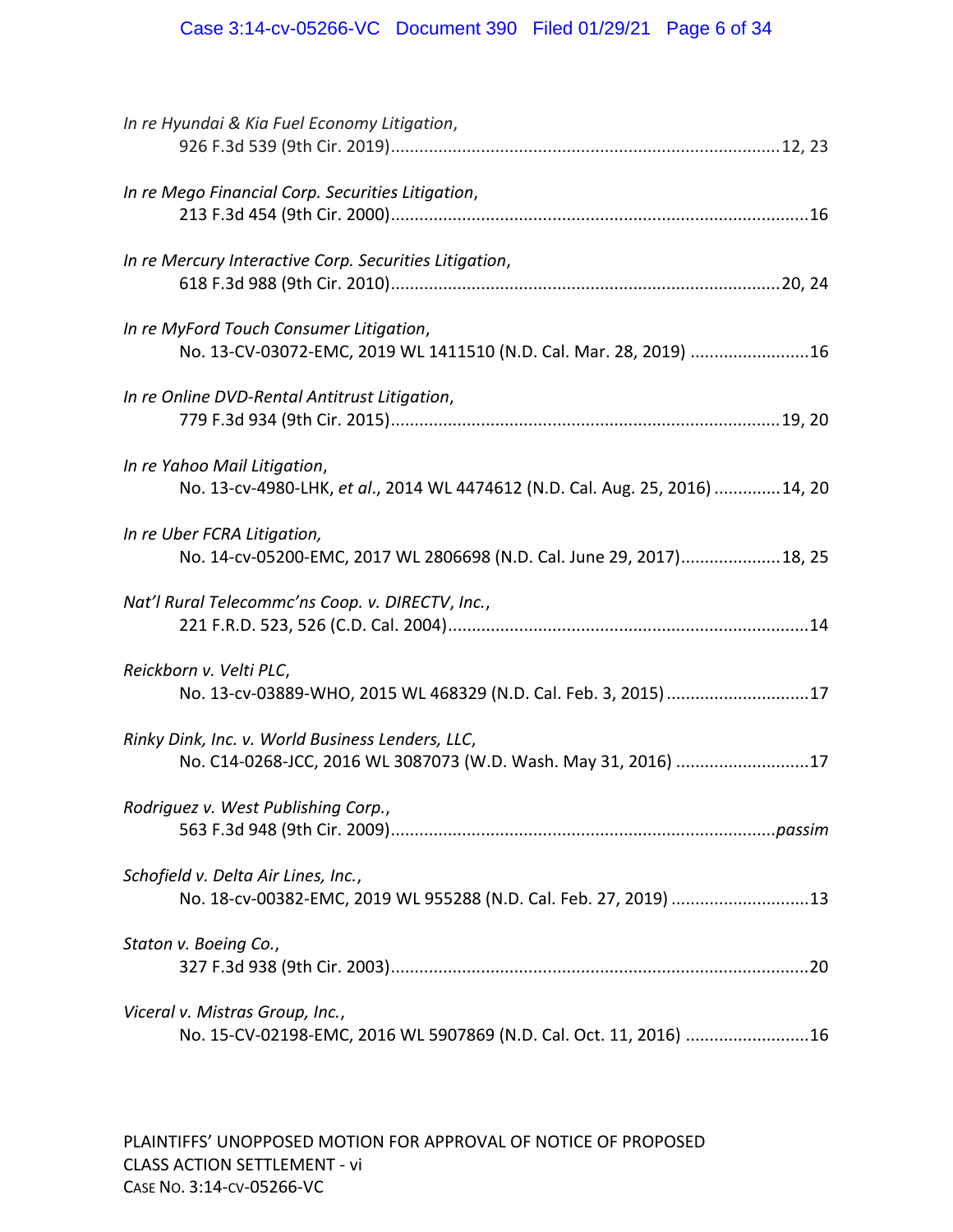| Vincent v. Hughes Air West, |  |
|-----------------------------|--|
|                             |  |

## **FEDERAL RULES & STATUTES**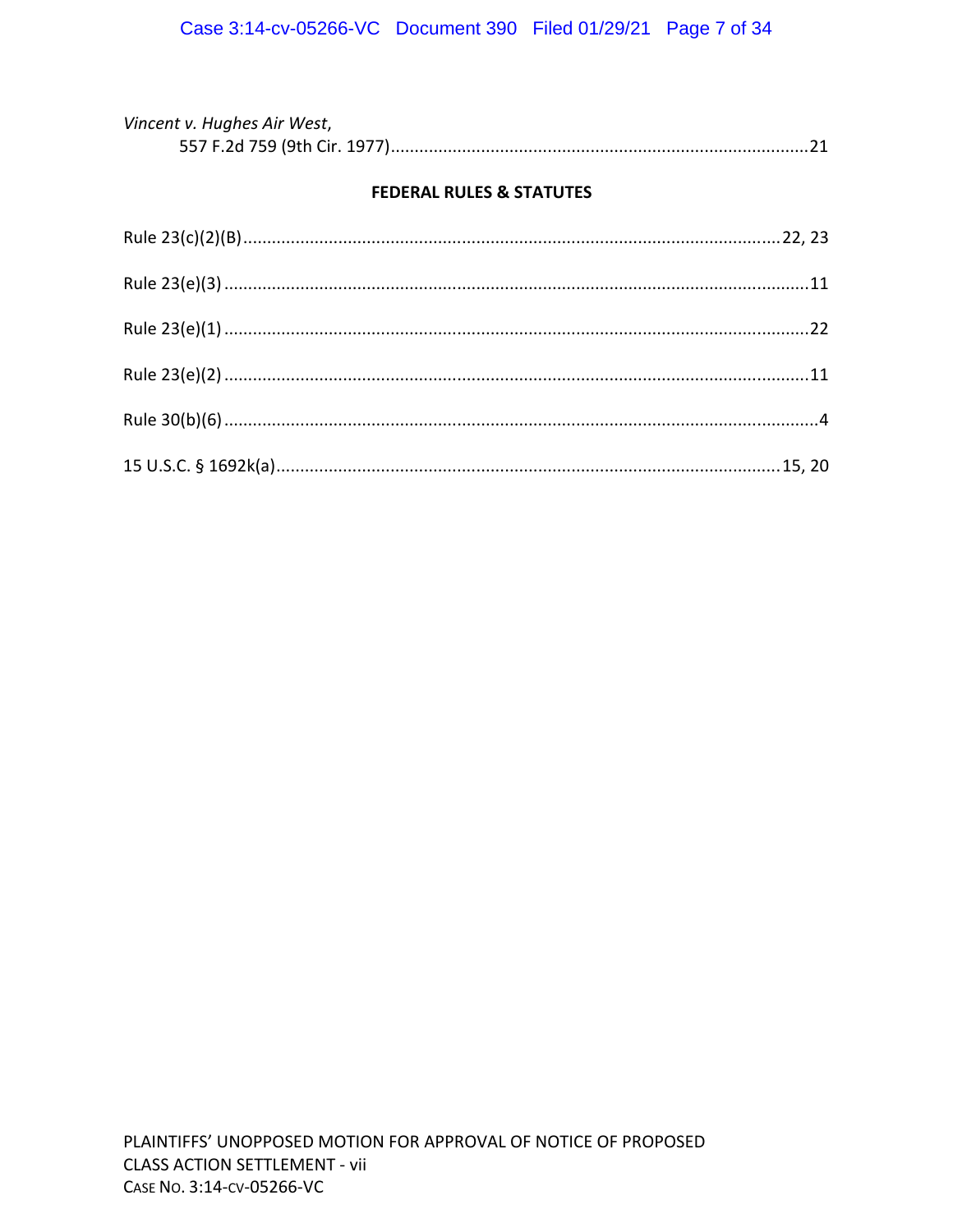#### **I. INTRODUCTION**

It is a bit of a cliché for counsel to characterize litigation as "prolonged" and "hard fought" when they seek approval of a class settlement, but that characterization is truly appropriate in this case. In the more than six years since Plaintiffs filed their initial complaint in December 2014, the parties have briefed numerous motions, including multiple motions to dismiss, a motion to compel arbitration, class certification, two rounds of cross‐motions for summary judgment, and even two appeals and a Rule 23(f) petition. Discovery encompassed the Defendants named in the initial complaint as well as those subsequently added to the case, as well as several district attorneys' offices and other third parties with relevant information. The parties also periodically discussed potential resolution without success.

With the Court poised to hear argument on the parties' cross-motions for summary judgment and some frank exchanges about Plaintiffs' ability to collect a judgment against Defendants, the parties were well positioned to consider and ultimately accept Magistrate Judge Laurel Beeler's settlement proposal. Defendants' insurers will establish a \$1.1 million Settlement Fund to pay Settlement Awards, administrative expenses, statutory damages and service awards to Plaintiffs, and attorneys' fees and costs. To make this settlement happen in light of the insurer's defenses to coverage, Defendants are buying out their insurance policies and foregoing insurance coverage for any future covered claims.

Members of the Settlement Classes, which are identical to the Classes the Court previously certified, will have the opportunity to submit a simple claim form to receive a Settlement Award. JND estimates the administrative expenses to be no more than \$106,000 (including the costs of class certification notice) and Class Counsel intend to request Court approval of attorneys' fees of 25% of the Settlement Fund, or \$275,000, reimbursement of \$135,000 in litigation costs, and statutory damages and service awards of \$3,000 for each Plaintiff. If the Court approves these requests, \$555,000 will be used to pay the Settlement Awards. Of this amount, \$20,000 will be allocated to FDCPA statutory damages and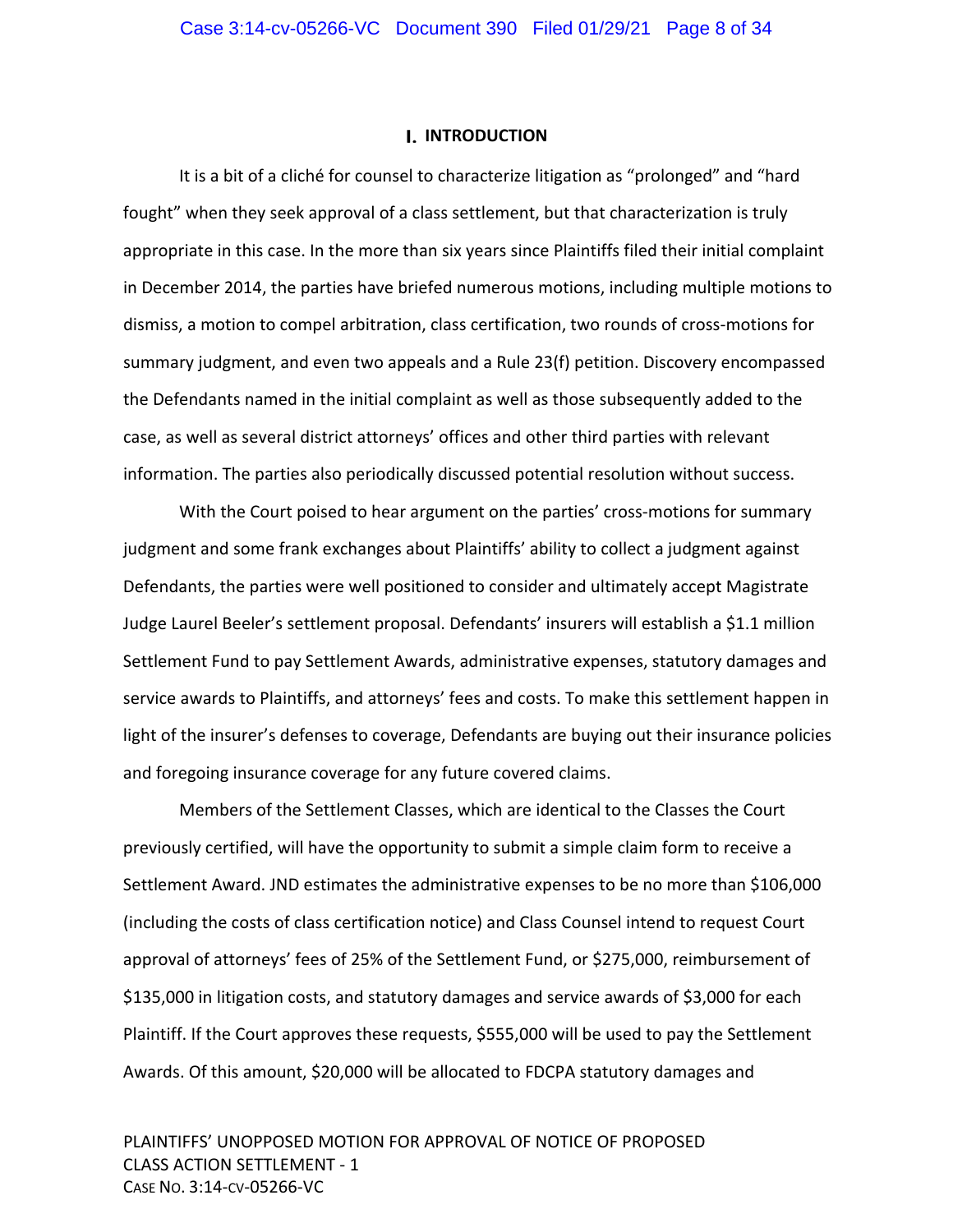#### Case 3:14-cv-05266-VC Document 390 Filed 01/29/21 Page 9 of 34

distributed equally to all FDCPA Class members. The remaining \$535,000 (the Actual Damages Settlement Fund) will be distributed to FDCPA and UCL Class members who paid fees to Defendants in proportion to the amount of fees they paid. None of the Settlement Fund will revert to Defendants.

The proposed settlement is a fair resolution of Plaintiffs' claims given the significant risk of no recovery at all regardless of the Court's ruling on the pending cross-motions for summary judgment. Absent a settlement, the remaining issue for the Court's resolution is whether the fees Defendants collected or attempted to collect from Class members in connection with check diversion programs are unlawful. If the Court finds that the fees are allowed by California law and grants summary judgment for Defendants, Class members will recover nothing. If the Court finds the fees are unlawful, Class members will have a judgment they most likely could not collect because of Defendants' financial condition and their insurer's defenses to coverage. The settlement provides Class members with cash payments they would likely never receive if the parties continue to litigate. Plaintiffs request that the Court grant their motion so Settlement Class members may receive notice of the settlement.

#### **BACKGROUND**

## **A. Plaintiffs' claims and Defendants' motions to dismiss and strike**

Plaintiffs Karen Solberg, Kevin Breazeale, and Kevin Hiep Vu filed this class action lawsuit against defendants NCG, VSI, and Mats Jonsson on December 1, 2014, seeking damages and injunctive relief on behalf of classes of similarly situated persons. Dkt. No. 1. Nancy Morin and Narisha Bonakdar joined the case as Plaintiffs in a First Amended Complaint filed on February 6, 2015. Dkt. No. 8. Plaintiffs added defendants American Justice Solutions, Inc., an entity that runs the day‐to‐day operations of the bad check programs as well as other private probation businesses operated by Defendants, Birch Grove Holdings, Inc., the corporate parent of VSI and AJS, and Karl Thomas Jonsson, the son of Defendant Mats Jonsson and an employee of Birch Grove, and removed Mr. Breazeale and Mr. Vu as named plaintiffs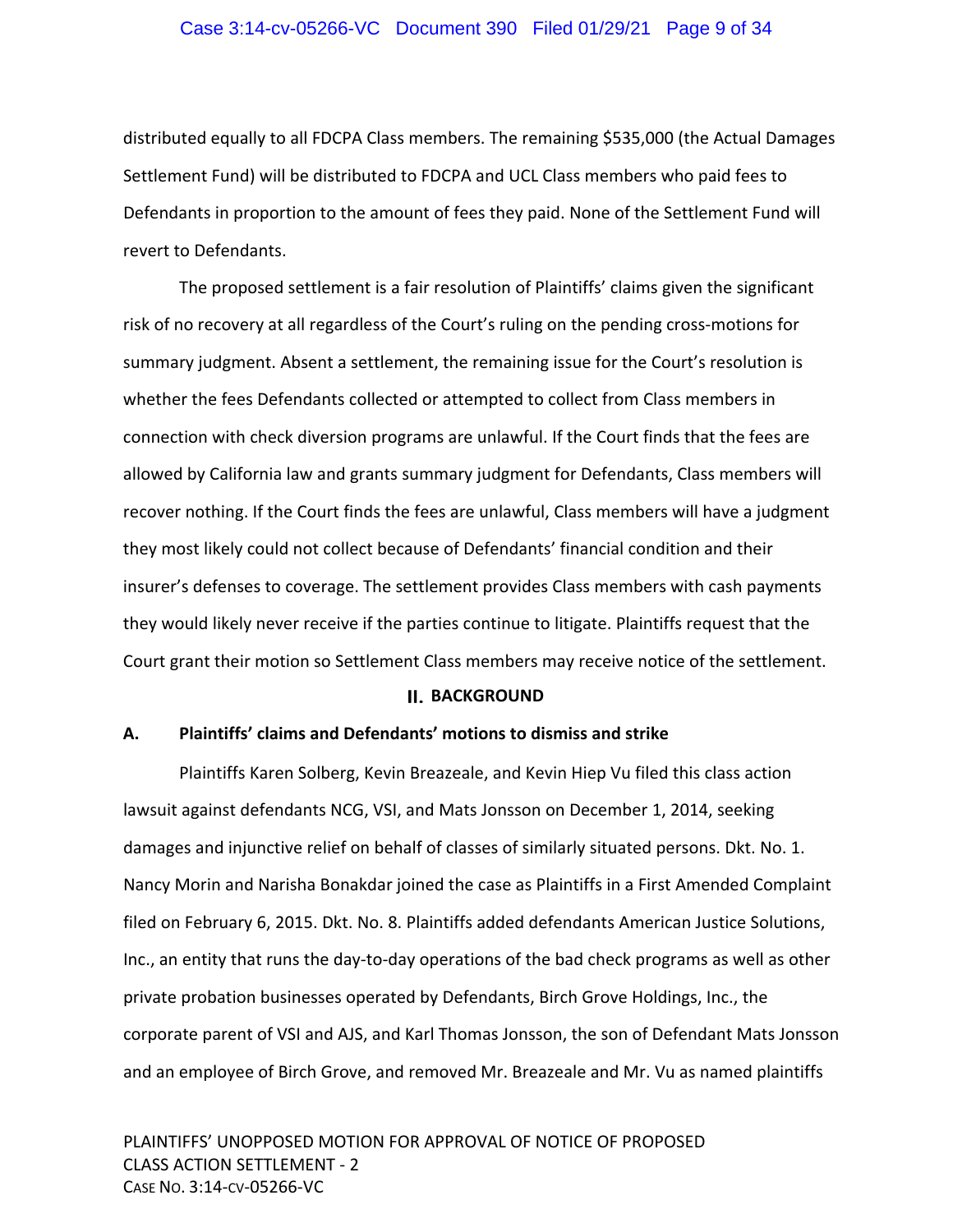## Case 3:14-cv-05266-VC Document 390 Filed 01/29/21 Page 10 of 34

in a Second Amended Complaint filed on May 25, 2018. Dkt. No. 216.

Throughout the litigation, Plaintiffs asserted claims for violations of the Fair Debt Collection Practices Act and the California Unfair Competition Law. Plaintiffs alleged that Defendants are private debt collectors that sent false, deceptive, and misleading letters on the letterhead of district attorneys to collect dishonored checks on behalf of retail merchants in California and other states. Among other things, Plaintiffs alleged that Defendants demanded fees that were not authorized by law and operated without district attorney oversight, as required by state and federal law. *See* Dkt. Nos. 1, 8, 216.

In April 2015, Defendants moved to strike Plaintiffs' state law claims as barred under California Code of Civil Procedure section 425.16, contending that this case was a strategic lawsuit against public participation, or SLAPP suit. Dkt. No. 37. Defendants also moved to dismiss Plaintiffs' claims, arguing that they failed to state a claim upon which relief could be granted and that the Court lacked jurisdiction over the claims. Dkt. No. 38. Following briefing, Dkt. Nos. 47‐52, and a hearing, Dkt. No. 62, the Court denied both motions. Dkt. No. 63.

#### **B. Defendants' first appeal**

Defendants appealed the Court's denial of their motion to strike. Dkt. No. 65. Plaintiffs moved to certify the appeal as frivolous and the Defendants moved to stay proceedings pending the appeal. Dkt. Nos. 72, 74, 76-81. The Court denied both motions. Dkt. No. 83.<sup>1</sup> The parties completed briefing the appeal in March 2016.

## **C. VSI's motion to compel arbitration**

In October 2015, VSI moved to compel individual arbitration of Ms. Bonakdar's claims. Dkt. No. 92. Plaintiffs opposed, arguing that there was no valid contract formed between Ms. Bonakdar and VSI and that the arbitration agreement is unconscionable. Dkt. No. 106. The Court requested further briefing on the question of whether it is appropriate for disputes that

 $1$  At the Court's request, the parties briefed the issue of whether a district court may rule on the merits of a plaintiff's claim prior to class certification or class notice, since Rule 23 generally prohibits so-called "one-way intervention." Dkt. Nos. 85, 95, 98, 100.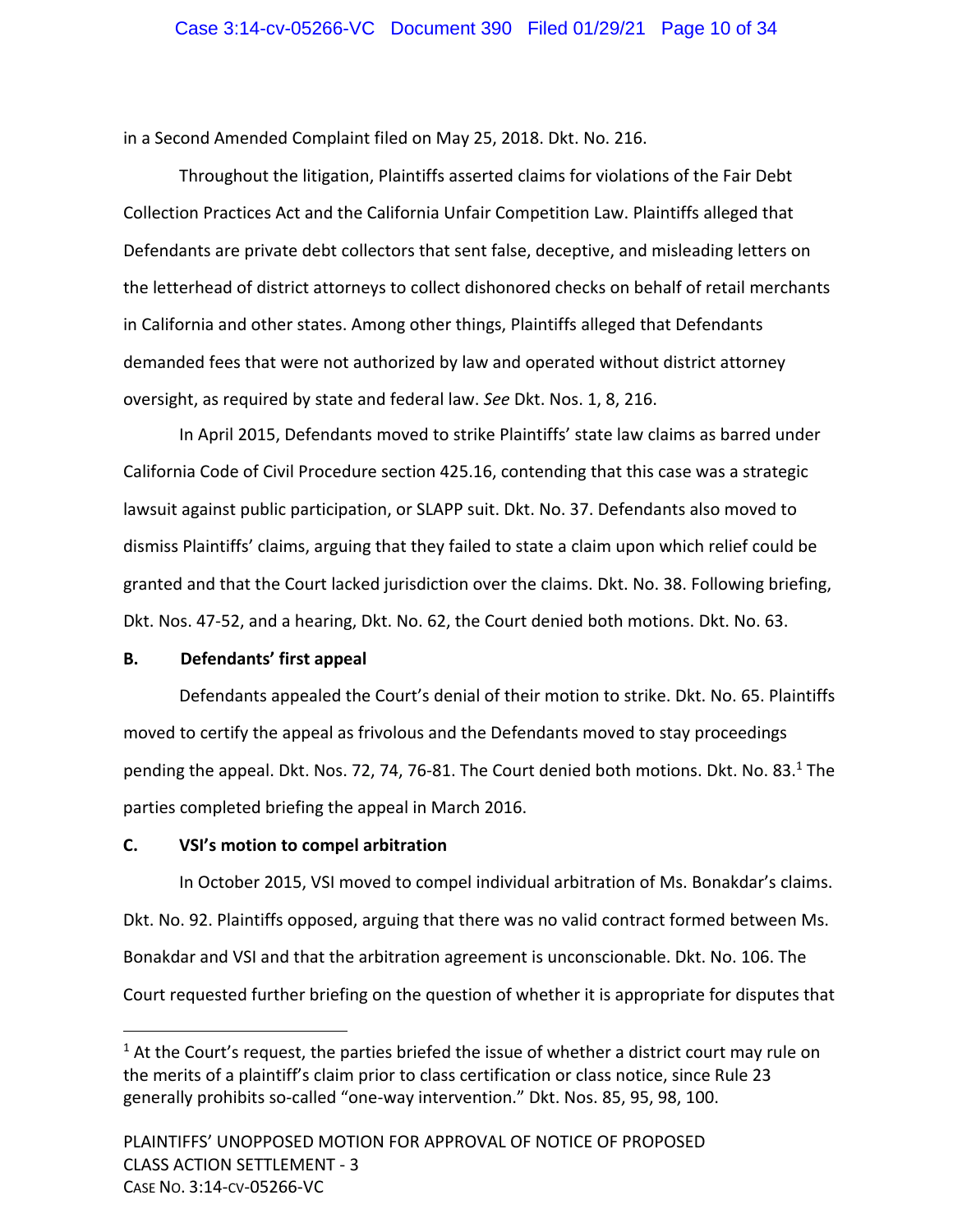#### Case 3:14-cv-05266-VC Document 390 Filed 01/29/21 Page 11 of 34

arise between a private company that assists in the operation of the criminal justice system and citizens to be resolved through arbitration. Dkt. No. 120; *see also* Dkt. Nos. 123, 131. The East Bay Community Law Center, Southern Center for Human Rights, and a group of professors of arbitration, contracts, and consumer law filed a brief as amicus curiae encouraging the Court to deny VSI's motion to compel arbitration. Dkt. No. 124. The Court invited further briefing on the application of the FAA to the dispute. Dkt. No. 135; *see also*  Dkt. Nos. 136, 137. Ultimately, the Court denied VSI's motion, holding that the FAA did not apply and that California law does not allow arbitration of a dispute arising out of the exercise of the government's criminal law enforcement powers. Dkt. No. 140.

#### **D. Defendants' second appeal and the Ninth Circuit's ruling on both appeals.**

VSI appealed the Court's arbitration ruling. Dkt. No. 144. The parties completed briefing in July 2017. The Ninth Circuit consolidated the two appeals and held oral argument on September 13, 2017. On January 8, 2018, the Ninth Circuit issued its decision, concluding that it lacked jurisdiction to consider the Court's denial of Defendants' motion to strike and affirming the Court's denial of VSI's motion to compel arbitration because the purported agreement was not a private contract subject to the FAA. Dkt. No. 187. The Ninth Circuit denied Defendants' petition for rehearing or rehearing en banc. Dkt. No. 209.

## **E. The parties' comprehensive targeted discovery**

The parties commenced discovery while the appeals proceeded. Spanning several years, the discovery process in this case was targeted but thorough. Defendants and third parties produced thousands of documents and the parties took more than 20 depositions, including Rule 30(b)(6) depositions of the Placer, Alameda, Orange, El Dorado, and Riverside County district attorneys' offices. Terrell Decl*.* ¶ 3. Plaintiffs served document subpoenas on several major creditors that submitted unpaid checks to Defendants for processing. *Id.* The course of discovery did not always run smoothly. The parties engaged in many meet and confer sessions and some of the disputes required rulings from the Court.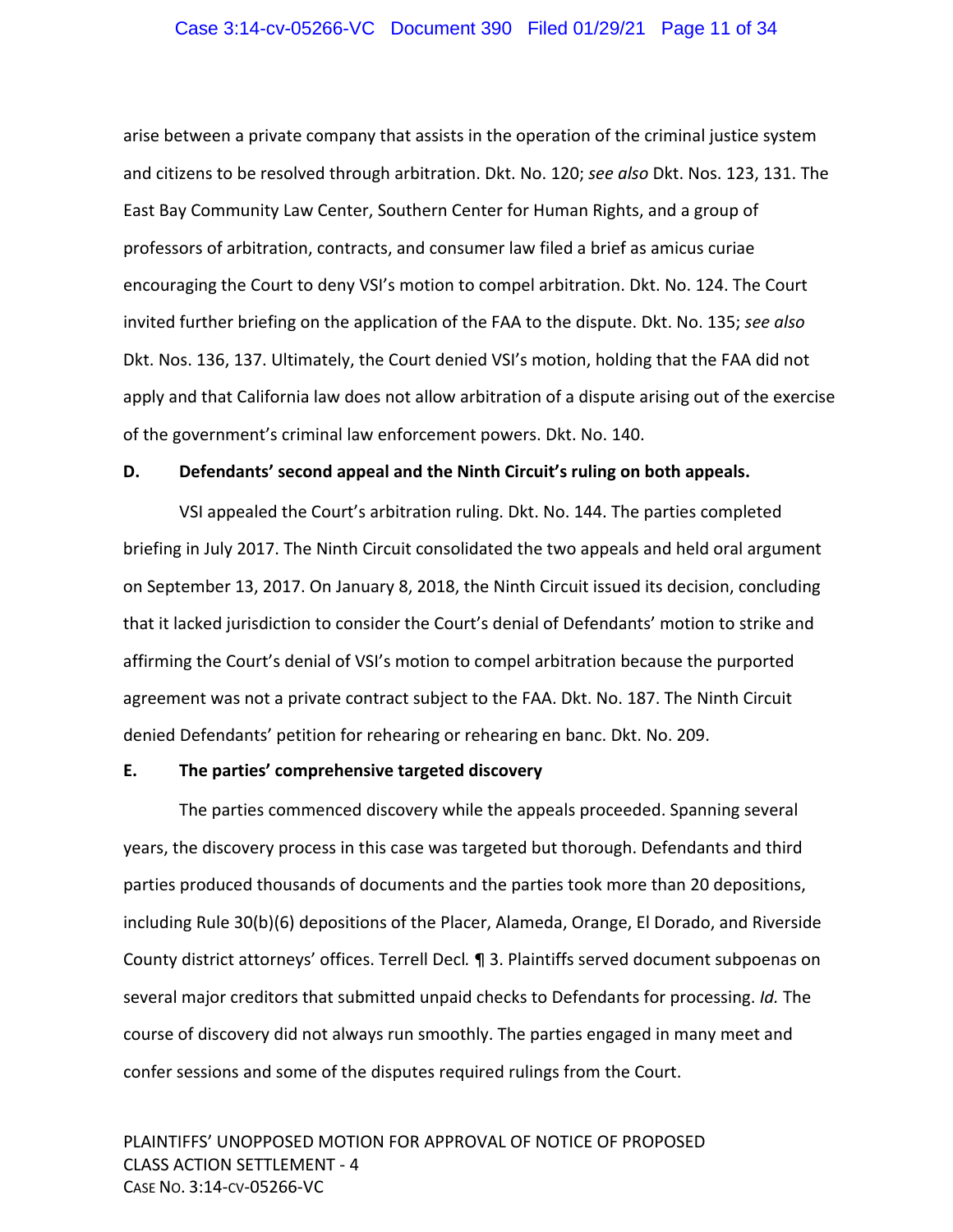## **F. Plaintiffs' class certification motion, Defendants' motions to dismiss, and Plaintiffs' motion to amend the scheduling order**

In June 2018 Plaintiffs moved for class certification. Dkt. Nos. 225‐32. Defendants opposed (Dkt. No. 243) and filed a motion to deny class certification (Dkt. No. 244). The Court struck the motion to deny certification as redundant and improperly filed and ordered Defendants to show cause why they should not be sanctioned. Dkt. No. 252. The Court lifted its show cause order after Defendants' response. Dkt. Nos. 254, 263. Plaintiffs filed a reply to their motion for class certification in July 2018. Dkt. Nos. 257‐58.

While the class certification motion was pending, Defendants moved to dismiss Plaintiffs' Second Amended Complaint, arguing that the Court lacked subject matter jurisdiction and Plaintiffs did not state a claim upon which relief could be granted, and a motion to dismiss under Rule 12(b)(7) or to require joinder of the district attorneys' offices who are parties to the contracts with Defendants. Dkt. Nos. 237‐38. Plaintiffs opposed the motions and Defendants filed replies. Dkt. Nos. 259‐62, 266‐67.

Having learned that Defendants were handling many accounts from third‐party Global Payments Services, Plaintiffs moved to reopen discovery. Dkt. Nos. 235‐36. Plaintiffs sought to complete discovery of Global Payment Services, as well as the newly-added defendants, BGH, AJS, and Karl Thomas Jonsson. *Id.*

The Court heard argument on Plaintiffs' motion for class certification and motion to amend the scheduling order and reopen discovery and on Defendants' motions to dismiss on November 1, 2018. The Court advised the parties that the Defendants' motions to dismiss would be denied except that the Court was inclined to find that Plaintiffs lacked Article III standing to pursue injunctive relief and to certify a class of persons who received letters from Defendants before the date on which Defendants modified the challenged program as required by a consent order between Defendants and the CFPB. Defendants modified their program consistent with the CFPB consent requirements as of May 8, 2015. Dkt. No. 284 at 1.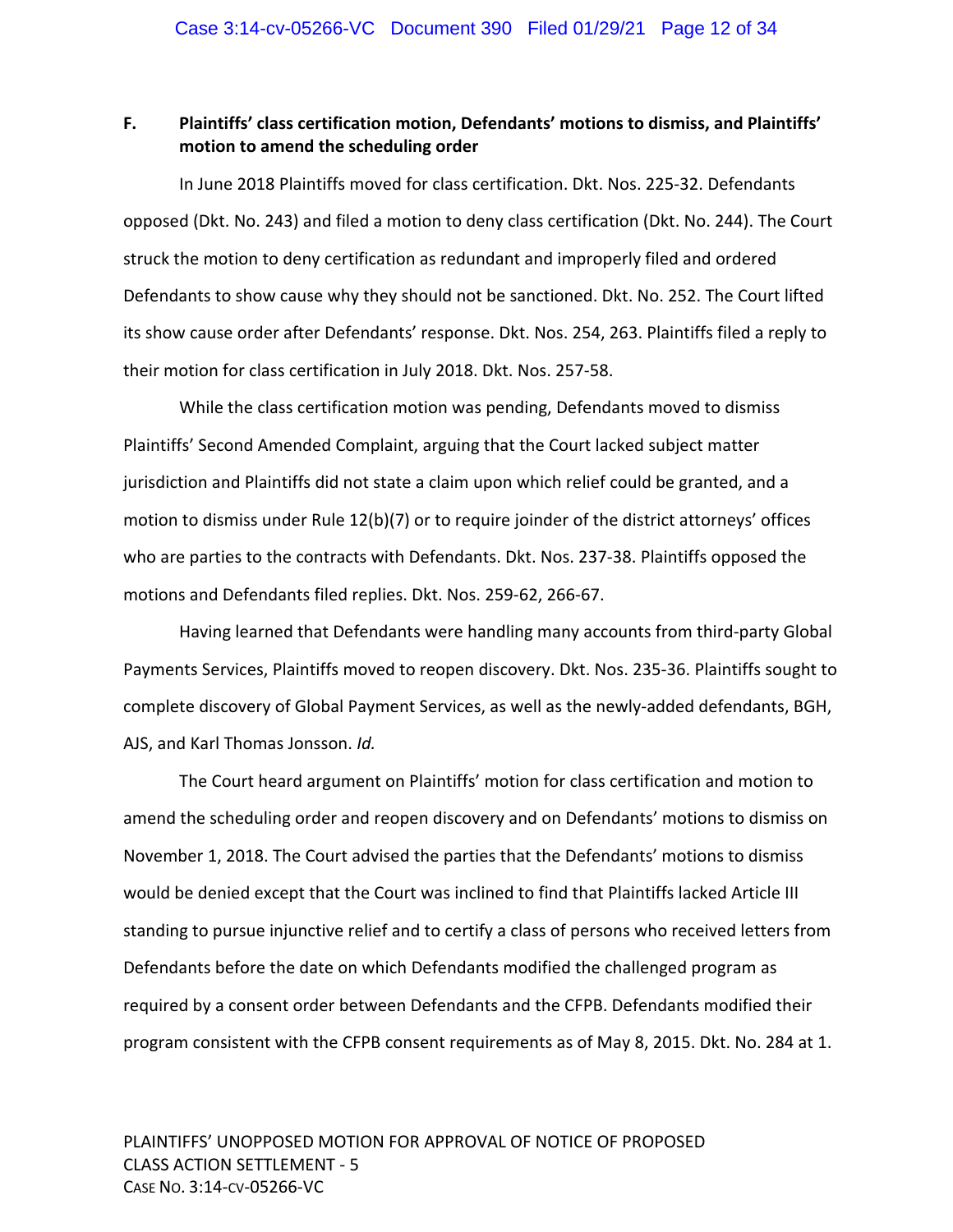#### Case 3:14-cv-05266-VC Document 390 Filed 01/29/21 Page 13 of 34

The Court granted Plaintiffs' motion "in large part" on December 12, 2018, certifying two litigation classes. Dkt. No. 297 at 1. The FDCPA Class consists of persons in California to whom Defendants sent a demand in connection with a returned check attempting to collect money for checks written for personal, family, or household purposes from December 1, 2013, to May 7, 2015. *Id.* The UCL class consists of persons in California to whom Defendants sent an initial collection demand in connection with a returned check at any time from September 1, 2011, to May 7, 2015, and then paid any fees to Defendants in response. *Id.* at 4. The Court found that Plaintiffs lacked standing to seek injunctive relief because they were unlikely to bounce checks again the future or, if they did, to "then be pulled into the diversion program." *Id.* at 3. The UCL Class members were therefore limited to seeking restitution of the fees the paid to Defendants.

The Ninth Circuit denied Defendants' Rule 23(f) petition for review of the Court's certification order. Dkt. No. 313.

Plaintiffs retained JND Class Action Administration to disseminate notice of the Court's class certification order to the Classes. At the direction of Class Counsel, JND sent the Court‐ approved Initial Class Notice—consisting of a postcard notice and email notice, with a more detailed notice posted on the www.CheckDiversionClassAction.com website—to Class members on February 13, 2019. Keough Decl*.* ¶ 4; Dkt. Nos. 303, 308.

#### **G. The parties' first round of cross‐motions for summary judgment**

The parties filed cross‐motions for summary judgment between April and June 2019. Dkt. Nos. 314‐24, 329‐30. The Court granted in part and denied in part both parties' motions on November 20, 2019. Dkt. No. 348. The Court held that VSI is not exempt from the FDCPA's coverage but that the form letters Defendants sent to Class members were not misleading. *Id.* at 1‐2, 4‐22, 27. The Court granted summary judgment to Defendants on Plaintiffs' fraudulent and negligent misrepresentation claim and partial summary judgment to Defendants on the "fraudulent" and "unfair" prongs of the UCL. *Id.* at 25‐26. The Court found it could not resolve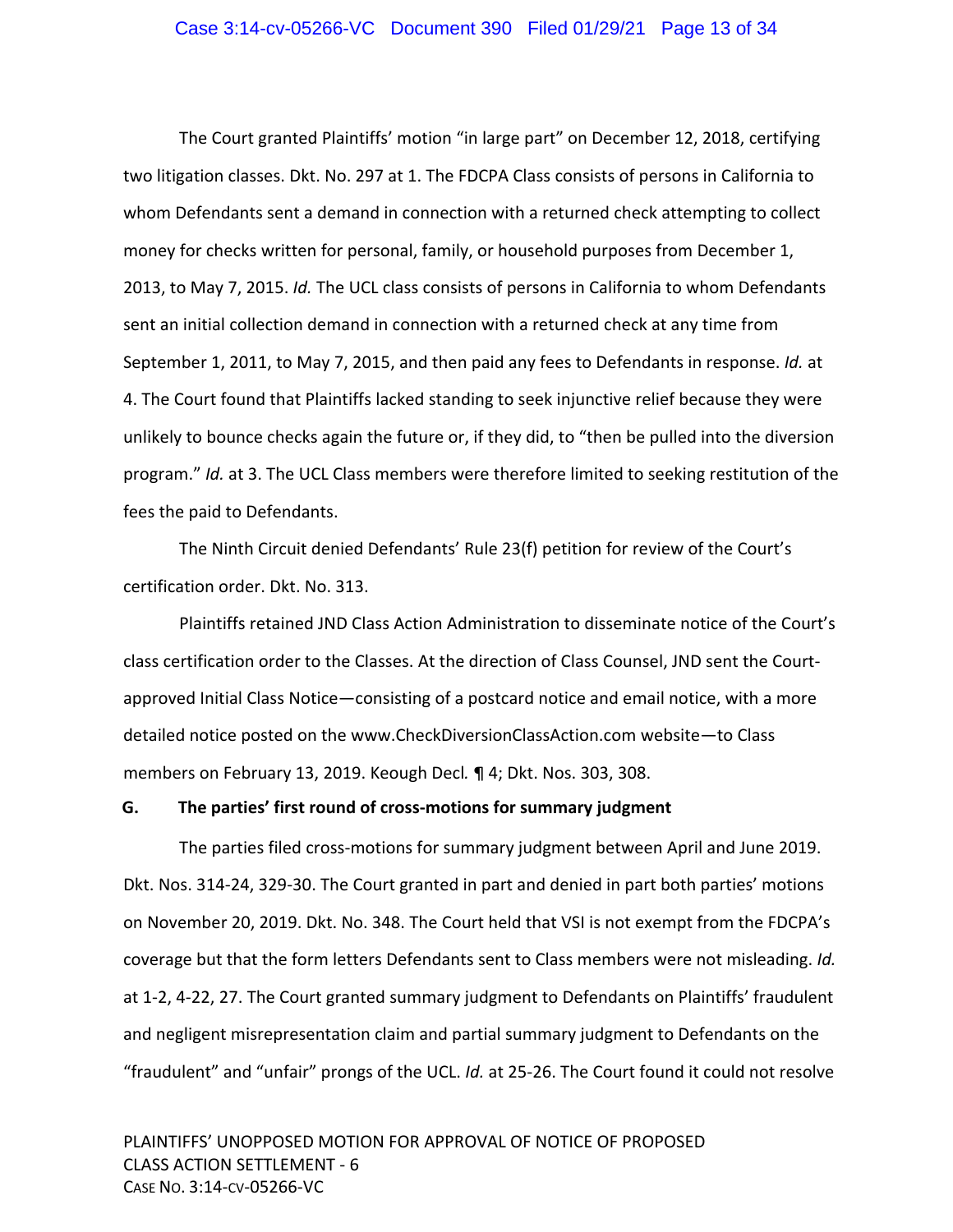## Case 3:14-cv-05266-VC Document 390 Filed 01/29/21 Page 14 of 34

the question of whether Defendants violated the FDCPA and California law by charging unauthorized fees. *Id.* at 22‐25.

### **H. The parties' second round of cross‐motions for summary judgment**

The parties briefed the issue of the legality of the fees Defendants collected in a second round of cross‐motions for summary judgment. Dkt. Nos. 356‐60, 364‐65. Defendants also moved for decertification, judgment on the pleadings, and to dismiss for failure to join required parties, and Plaintiffs opposed. *Id.* The Court has not ruled on these motions.

#### **I. Settlement negotiations**

The parties first mediated in September 2016 with the assistance of Bruce Friedman, Esq. of JAMS but were unsuccessful. Terrell Decl. ¶ 4. The parties mediated again with Mr. Friedman's assistance in April 2018 and in June 2019 without reaching a resolution. *Id.*

At the parties' request, the Court referred the case to Magistrate Judge Laurel Beeler for a settlement conference. The parties provided Judge Beeler with a candid summary of the remaining issues and the challenges for settlement. At the conclusion of the November 19, 2020 conference, Judge Beeler proposed a settlement. Dkt. No. 385. After further discussions, the parties accepted the proposal and reached an agreement on November 30. Dkt. No. 386.

### **III. SETTLEMENT TERMS**

The terms of the settlement are memorialized in the parties' Settlement Agreement and Release, attached as Exhibit 1 to the Terrell Declaration.

## **A. The Settlement Classes**

The Settlement Classes are defined as:

**FDCPA Class**: All persons in California to whom the defendants sent a collection demand in connection with a returned check from whom the defendants attempted to collect or collected money for checks written for personal, family, or household purposes, from December 1, 2013, to May 7, 2015.

**UCL Class:** All persons in California to whom the defendants sent an initial collection demand in connection with a returned check at any time from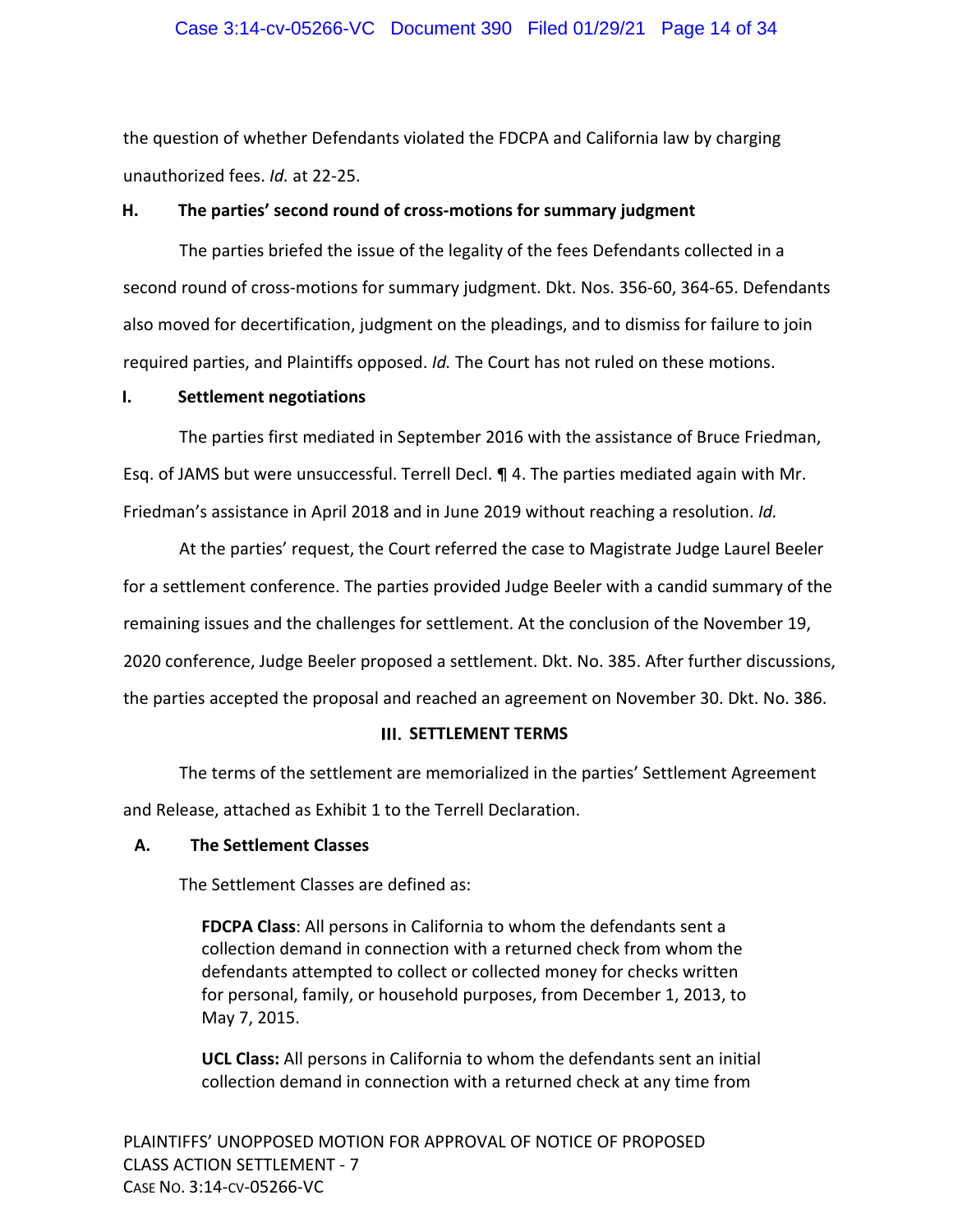September 1, 2011, to May 7, 2015, and who subsequently paid any fees to the defendants in response to that letter.

Settlement Agreement § II.2. These Settlement Classes are identical to the litigation classes the Court previously certified (*see* Dkt. No. 297 at 1, 4), and do not include any person who excluded himself or herself from those classes during the previous opt-out period or who excludes himself or herself during the opt-out period following mailing of settlement notice.

### **B. Monetary Relief**

Defendants' insurers will pay \$1,100,000 into a Settlement Fund to be allocated to Settlement Awards, administrative expenses, statutory damages and service awards to Plaintiffs, and attorneys' fees and costs, subject to approval by the Court. If the Court awards less than the amounts Class Counsel request for statutory damages, administrative expenses, service awards, or attorneys' fees and costs, the difference will be allocated to the Actual Damages Settlement Fund to pay Settlement Awards. No part of the Settlement Fund will revert to Defendants. Settlement Agreement § III.1.

## 1. Settlement Awards

Class Members will have the opportunity to seek Settlement Awards by submitting a complete Claim Form within 60 days after the Settlement Notice Date. Claims forms may be submitted online or by mail. A Claim Form will be deemed complete if it includes information sufficient to permit the Settlement Administrator to distribute a settlement payment to the Class Member and there is no reason to doubt its authenticity. Settlement Agreement § III.3.

Each Claimant will be paid a single Settlement Award calculated as follows:

- Members of the FDCPA Class will receive a pro rata share of the amount of the \$20,000 portion of the Settlement Fund allocated to FDCPA statutory damages.
- Members of the FDCPA Class who paid fees to Defendants and members of the UCL Class will receive a pro rata share of the Actual Damages Settlement Fund calculated based on the percentage paid by the Claimant of the total amount paid to Defendants in fees by all Claimants.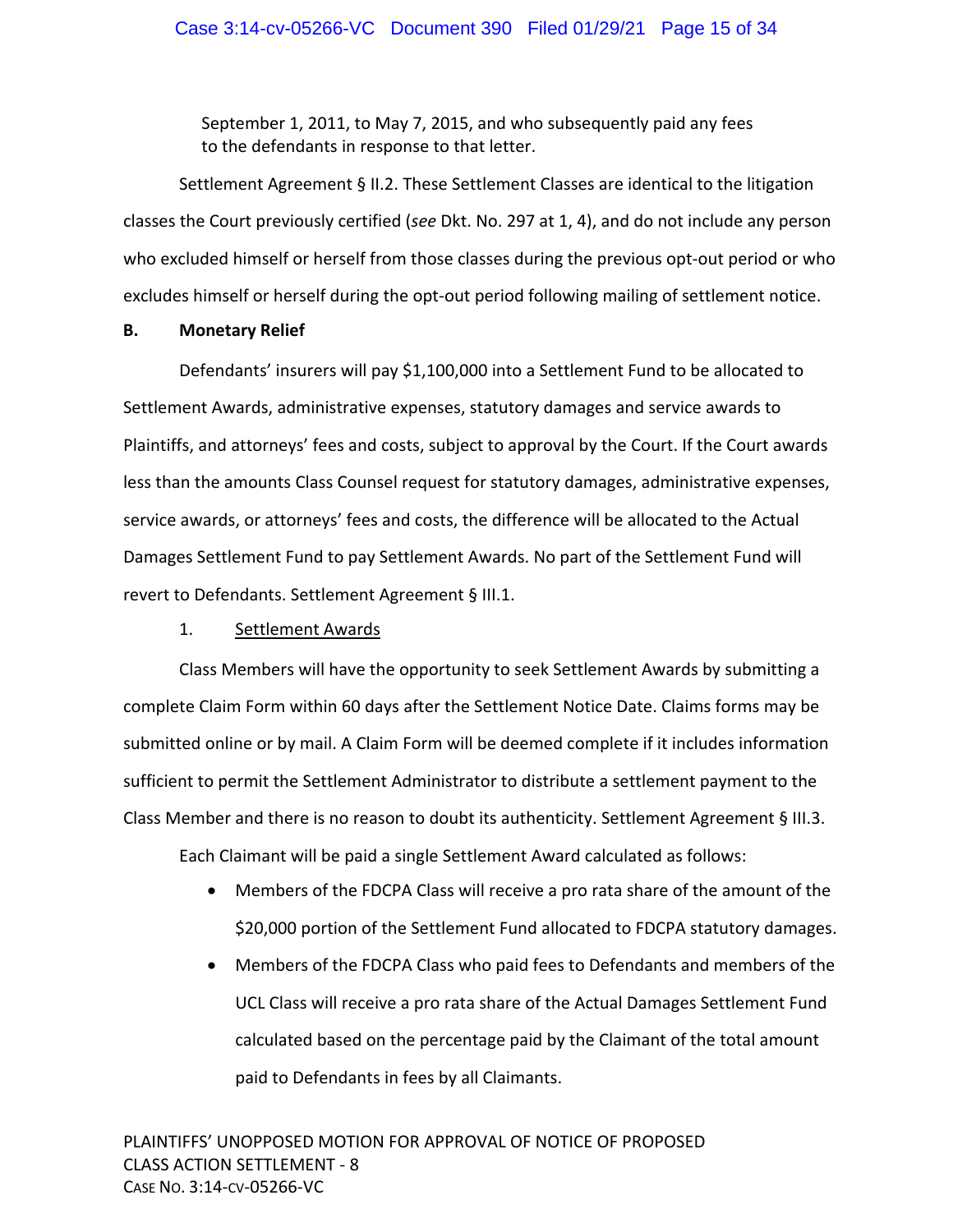Settlement Agreement § III.4.

Settlement Award checks that are not cashed within 90 days after the issue date on the check will be voided. If a second distribution to Claimants who cashed checks is administratively feasible, the Settlement Administrator will mail each Claimant who cashed their first check a second award check, which will be calculated in the same manner as the Settlement Awards. If the amount of unclaimed funds is below \$40,000, a second distribution will not be administratively feasible. Settlement Agreement § III.5.

If there are undistributed amounts remaining in the Settlement Fund after the check‐ cashing period described in the preceding paragraph and a second distribution is not administratively feasible, the parties agree that these amounts shall be paid to *cy pres* recipient East Bay Community Law Center. Settlement Agreement § III.6.

## 2. Service Awards and Statutory Damages

Plaintiffs will request Court approval of statutory damages and service awards in the amount of \$3,000 each (\$1,000 in statutory damages and \$2,000 service awards) for their time and effort in prosecuting this case on behalf of the Classes. Settlement Agreement § IV.1. The settlement is not contingent on the amount of the awards to Plaintiffs.

### 3. Attorneys' Fees and Litigation Expenses

Class Counsel will move the Court for an award of reasonable attorneys' fees of 25% of the Settlement Fund and reimbursement of up to \$135,000 in litigation expenses to be paid from the Settlement Fund. Class Counsel will file their motion for an award of attorneys' fees, litigation costs, and service and statutory damages awards to Plaintiffs within 30 days of the Settlement Notice Date. Defendants are free to oppose Class Counsel's motion. The Settlement Administrator will post Class Counsel's motion for an award of fees, costs, and service and statutory damage awards on the Settlement Website within one business day after it is filed with the Court. The settlement is not contingent on the amount of attorneys' fees or litigation expenses awarded. Settlement Agreement § IV.2.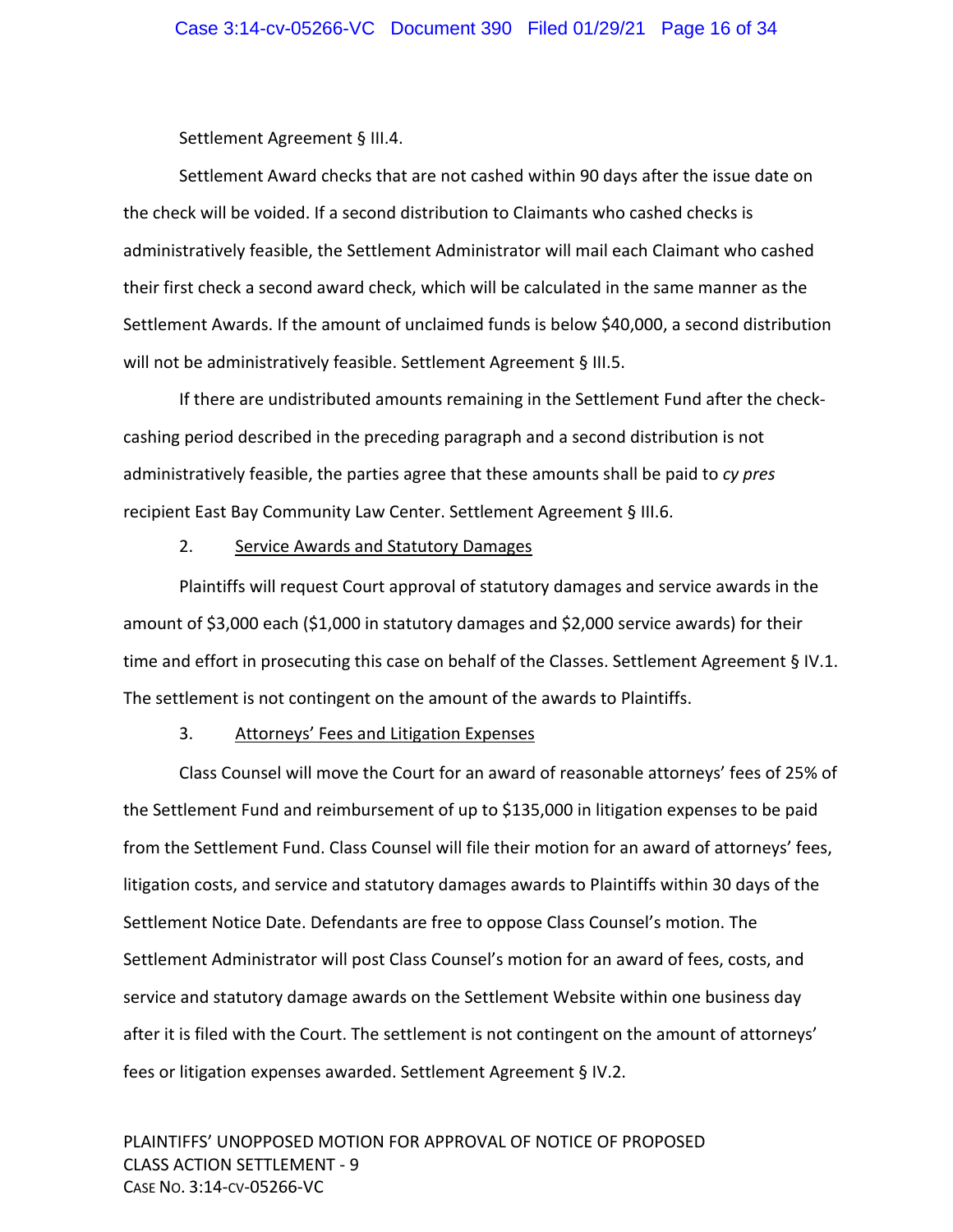### 4. Administrative Expenses

Class Counsel propose to retain JND Legal Administration to serve as the Settlement Administrator. JND administered the class certification notice program and is therefore familiar with the case and with the Classes. JND has substantial experience in administering class settlements. Keough Decl. ¶¶ 2‐3, Ex. A. JND will be responsible for disseminating notice, maintaining the Settlement Website and toll‐free number, responding to Class member inquiries, processing claim forms and opt‐out requests, and administering the Settlement Fund. JND estimates its costs will not exceed \$60,000. *Id.* ¶ 6, Ex. B. In addition, Class Counsel incurred \$46,768.68 in costs for JND's administration of the class certification notice program. Terrell Decl. ¶ 10. The total estimated administration costs for the notice program are therefore no more than \$106,000. The administration costs will be paid from the Settlement Fund. Settlement Agreement § VII.2.

#### **C. Release**

In exchange for the settlement benefits, Settlement Class Members will release claims against Released Parties NCG, VSI, Birch Grove Holdings, Inc., American Justice Solutions, Inc., Mats Jonsson, and Karl Thomas Jonsson, as well as present, former and future direct and indirect parent companies, partnerships, entities, affiliates, subsidiaries, agents, principals, insurers, members, managers, successors, predecessors in interest (including without limitation Levine Leichtman Capital Partners, LLC, Levine Leichtman Capital Partners, Inc. and Levine Leichtman Capital Partners III, L.P.), spouses, heirs, executors, administrators, representatives, attorneys, general partners, limited partners, and/or any persons or entities that may hold or have held any interest in the operation or ownership of any of the Defendants, and all of the aforementioneds' respective officers, directors, employees, members, managers, attorneys, consultants, shareholders, general partners, limited partners, agents, vendors and assigns, from the FDCPA and UCL claims certified by the Court for class treatment based on the check diversion program letters Defendants sent to Californians from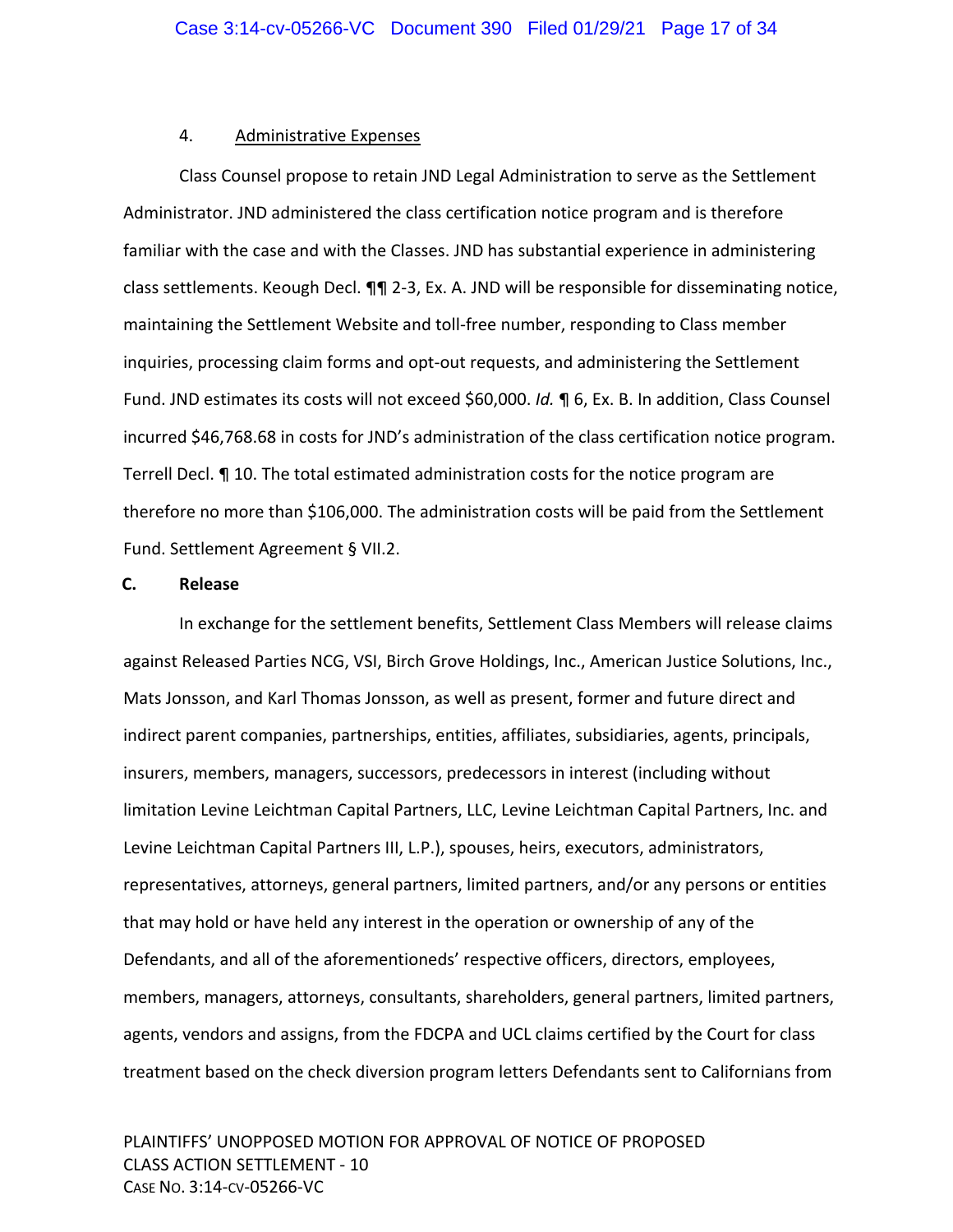September 1, 2011, to May 7, 2015, or the fees Defendants charged Californians in connection with Defendants' check diversion programs. Settlement Agreement §§ II.15, XII. The release is narrowly tailored to the claims at issue and does not release other potential claims. The notice is clear that Class members are releasing only the FDCPA and UCL claims at issue, consistent with the Court's civil standing order.

#### **D. Notice Plan**

The parties propose a Notice Plan consisting of emailed and mailed notice to Settlement Class Members. Settlement Agreement § VII.4. The Notice Plan is described below.

## **IV. STATEMENT OF ISSUES**

Whether the Court should grant preliminary approval of the proposed settlement so Settlement Class members may receive notice of its terms.

## **AUTHORITY AND ARGUMENT**

### **A. The proposed settlement should be preliminarily approved.**

In determining whether to grant preliminary approval of a class settlement, courts consider "whether (A) the class representatives and class counsel have adequately represented the class; (B) the proposal was negotiated at arm's length; (C) the relief provided by the settlement is adequate, taking into account: (i) the costs, risks, and delay of trial and appeal; (ii) the effectiveness of any proposed method of distributing relief including the method of processing class-member claims, if required; (iii) the terms of any proposed award of attorneys' fees, including timing of payment; and (iv) any agreement required to be identified under Rule 23(e)(3) made in connection with the proposed settlement; and (D) the proposal treats class members equitably relative to each other." Fed. R. Civ. P. 23(e)(2). The Northern District's Procedural Guidance for Class Action Settlements adds considerations of "[t]he anticipated recovery under the settlement, the potential class recovery if plaintiffs had fully prevailed on each of their claims, and an explanation of the factors bearing on the amount of the compromise," as well as "the proposed allocation plan for the settlement fund"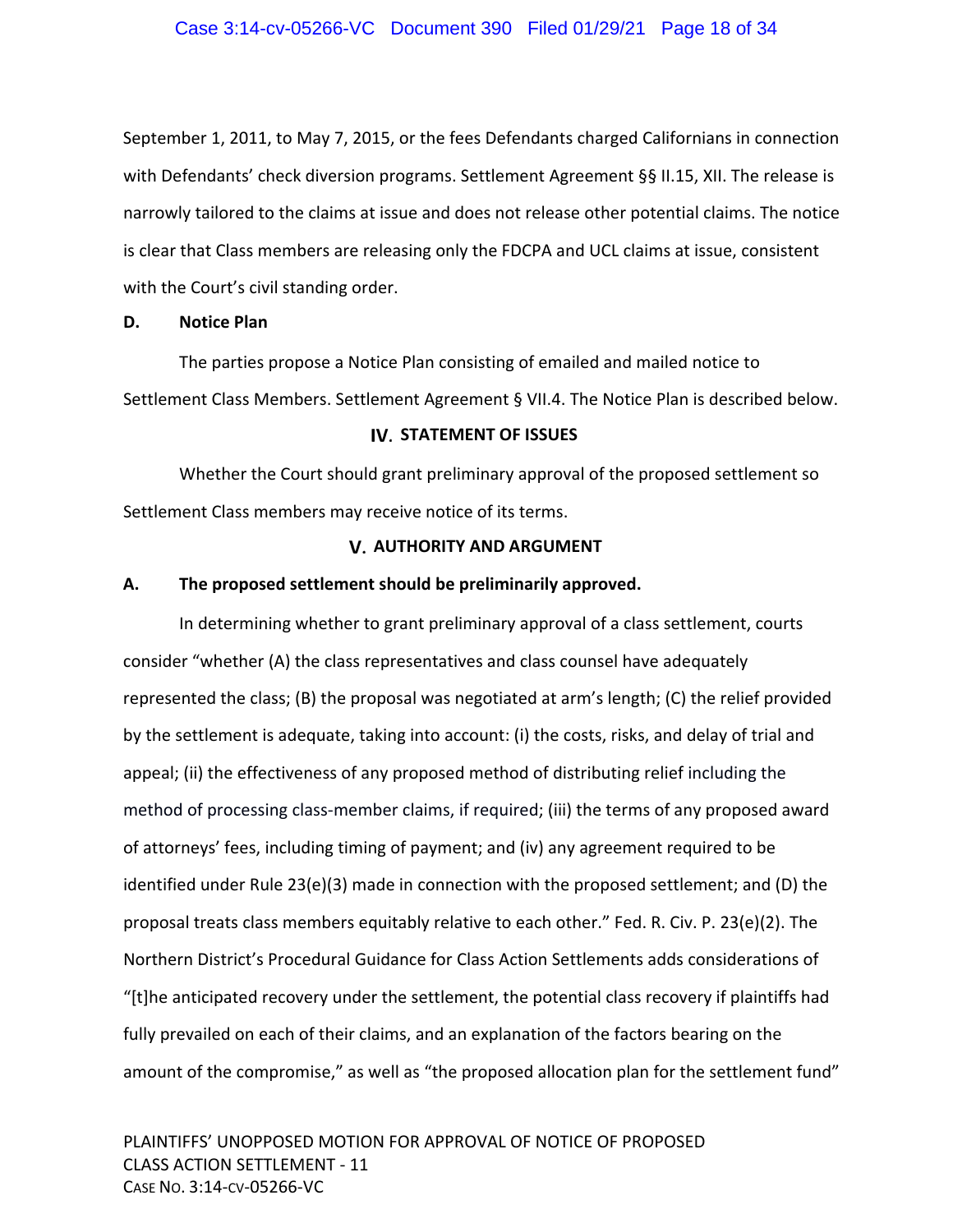#### Case 3:14-cv-05266-VC Document 390 Filed 01/29/21 Page 19 of 34

and information about the claim form to be used, including "an estimate of the number and/or percentage of class members who are expected to submit a claim in light of the experience of the selected claims administrator and/or counsel from other recent settlements of similar cases, the identity of the examples used for the estimate, and the reason for the selection of those examples," and whether any part of the settlement fund designated for class recovery will revert to any defendant.

Consideration of these factors supports preliminary approval of this settlement.

#### 1. Plaintiffs and their counsel have adequately represented the Classes.

The Court found that Plaintiffs and Class Counsel adequately represented the Classes when it certified the Classes in December 2018. Dkt. No. 297 at 2. At that time, Plaintiffs had defeated two motions to dismiss, a motion to compel arbitration, and a motion to strike under California's anti‐SLAPP law, as well as Defendants' appeals of the arbitration and anti‐ SLAPP rulings. Plaintiffs also engaged in substantial discovery of Defendants and third parties. Since the Court's class certification ruling, Plaintiffs and Class Counsel defeated Defendants' Rule 23(f) petition, disseminated notice to the Classes, briefed two rounds of cross-motions for summary judgment, and negotiated this settlement. For more than six years, Plaintiffs and Class Counsel fought to obtain necessary discovery, identify and include the appropriate defendants, and field Defendants' many efforts to terminate the litigation on procedural and substantive grounds. Plaintiffs have no conflicts of interest with other Class members and have demonstrated their commitment to zealously representing the Classes.

2. The settlement is the result of arm's-length, non-collusive negotiations.

The parties negotiated the settlement at arm's length with the assistance of Magistrate Judge Beeler, and ultimately accepted Judge Beeler's settlement proposal. This negotiation process favors approval of the settlement. *See In re Hyundai & Kia Fuel Economy Litig.*, 926 F.3d 539, 570 (9th Cir. 2019) ("[W]e put a good deal of stock in the product of an arms‐length, non‐collusive, negotiated resolution" (quoting *Rodriguez v. W. Publ'g Corp.*, 563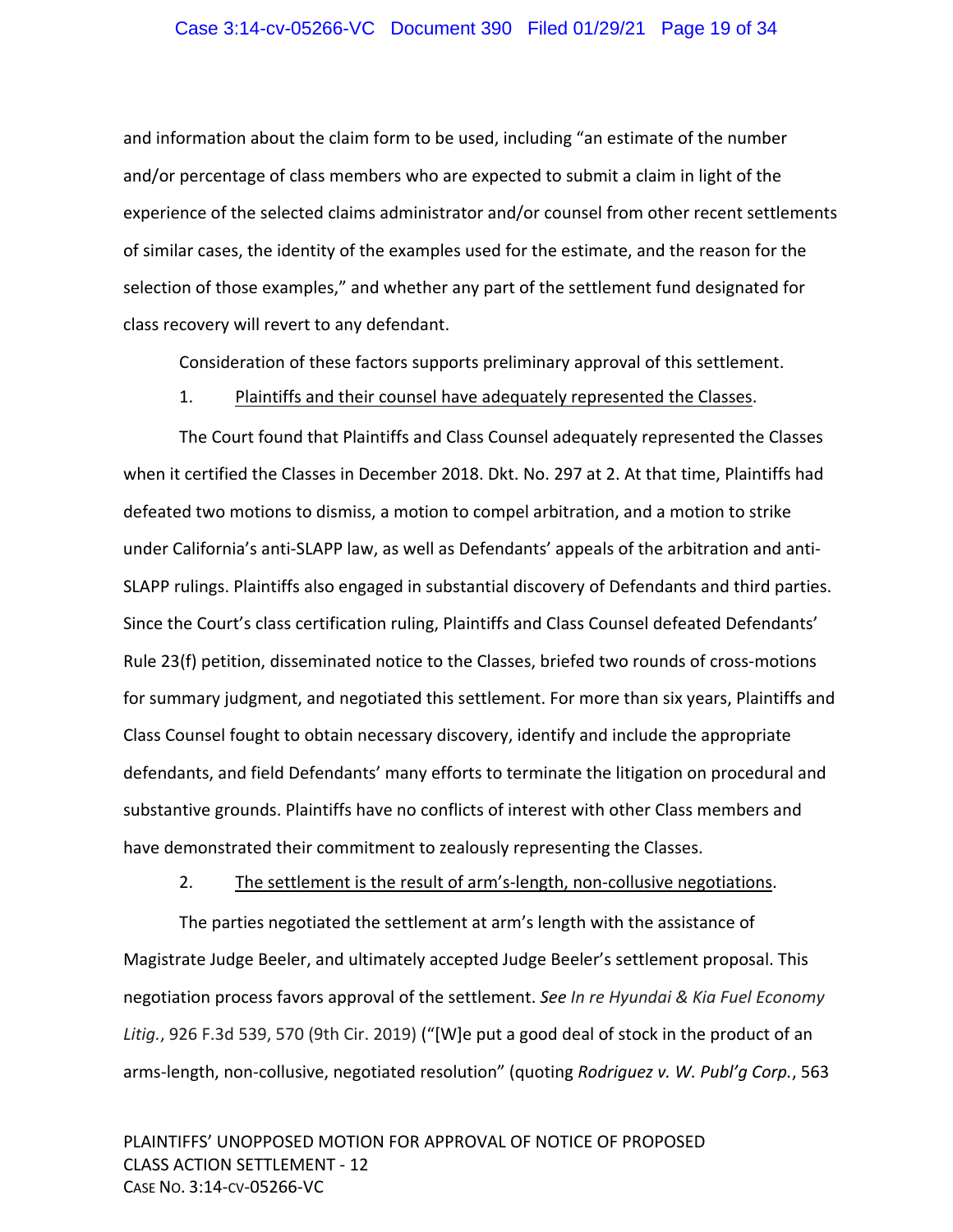F.3d 948, 965 (9th Cir. 2009))); *Schofield v. Delta Air Lines, Inc.*, No. 18‐cv‐00382‐EMC, 2019 WL 955288, at \*6 (N.D. Cal. Feb. 27, 2019) ("The assistance of an experienced mediator in the settlement process confirms that the settlement is non-collusive." (citation omitted)). Courts "may presume that through negotiation, the Parties, counsel, and mediator arrived at a reasonable range of settlement by considering Plaintiff's likelihood of recovery." *Garner v. State Farm Mut. Auto. Ins. Co.*, No. 08‐cv‐1365‐CW, 2010 WL 1687832, at \*9 (N.D. Cal. Apr. 22, 2010) (citing *Rodriguez*, 563 F.3d at 965). Having litigated for many years, the parties are well informed of the strengths and weaknesses of their positions. And none of the "red flags" the Ninth Circuit has identified as suggesting collusion—when counsel receive a disproportionate portion of the settlement, a "clear sailing" arrangement providing for the payment of attorneys' fees separate from class funds, or reversion of any funds to the defendant—is present here. *In re Bluetooth Headset Prods. Liab. Litig.*, 654 F.3d 935, 947 (9th Cir. 2011).

## 3. The relief provided by the settlement is adequate taking into account the strength of Plaintiffs' case and the risk, cost, and delay of trial and appeal.

The parties reached this settlement at a time when the risk of continuing to litigate was clear to all. The issues were narrowed throughout the course of the litigation, culminating in the parties' pending cross‐motions for summary judgment on the issue of whether Defendants collected unauthorized fees in violation of the FDCPA and UCL. In its prior summary judgment ruling, the Court recognized that California's Bad Check Diversion Act authorizes certain fees—including a "processing fee" not to exceed \$50 and a "bank charge" not to exceed \$25—but does not mention several of the fees Plaintiffs contend are unlawful, including a fee of \$185 for a financial responsibility class, a \$10 credit/debit card fee, a \$25 class rescheduling fee, and a \$10 late fee. Dkt. No. 348 at 22. The Court concluded that the legality of the fees turns on factual questions about whether the fees are a reasonable cost to the counties and the counties' procedures for authorizing the fees. *Id.* at 25. The Court also noted that if these questions are "not amenable to resolution on a statewide basis," the Court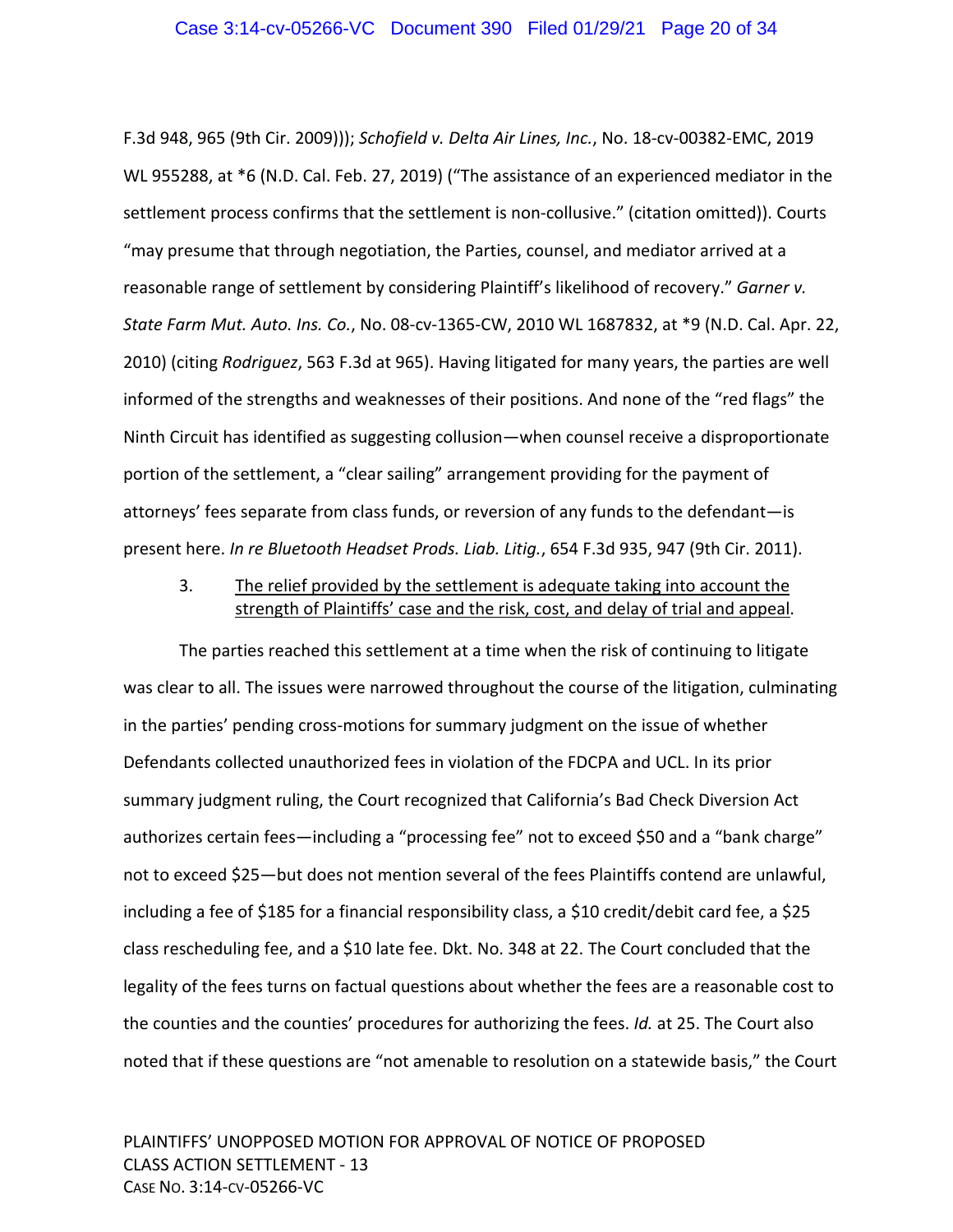#### Case 3:14-cv-05266-VC Document 390 Filed 01/29/21 Page 21 of 34

may have to revisit its class certification ruling. *Id.* at 25 n.10. The parties' pending cross‐ motions for summary judgment address the legality of the fees, as well as Defendants' contention that the Classes should be decertified and that the case should be dismissed for failure to join the counties as necessary parties.

Continued litigation therefore presents a risk to Plaintiffs of losing on the merits *and* of decertification of the Classes. Plaintiffs would not only have to prevail on the pending motions (or at trial if the Court determines it cannot resolve all issues on summary judgment) but also maintain the judgment through the appellate process—or obtain a reversal on appeal if the Court granted summary judgment for Defendants. *See In re Yahoo Mail Litig.*, No. 13‐cv‐4980‐ LHK, *et al*., 2014 WL 4474612, at \*6 (N.D. Cal. Aug. 25, 2016) (finding a settlement "strengthened by the fact that the instant action raises … novel legal issues" that were at issue in pending cross‐motions for summary judgment when the parties settled and where "the Court's initial analysis suggested some vulnerability in Plaintiffs' case"). Further litigation would therefore be time‐consuming, costly, and risky. *See Nat'l Rural Telecommc'ns Coop. v. DIRECTV*, *Inc.*, 221 F.R.D. 523, 526 (C.D. Cal. 2004) ("The Court shall consider the vagaries of litigation and compare the significance of immediate recovery by way of the compromise to the mere possibility of relief in the future, after protracted and expensive litigation.").

If Plaintiffs were to succeed in obtaining a classwide judgment and maintaining it through the appellate process, they would face another considerable hurdle: collecting from Defendants. Class Counsel have investigated Defendants' financial conditions, both through the discovery process and in the context of the parties' settlement negotiations and post‐ settlement examination. Terrell Decl. ¶ 5. Because the Defendants' combined net worth is negligible (and decreasing due to the adverse impact of the COVID‐19 pandemic on the companies' bottom lines), the only readily available source for recovery for the Classes is Defendants NCG's and Birch Grove's insurance policies. Jonsson Decl. ¶¶ 2‐6. Defendants retained separate coverage counsel to negotiate directly with the insurers about coverage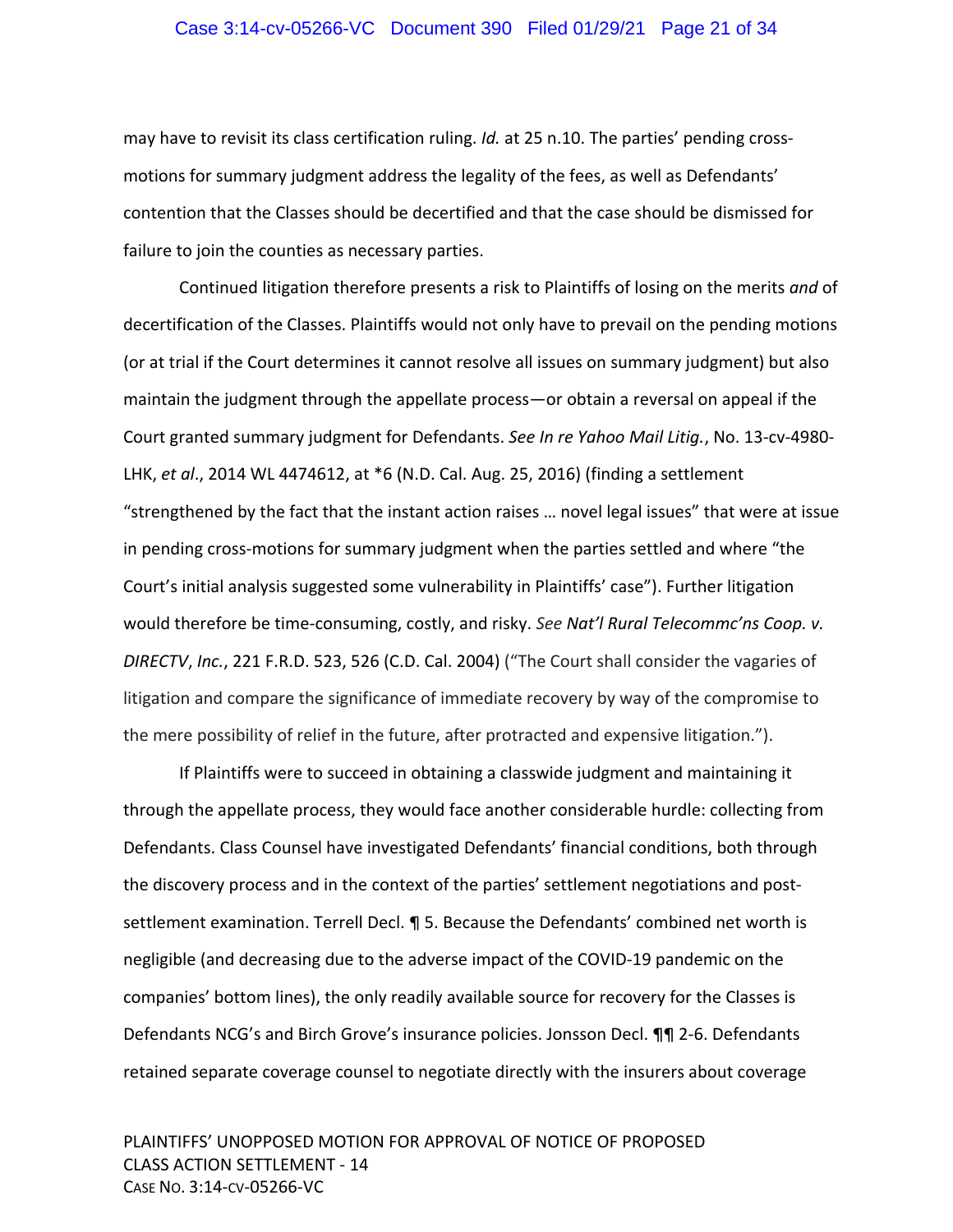#### Case 3:14-cv-05266-VC Document 390 Filed 01/29/21 Page 22 of 34

matters and engaged in years of disputes and mediations with the insurers. *Id.* ¶ 8. The insurers have identified significant coverage issues that they maintain eliminate any potential recovery for this case. *Id*. Not merely relying on CHUBB's arguments, Plaintiffs retained expert insurance counsel and concluded that the insurers' defenses had some merit. Terrell Decl. ¶ 5.

Plaintiffs are thus in the position of potentially losing on the merits and collecting nothing for the Classes or prevailing and still collecting nothing because Defendants are unable to pay a judgment and their insurance is unlikely to cover a judgment for unlawful fees. The parties have not only arrived at an opportune juncture for settlement, they made the most of this opportunity by devoting the necessary time and resources to the negotiations and, ultimately, accepting Judge Beeler's proposal. To make this settlement happen, Defendants are taking on the risk of buying out the insurance policies—potentially foregoing millions of dollars in remaining coverage for any future claims—to persuade the insurers to fund the \$1.1 settlement. Jonsson Decl. ¶ 8.

This settlement also follows the Defendants' settlement with the CFPB and reimbursement of more than \$6 million to California residents who paid fees to Defendants between July 21, 2011 and March 30, 2015. Dkt. No. 244 at 3‐4. Nearly all Settlement Class members have therefore already received some compensation related to the claims asserted against Defendants in this case.

Under these circumstances, the settlement provides adequate relief to the Classes. Defendants have acknowledged collecting more than \$6 million in fees from Class members. Dkt. No. 320‐41 ¶¶ 10‐12. After excluding the \$50 administrative fee the Court held was authorized by the Bad Check Diversion Act, the parties agree that Defendants collected a total of \$4,549,444 in fees from Class members. Dkt. No. 324 ¶¶ 8‐9. The statutory damages Plaintiffs seek under the FDCPA—\$1,000 for each plaintiff plus 1% of Defendants' net worth, 15 U.S.C. § 1692k(a)—do not increase the potential damages by much. The companies' combined net worth is currently a negative amount (less than zero). Jonsson Decl. ¶ 6.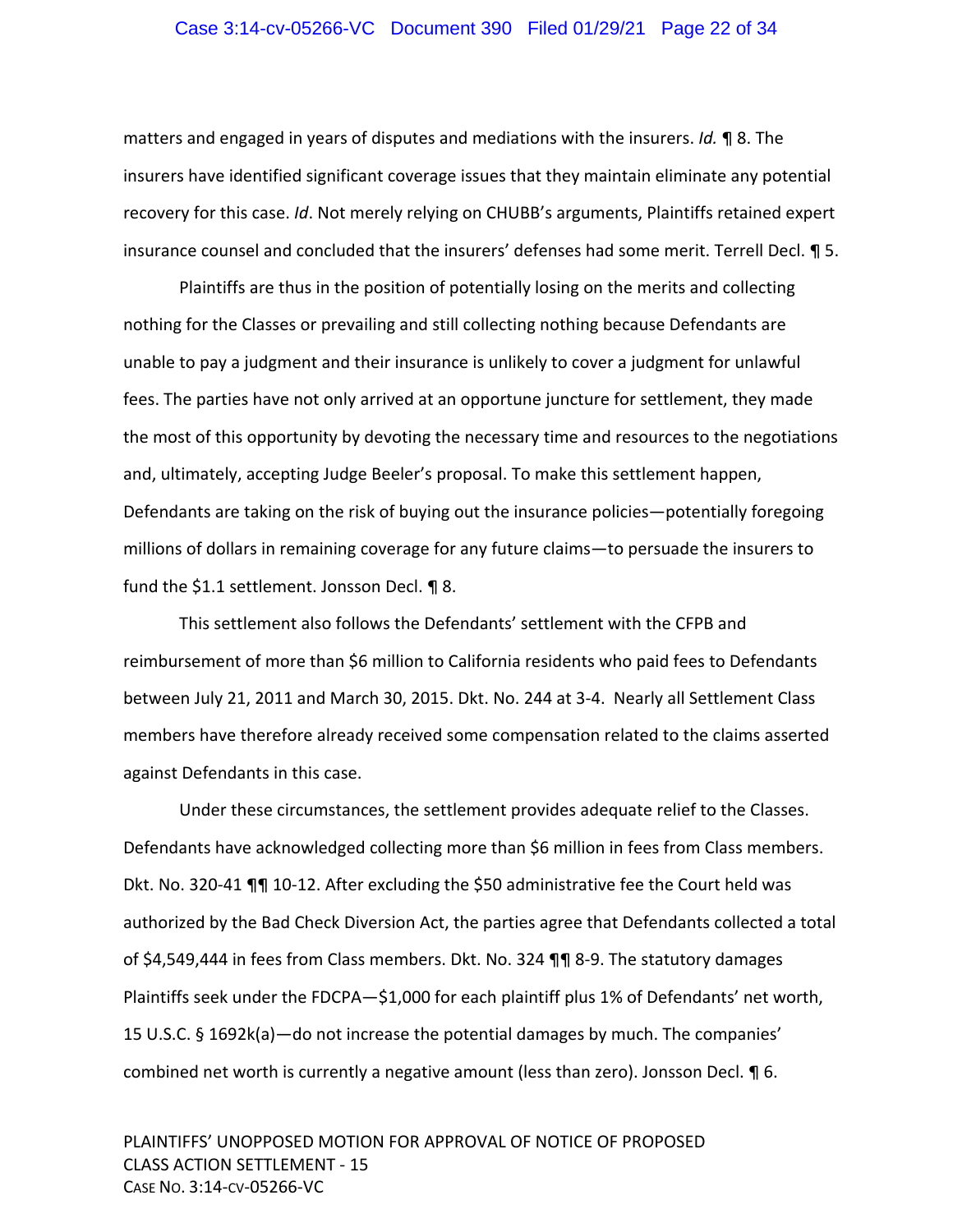#### Case 3:14-cv-05266-VC Document 390 Filed 01/29/21 Page 23 of 34

If the Court approves the settlement, awards attorneys' fees of 25% of the Settlement Fund (or \$275,000) and approves reimbursement of \$135,000 in litigation expenses, \$9,000 in statutory damages and service awards to Plaintiffs, and \$106,000 in administration costs, a total of \$555,000 will be available to pay Settlement Awards to Class members. After setting aside the \$20,000 allocated to FDCPA statutory damages, an Actual Damages Settlement Fund of \$535,000 will be distributed to Class members who paid fees to Defendants and file valid claims. The Actual Damages Settlement Fund is 11.75% of the \$4,549,444 fees that Class members paid and could recover if they prevailed on summary judgment or at trial.

While Plaintiffs hoped to recover more for Class members, the risk of no recovery is substantial regardless of whether Plaintiffs prevail on their claims. "It is well‐settled law that a cash settlement amounting to only a fraction of the potential recovery does not per se render the settlement inadequate or unfair."  *In re Mego Fin. Corp. Sec. Litig.*, 213 F.3d 454, 459 (9th Cir. 2000) (citation omitted). Courts have found settlements with similar or even lower recoveries to be fair and adequate when the risks of continued litigation are significant. *See, e.g., id.* (considering the total settlement amount before subtracting fees, costs, service awards, and administrative costs and finding the gross settlement fund "of almost \$2 million was roughly one-sixth of the potential recovery, which, given the difficulties in proving the case, [was] fair and adequate"); *Bailey v. Kinder Morgan G.P., Inc.*, No. 18‐CV‐03424‐TSH, 2020 WL 5748721, at \*4 (N.D. Cal. Sept. 25, 2020) (a recovery of 12% of potential damages "is on the lower end" but that "amounts similar to or even less than that amount have been found adequate and fair by courts in this Circuit"); *In re MyFord Touch Consumer Litig.*, No. 13‐CV‐ 03072‐EMC, 2019 WL 1411510, at \*10 (N.D. Cal. Mar. 28, 2019) (approving a settlement of 5.7% of the class's potential recovery because of the risk plaintiffs faced in proving their claims and damages); *Viceral v. Mistras Group, Inc.*, No. 15‐CV‐02198‐EMC, 2016 WL 5907869, at \*7‐8 (N.D. Cal. Oct. 11, 2016) (approving settlement for 8.1% of potential damages because of the "daunting" risks plaintiffs faced in proving their claims and because "a deeply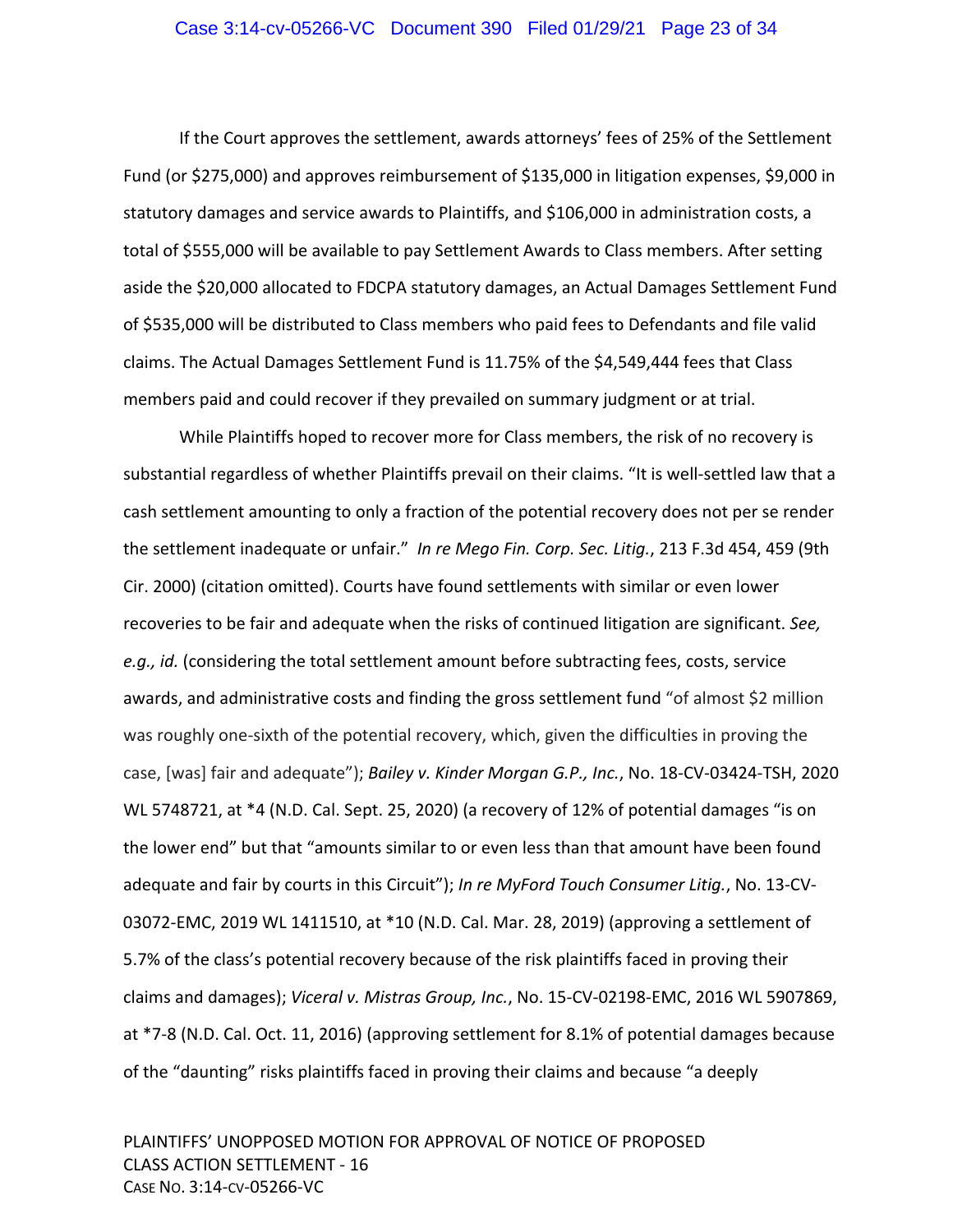discounted recovery is better than the substantial likelihood of recovering nothing").

Courts also recognize that evidence defendants could not pay a larger settlement or judgment, as here, supports approval. *See Reickborn v. Velti PLC*, No. 13‐cv‐03889‐WHO, 2015 WL 468329, at \*6 (N.D. Cal. Feb. 3, 2015) (defendants' financial condition "highlights the reasonableness of the settlement amount"); *see also Class Plaintiffs v. City of Seattle*, 955 F.2d 1268, 1295 (9th Cir. 1992) (one factor courts consider when evaluating a settlement is whether the defendant can pay a large judgment or even a larger settlement); *In re Cathode Ray Tube (Crt) Antitrust Litig.*, No. C‐07‐5944 JST, 2015 WL 9266493, at \*5 (N.D. Cal. Dec. 17, 2015) (recognizing that "[c]ollectability is a valid concern in determining whether to approve a class settlement" and citing difficulty in collecting a judgment as supporting a settlement for 0.4875% of the class's potential recovery); *Rinky Dink, Inc. v. World Business Lenders, LLC*, No. C14‐0268‐JCC, 2016 WL 3087073, at \*2 (W.D. Wash. May 31, 2016) (approving settlement providing class members a fraction of their statutory damages where class counsel reviewed financial documents before concluding defendants could not fund a greater settlement).

The amount Class members will recover depends on the number of claims filed. Of the 48,212 members of the Settlement Classes, 26,992 paid fees to Defendants. Dkt. No. 324 ¶ 6. These Class members will be paid an award from the \$535,000 Actual Damages Settlement Fund that is proportional to the amount of fees they paid to Defendants. If 2% of these Class members file claims, the average payment will be \$991.03; if 6% file claims, the average payment will be \$330.34; if 10% file claims, the average payment will be \$198.21; and if 15% file claims, the average payment will be \$132.14. All members of the FDCPA Class who file valid claims will receive an equal portion of the \$20,000; FDCPA Class members who paid fees to Defendants will receive this amount in addition to their portion of the Actual Damages Settlement Fund. There are 29,531 members of the FDCPA Class. Dkt. No. 342 ¶ 6. If 2% of FDCPA Class members file claims, they will each receive \$33.86; if 6% file claims, they will each receive \$11.29; if 10% file claims, they will each receive \$6.77; and if 15% file claims, they will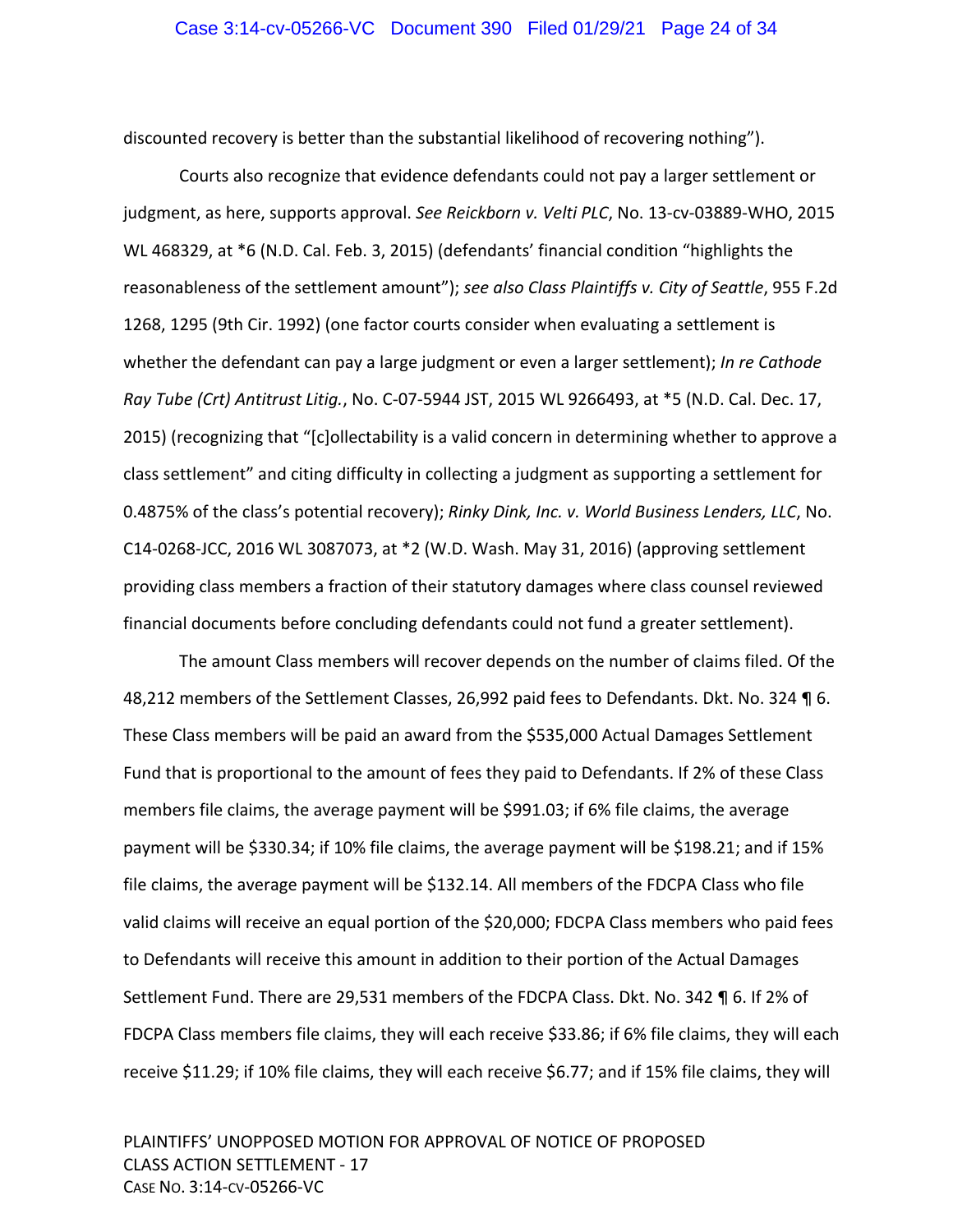each receive \$4.52.

#### 4. The settlement will be fairly distributed to Settlement Class members.

The settlement allocation is fair and reasonable because Settlement Class Members who paid fees to Defendants during the class period will receive a pro rata share of the Actual Damages Settlement Fund calculated based on the percentage of fees they paid. Settlement Agreement § III.4.b. The \$20,000 portion of the Settlement Fund allocated to FDCPA statutory damages will be distributed equally to all FDCPA Class members. Settlement Agreement § III.4.a. This allocation tracks the proportion of any judgment Class members would recover if they prevailed on summary judgment or at trial.

The parties have agreed that Settlement Awards will be distributed to Class members who submit a valid claim form. Submitting a claim will require minimal effort. The form is intentionally simple, requesting only the claimant's first and last name, address, telephone number, email address, and signature, in addition to the assigned Claimant ID. Settlement Agreement Ex. D. The claim may be submitted online or mailed to the Settlement Administrator, and it will be deemed complete if it includes information sufficient to permit the Settlement Administrator to distribute a settlement payment to the Class Member and there is no reason to doubt its authenticity. Settlement Agreement § III.3.

A claims process is appropriate and necessary in this case because there is no current record of Class members' contact information. The case involves conduct that occurred more than six years ago, between September 1, 2011, and May 7, 2015. JND and Class Counsel attempted to obtain updated contact information for Class members when disseminating notice of the class certification order in February 2019, but a large number of postcard and email notices nonetheless undeliverable. Terrell Decl. ¶ 6. This case is similar to *In re Uber FCRA Litigation*, where the court found a claims process to be necessary even though the defendant had contact information for all potential class members because the contact information was not "verifiably current." No. 14‐cv‐05200‐EMC, 2017 WL 2806698, at \*8 (N.D.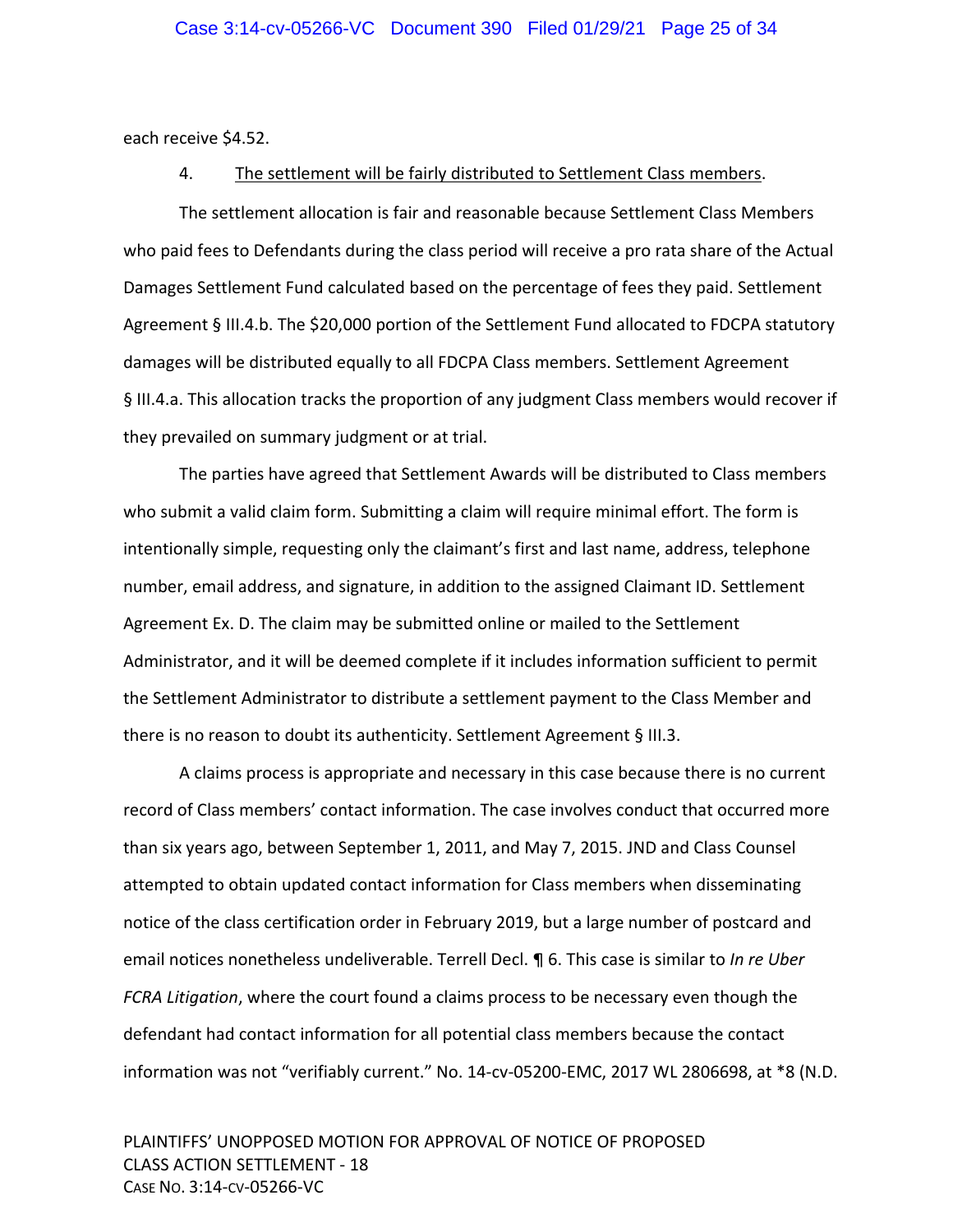Cal. June 29, 2017)*.* A claims process ensures that settlement funds are not sent out before this verification has occurred. It would be inefficient to direct mail checks without a claims process to verify that the contact information is reliable. As one court put it:

> The Court‐appointed disbursing agent testified that, without a claims process, the chances of fraud increased. Recovering money from individuals who fraudulently cashed settlement checks requires significant time and effort from the disbursing agent at the expense of the settlement fund. The Special Master further testified that sending unsolicited checks to unverified addresses can end up 'cost[ing] a ton of money.' In such situations, administrators 'get to the point where you never close the case.' …. For these reasons, the notice administrator, the Court‐appointed disbursing agent, and the Special Master agreed that the expedited claims process was a relatively simple administrative device designed to lower costs without unduly burdening the claimants. The only cost to the class members of the process is the requirement that participants complete a one‐page, check‐the‐box form, and the benefit is greater accountability and reduced long‐term administrative expenses.

*In re Educ. Testing Serv. Praxis Principles of Learning & Teaching, Grades 7‐12*, MDL No. 1643, 2006 WL 3332829, at \*2 (E.D. La. Nov. 15, 2006) (internal citations omitted); *see also Braynen v. Nationstar Mortg., LLC*, No. 14‐CV‐20726, 2015 WL 6872519, at \*14 (S.D. Fla. Nov. 9, 2015) ("A direct payment structure without the Claim Form providing current addresses risks fraud and waste in administering the Settlement.").

JND estimates that approximately 6% of Class members will submit a claim. Keough Decl. ¶ 6. This estimate is based on JND's experience with claims processes generally and in similar cases. *Id.* The settlement website and toll‐free number available to Class members will encourage the filing of claims, as will the simplicity of the claim form and minimal effort required to submit a claim. *Id.*; *see also Abante Rooter & Plumbing, Inc. v. Pivotal Payments Inc.*, No. 3:16‐cv‐05486‐JCS, 2018 WL 8949777, at \*7 (N.D. Cal. Oct. 15, 2018). The Ninth Circuit has "approved class action settlements 'where less than five percent of class members file claims.'" *In re Huyndai & Kia Fuel Economy Litig.*, 926 F.3d 539, 568 (9th Cir. 2019) (quoting *In re Online DVD‐Rental Antitrust Litig.*, 779 F.3d 934, 945 (9th Cir. 2015)).

PLAINTIFFS' UNOPPOSED MOTION FOR APPROVAL OF NOTICE OF PROPOSED CLASS ACTION SETTLEMENT ‐ 19 CASE NO. 3:14‐CV‐05266‐VC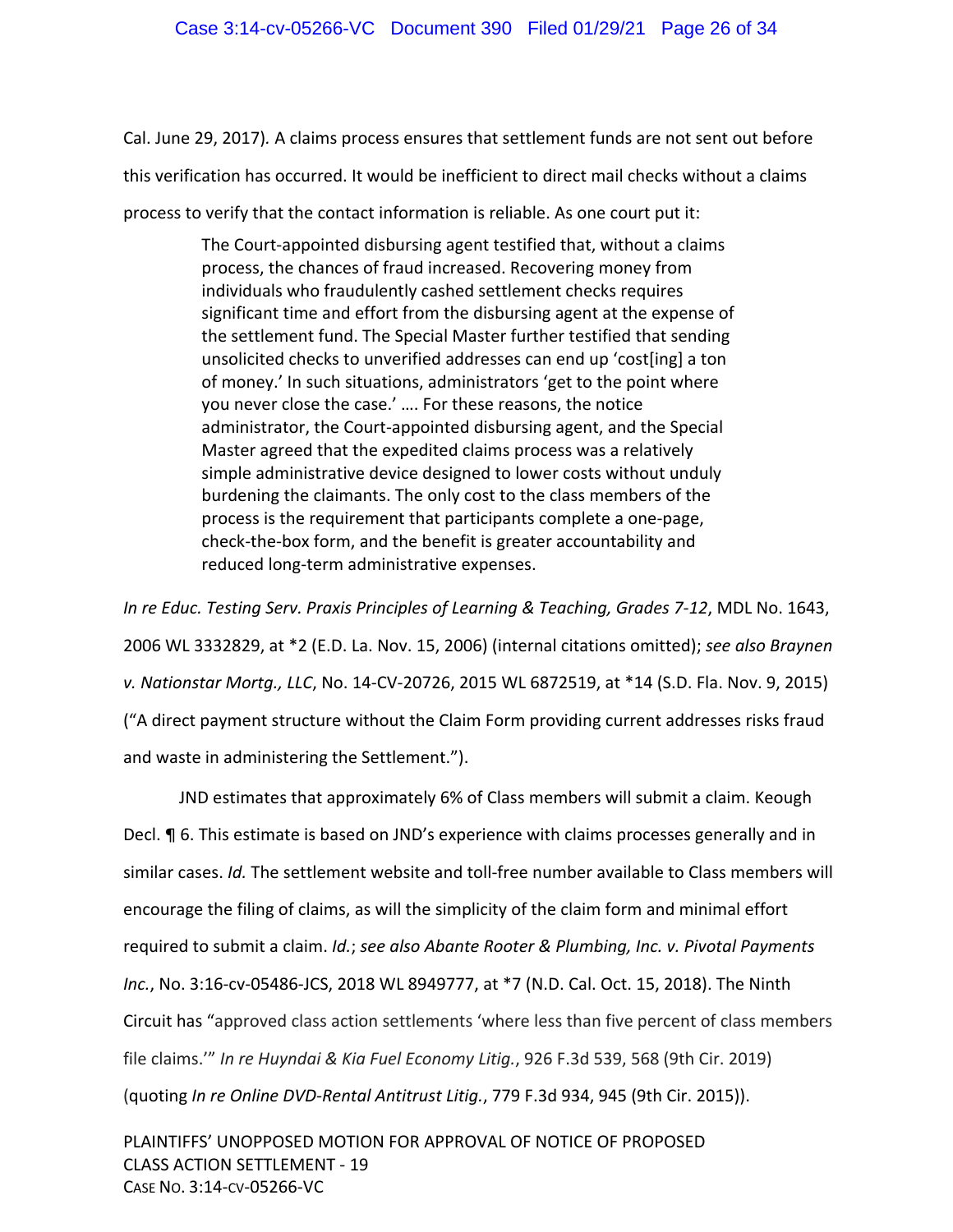Plaintiffs will request Court approval of a \$1,000 statutory damages award and a \$2,000 service award for each Plaintiff, or \$9,000 total. Plaintiffs are entitled to statutory damages under the FDPCA. 15 U.S.C. § 1692k. The Ninth Circuit has explained that service awards that are "intended to compensate class representatives for work undertaken on behalf of a class 'are fairly typical in class action cases.'" *In re Online DVD‐Rental*, 779 F.3d at 943 (quoting *Rodriguez*, 563 F.3d at 958‐59). "Service awards recognize the effort class representatives expend, the financial or reputational risk they undertake, and their willingness to act as private attorneys general." *Abante Rooter & Plumbing, Inc. v. Pivotal Payments Inc.*, No. 3:16‐cv‐05486‐JCS, 2018 WL 8949777, at \*6 (N.D. Cal. Oct. 15, 2018) (quoting *Rodriguez*, 563 F.3d at 958‐59). The factors courts consider include the class representative's actions to protect the interests of the class, the degree to which the class has benefitted from those actions, the time and effort the class representative expended in pursuing the litigation, and any risk the class representative assumed. *Staton v. Boeing Co.*, 327 F.3d 938, 977 (9th Cir. 2003). Plaintiffs devoted significant time to assisting Class Counsel with this case for the benefit of all Class members, including developing the claims, responding to discovery, and being deposed. Terrell Decl. ¶ 8. Plaintiffs agreed to be the public face of the case despite having to disclose their financial circumstances and respond to Defendants' questioning about sensitive topics. Service awards of \$2,000 are appropriate in this case and below the Ninth Circuit benchmark of \$5,000. *In re Yahoo Mail Litig.*, No. 13‐CV‐4980‐LHK, 2016 WL 4474612, at \*11 (N.D. Cal. Aug. 25, 2016); *see also Online DVD*, 779 F.3d at 942 (rejecting argument that \$5,000 service award created a conflict where settlement provided for \$12 individual awards).

5. Class Counsel will request approval of a fair and reasonable fee.

Class Counsel will file a motion for an award of attorneys' fees, reimbursement of litigation costs, and approval of service awards 30 days before the deadline for Settlement Class members to file claims, object, or opt out of the settlement. *See In re Mercury Interactive Corp. Sec. Litig*., 618 F.3d 988, 995 (9th Cir. 2010) (holding that class members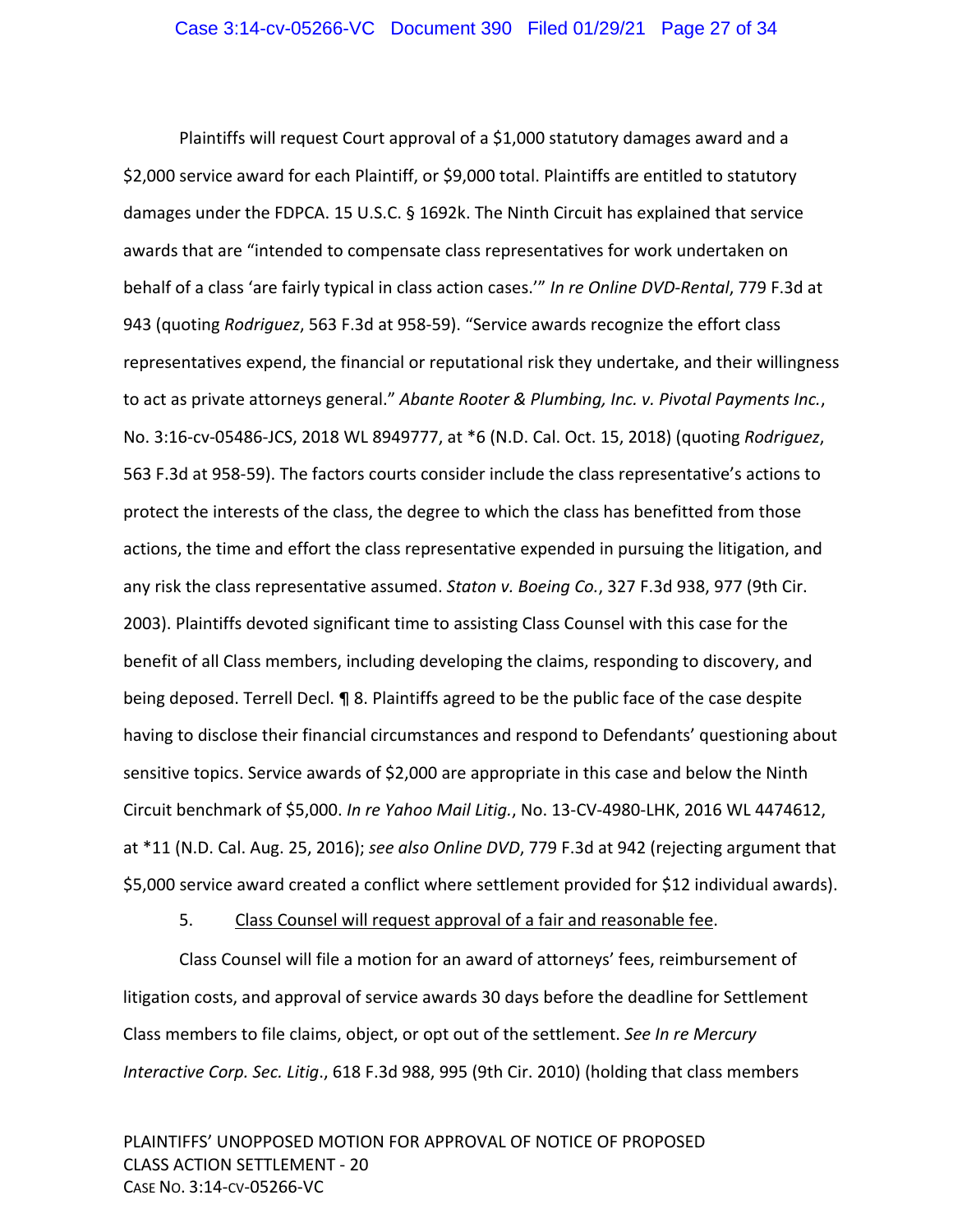#### Case 3:14-cv-05266-VC Document 390 Filed 01/29/21 Page 28 of 34

must have an adequate opportunity to consider and oppose class counsel's fee motion). Class Counsel anticipate requesting a fee equal to 25% of the Settlement Fund, or \$275,000. The Ninth Circuit has recognized that the percentage‐of‐the‐fund method is the appropriate method for calculating fees when counsel's effort has created a common fund. *See, e.g., In re Bluetooth*, 654 F.3d at 942 ("Because the benefit to the class is easily quantified in common‐ fund settlements, we have allowed courts to award attorneys a percentage of the common fund in lieu of the often more time-consuming task of calculating the lodestar."). The Ninth Circuit has instructed that 25% is "a proper benchmark figure," with common fund fees typically ranging from 20% to 30% of the fund. *In re Coord. Pretrial Proceedings*, 109 F.3d 602, 607 (9th Cir. 1997) (citation omitted); *see also In re Bluetooth*, 654 F.3d at 942 ("[C]ourts typically calculate 25% of the fund as the 'benchmark' for a reasonable fee award, providing adequate explanation in the record of any 'special circumstances' justifying a departure.").

In their fee motion, Class Counsel will explain in detail why a fee award at the Ninth Circuit's benchmark is justified. This is not a "mega fund" case and Plaintiff's counsel do not seek a windfall. *See In re Bluetooth*, 654 F.3d at 942‐43 (finding courts should adjust the benchmark percentage where awarding 25% of a mega fund "would yield windfall profits for class counsel in light of the hours spent on the case"). Without any guarantee that they would ever be paid, Class Counsel devoted more than 3,500 hours to litigating this case over more than six years before the parties reached a settlement. Terrell Decl. ¶ 9. A fee of \$275,000 is far less than Class Counsel's lodestar, which is over \$1.5 million. Class Counsel will provide the Court with detailed information about their lodestar in their fee motion.

Class Counsel will also request reimbursement of \$135,000 in litigation costs, which includes \$39,150 in expert fees, \$14,750 in mediation costs, and over \$21,000 in court reporting costs. Terrell Decl.  $\P$  10. In their fee motion, Class Counsel will show that these outof-pocket expenses were reasonably, necessary, and directly related to the work performed on behalf of the Settlement Classes. *See Vincent v. Hughes Air W.*, 557 F.2d 759, 769 (9th Cir.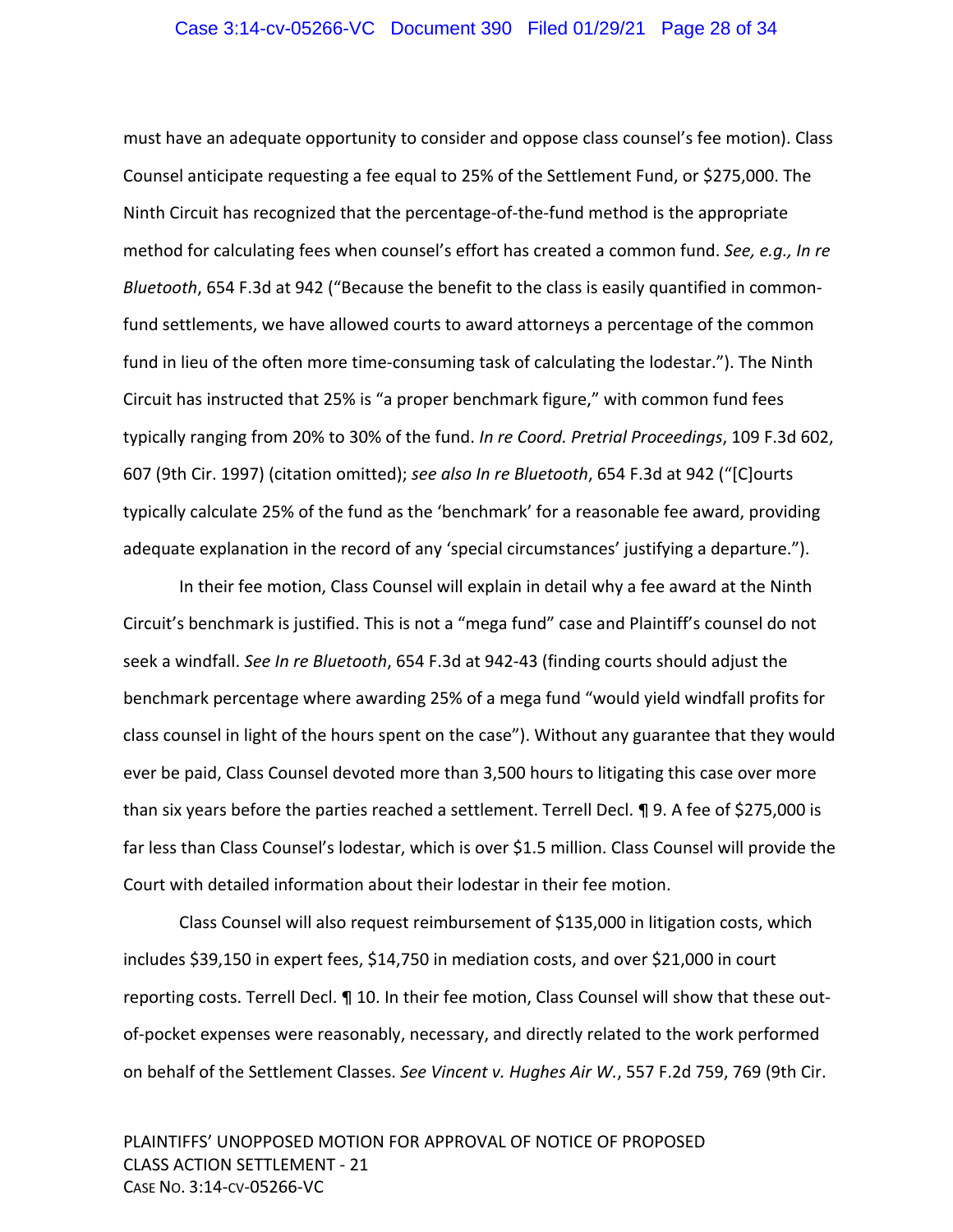1977); *see Corson v. Toyota Motor Sales U.S.A., Inc.*, No. CV 12‐8499‐JGB, 2016 WL 1375838, at \*9 (C.D. Cal. Apr. 4, 2016) ("Expenses such as reimbursement for travel, meals, lodging, photocopying, long‐distance telephone calls, computer legal research, postage, courier service, mediation, exhibits, documents scanning, and visual equipment are typically recoverable"); *Hopkins v. Stryker Sales Corp.*, No. 11‐CV‐02786‐LHK, 2013 WL 496358, at \*6 (N.D. Cal. Feb. 6, 2013) (awarding costs for document review, depositions, and experts).

#### 6. No part of the Settlement Fund will revert to Defendants and any undistributed amounts will be paid to an appropriate *cy pres* awardee.

No part of the Settlement Fund will revert to Defendants. Settlement Agreement § III.1. Instead, if administratively feasible, a second distribution will be made to claimants who cashed checks using the same calculation as the initial distribution. If the amount of unclaimed funds is below \$40,000, the parties have agreed to pay the remaining funds to cy pres recipient East Bay Community Law Center, which offers services related to the debt collection issues in this case. EBCLC is a nonprofit organization located in Berkeley, California that provides legal services and policy advocacy responsive to the needs of low‐income communities. More information about EBCLC can be found on its website, ebclc.org. Counsel have no relationship with EBCLC, and the decision to name EBCLC as a cy pres recipient is unrelated to its filing of an amicus brief encouraging the Court to deny VSI's motion to compel arbitration early in the case. Terrell Decl. ¶ 7.

### **B. The proposed Notice Plan complies with Rule 23(e) and due process.**

Rule 23(e)(1) states that "[t]he court must direct notice in a reasonable manner to all class members who would be bound by" a proposed settlement, voluntary dismissal, or compromise. Class members are entitled to the "best notice that is practicable under the circumstances" of any proposed settlement before it is finally approved by the Court. Fed. R. Civ. P. 23(c)(2)(B). Rule 23(c)(2)(B) provides that "notice may be by one or more of the following: United States mail, electronic means, or other appropriate means." To comply with due process, notice must be "the best notice practicable under the circumstances, including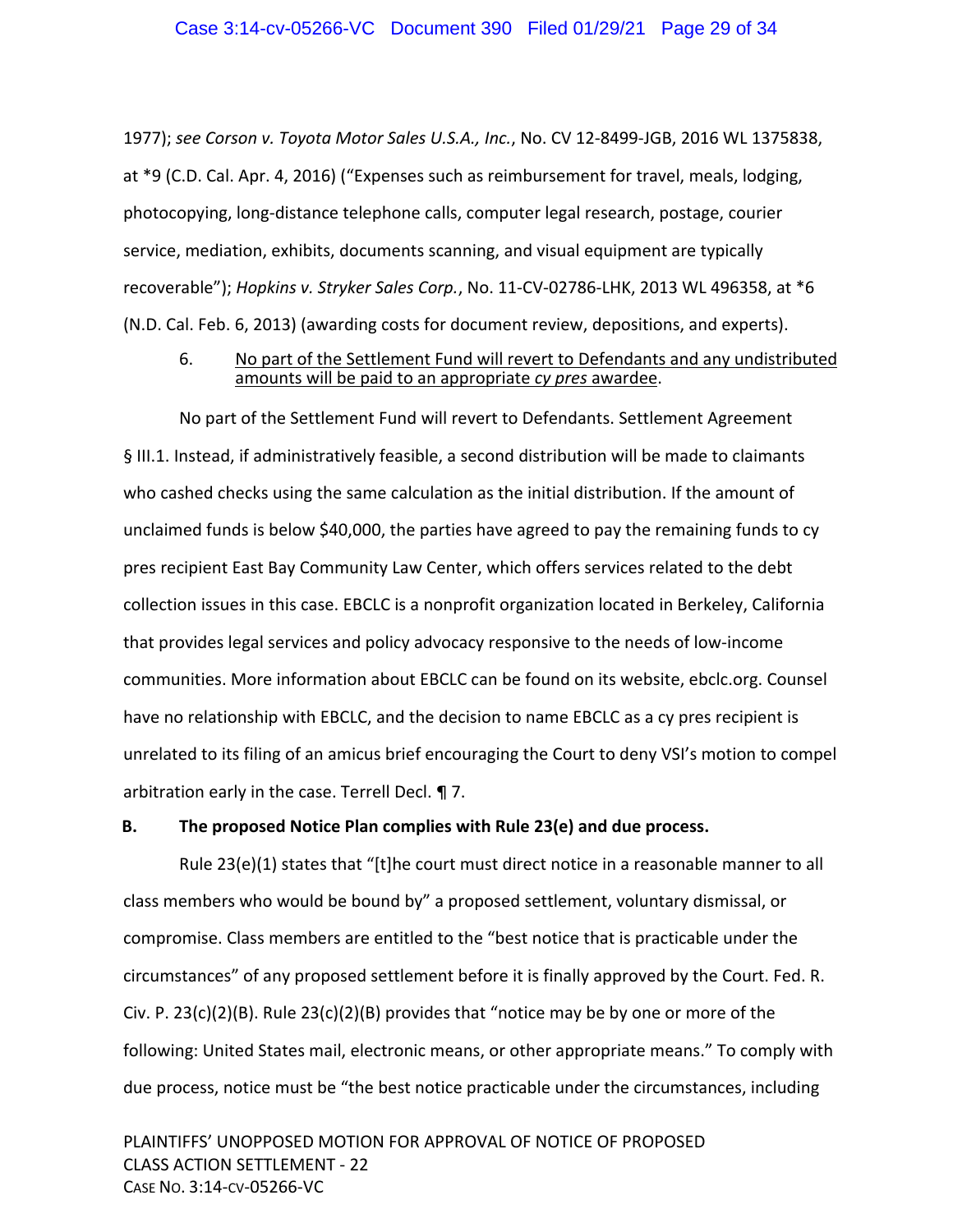#### Case 3:14-cv-05266-VC Document 390 Filed 01/29/21 Page 30 of 34

individual notice to all members who can be identified through reasonable effort." *Amchem Prods. v. Windsor*, 521 U.S. 591, 617 (1997). The notice must state in plain, easily understood language: (i) the nature of the action; (ii) the definition of the class certified; (iii) the class claims, issues, or defenses; (iv) that a class member may enter an appearance through an attorney if the member so desires; (v) that the court will exclude from the class any member who requests exclusion; (vi) the time and manner for requesting exclusion; and (vii) the binding effect of a class judgment on members under Rule 23(c)(3). Fed. R. Civ. P. 23(c)(2)(B).

The proposed Notice Plan requires JND to send an Email Notice to Class members for whom an email address is available in the records produced by Defendants or obtained by JND as a result of the Initial Class Notice sent in this matter. For any Class member whose email address is not available or whose email bounces back, JND will send a Postcard Notice by U.S. Mail. JND will use the most recent address in the records produced by Defendants, provided to Class Counsel, or identified through address correction services and corrected through the National Change of Address or similar database. For each Postcard Notice that is returned undeliverable, JND will complete at least one advanced address search or skip trace. Settlement Agreement § VII.4.a & Ex. A. In addition, JND will also update the current website for the case with detailed information about the Settlement, including the Settlement Notice, the Email and Postcard Notice, the Second Amended Complaint, the Settlement Agreement, the Claim Form, an opt‐out form, and the Preliminary Approval Order. When available, Class Counsel's motion for an award of attorneys' fees, costs and service awards and the post‐ distribution accounting chart described in section XI of the Settlement Agreement will also be displayed on the Settlement Website. Settlement Agreement § VII.4.b & Ex. B, D.

The Email and Postcard Notice, attached as Exhibit A to the Settlement Agreement, and the Settlement Website Notice, attached as Exhibit B, are drafted in plain English so they will be easy to understand. *See In re Hyundai*, 926 F.3d at 567 ("settlement notices must 'present information about a proposed settlement neutrally, simply, and understandably'"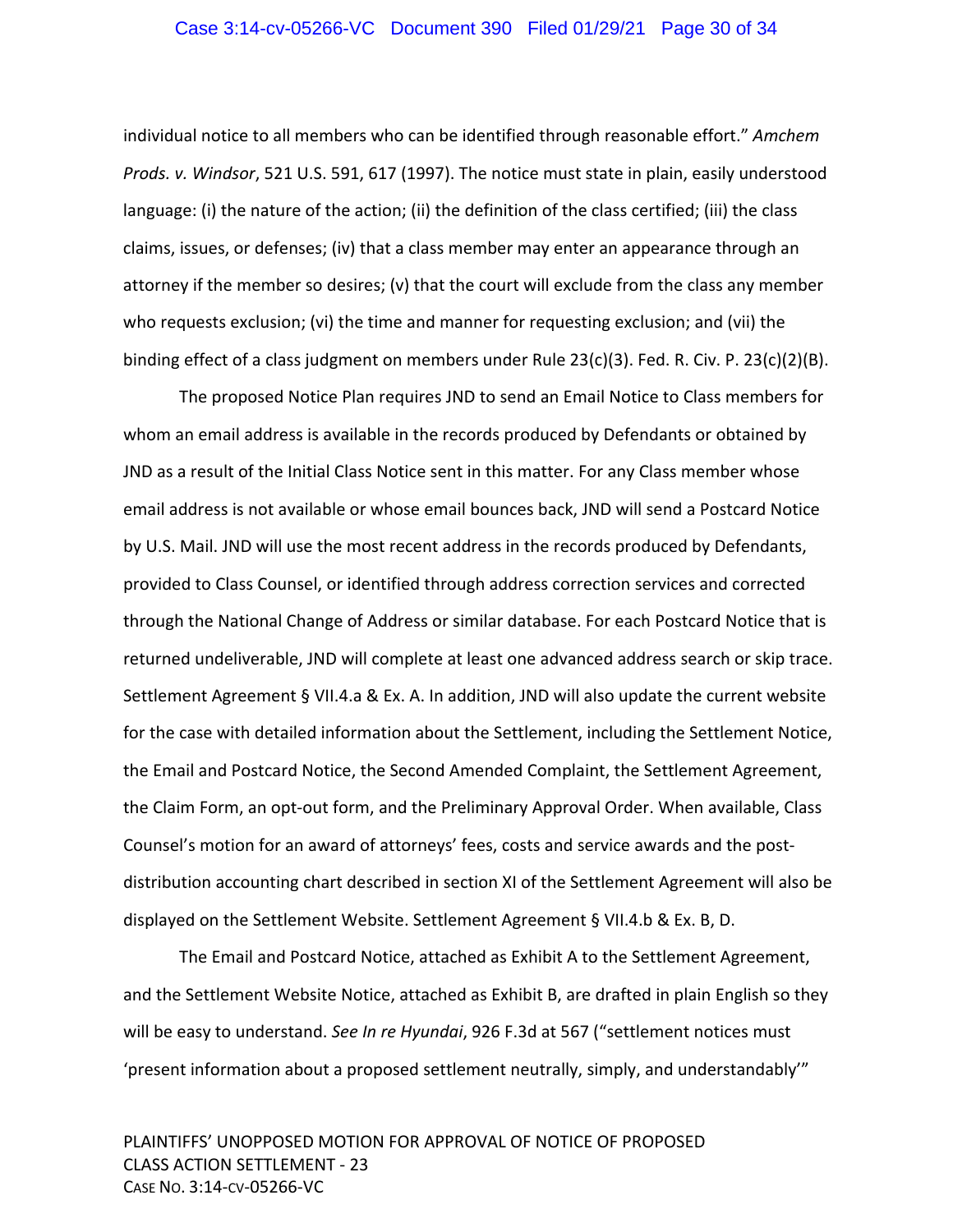(quoting *Rodriguez*, 563 F.3d at 962)). They are drafted in plain English and based on the Federal Judicial Center's model notices. *See id.* ("Notice is satisfactory if it generally describes the terms of the settlement in sufficient detail to alert those with adverse viewpoints to investigate and to come forward and be heard." (quoting *Rodriguez*, 563 F.3d at 926)). The Notices include key information about the Settlement, including the deadline to file a claim, the deadline to request exclusion or object to the Settlement, and the date of the Final Approval Hearing (and that the hearing date may change without further notice). The Notices include information about opting out and objecting required by the Northern District of California's Procedural Guidance for Class Action Settlements, as well as language suggested in the Court's Standing Order for Civil Cases. The Notices also state the amount of the fee and cost award Class Counsel will request, the amount of the service awards and statutory damages Plaintiffs will request, and the anticipated administration expenses, and how the Settlement Fund will be distributed to Settlement Class Members if they do not request exclusion. The Notices direct Settlement Class Members to the Settlement Website for further information and provide Class Counsel's contact information and instructions for accessing the case docket via PACER or in person at any of the court's locations.

Settlement Class Members will have 60 days from the date JND commences dissemination of notice by sending emails and postcards to submit a claim, object to the Settlement, or request exclusion from the Settlement. Settlement Agreement §§ II.3, II.11, II.12, III.3, IX. 1. JND will post Class Counsel's motion for attorneys' fees on the Settlement Website at least thirty days before this deadline in accordance with *In re Mercury Interactive*, 618 F.3d 988. Settlement Agreement § IV.2. Settlement Class Members who previously had an opportunity to exclude themselves will have a new opportunity to request exclusion.

The manner and content of the proposed Notice Plan complies with Rule 23 and due process, as well as the District's Procedural Guidance for Class Action Settlements. Similar notice plans are commonly used in class actions like this one and constitute the best notice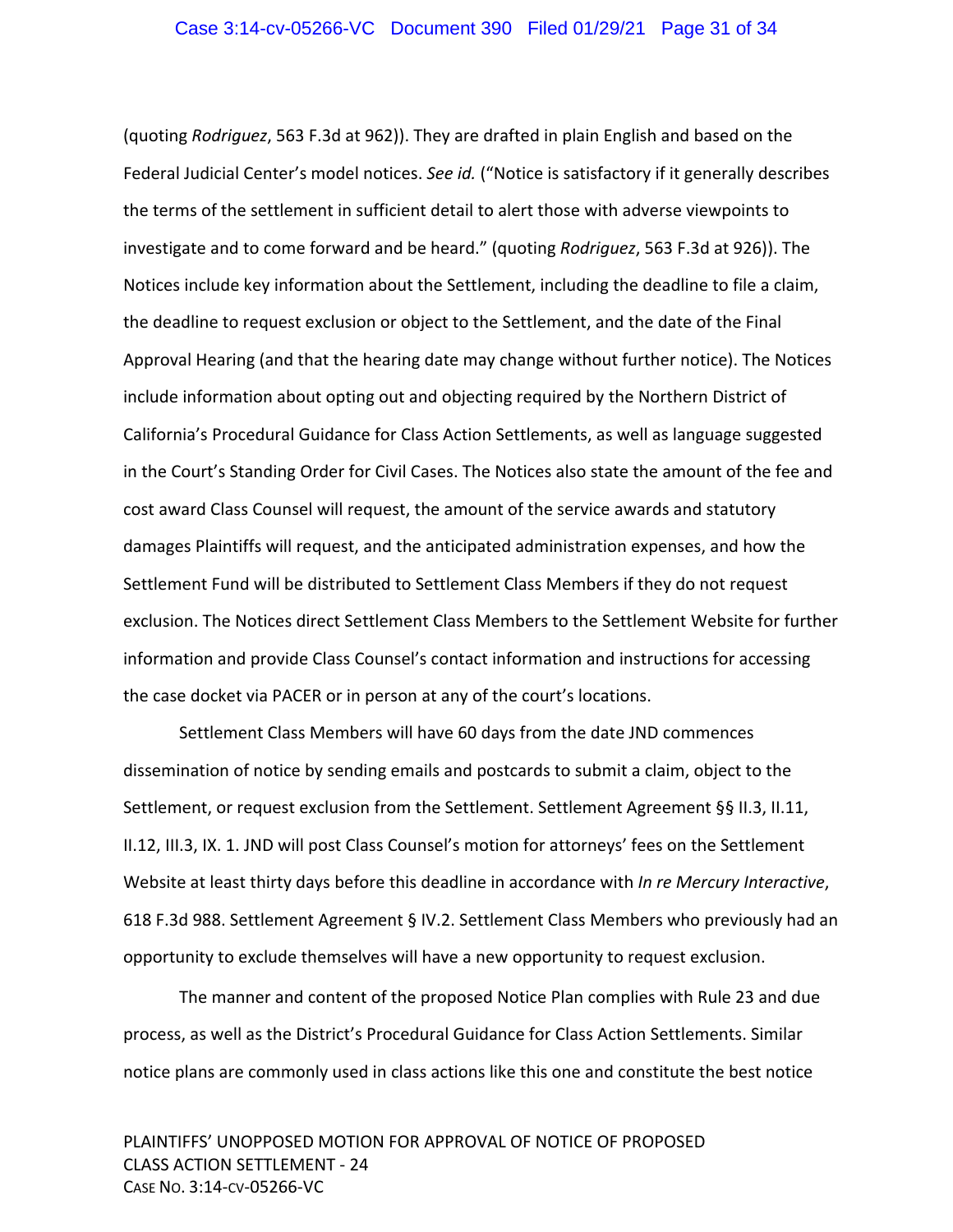practicable under the circumstances. *See, e.g., Cabiness v. Educ. Fin. Sols., LLC*, No. 16‐cv‐ 01109‐JST, 2019 WL 1369929, at \*3‐4 (N.D. Cal. Mar. 26, 2019) (notice program consisting of email and postcard notices satisfied due process); *In re Uber FCRA Litig.*, 2018 WL 2047362, at \*1 (notice was given to class via email, U.S. mail or online through the settlement website).

## **C. A proposed schedule for final approval.**

The next steps in the settlement approval process are to schedule a Final Approval Hearing, notify Settlement Class Members of the Settlement and hearing, and provide Settlement Class Members with the opportunity to submit Claim Forms and object, opt out, or comment on the Settlement. The parties propose the following schedule:

| <b>EVENT</b>                                                                                                                       | DATE                                                                |
|------------------------------------------------------------------------------------------------------------------------------------|---------------------------------------------------------------------|
| CAFA Notice to be given (Settlement<br>Agreement § VII.3)                                                                          | 10 days after entry of preliminary<br>approval order                |
| Case website to be updated (Settlement<br>Agreement § VII.4.b)                                                                     | 14 days after entry of preliminary<br>approval order                |
| Notice to be disseminated (Settlement<br>Notice Date) (Settlement Agreement<br>\$ VII.4)                                           | 45 days after entry of preliminary<br>approval order                |
| Class Counsel to file motion for attorneys'<br>fees (Settlement Agreement § IV.2)                                                  | 30 days after Settlement Notice Date                                |
| Deadline for Settlement Class Members to<br>file claims, object, and request exclusion<br>(Settlement Agreement § III.3, VIII, IX) | 60 days after Settlement Notice Date                                |
| Class Counsel to file motion for final<br>approval and response to objections                                                      | No later than 14 days before the<br><b>Final Approval Hearing</b>   |
| <b>Final Approval Hearing</b>                                                                                                      | not less than 210 days after entry of<br>preliminary approval order |

## **VI. CONCLUSION**

Plaintiffs request that the Court grant their motion for preliminary approval of the

settlement and enter a schedule for final approval.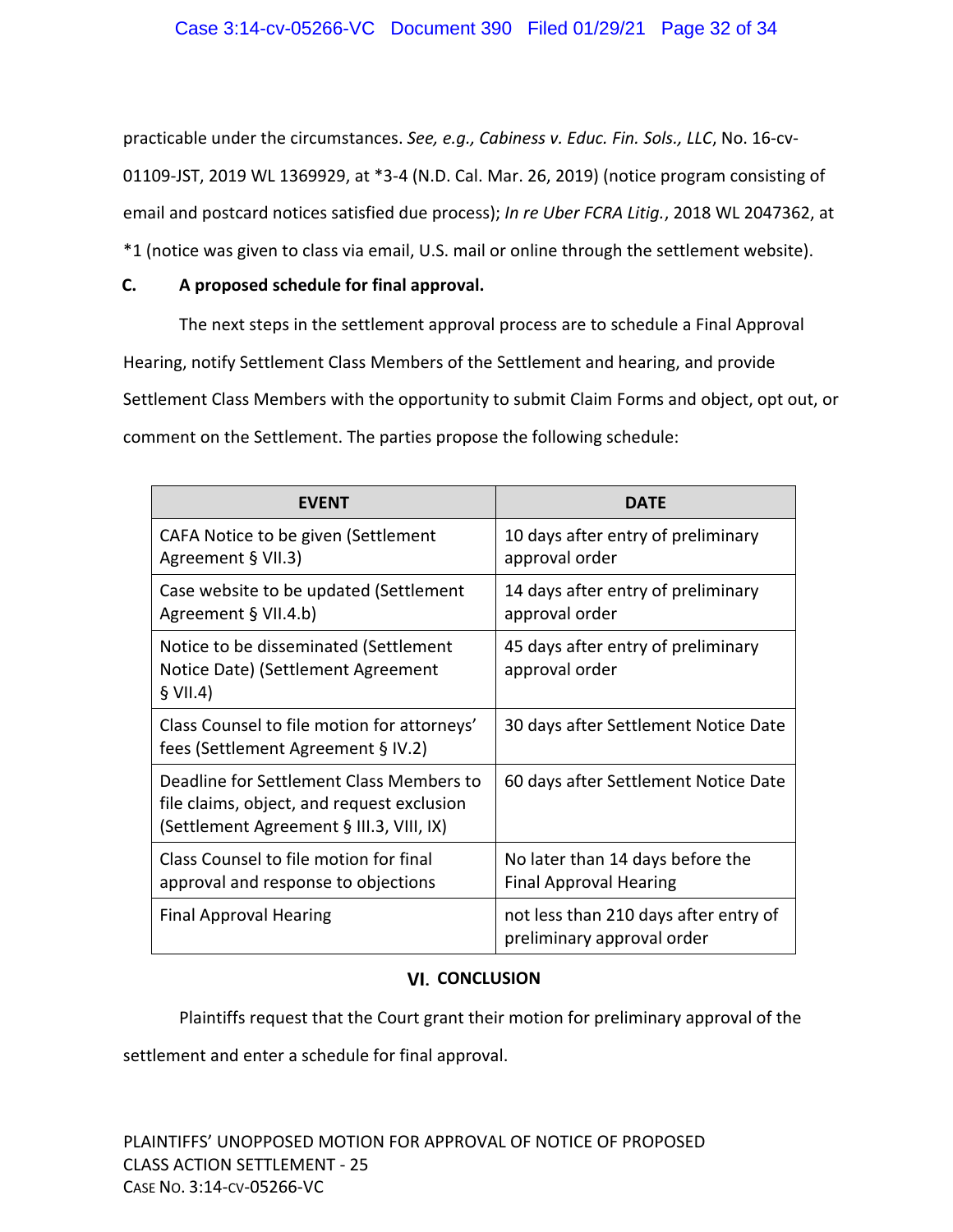RESPECTFULLY SUBMITTED AND DATED this 29th day of January, 2021.

## TERRELL MARSHALL LAW GROUP PLLC

By: /s/ Beth E. Terrell, CSB #178181

Beth E. Terrell, CSB #178181 Email: bterrell@terrellmarshall.com Blythe H. Chandler, *Admitted Pro Hac Vice* Email: bchandler@terrellmarshall.com Maria Hoisington‐Bingham, *Admitted Pro Hac Vice*  Email: mhoisington@terrellmarshall.com 936 North 34th Street, Suite 300 Seattle, Washington 98103‐8869 Telephone: (206) 816‐6603 Facsimile: (206) 319‐5450

Paul Arons, CSB #84970 Email: lopa@rockisland.com LAW OFFICE OF PAUL ARONS 685 Spring Street, Suite 104 Friday Harbor, Washington 98250 Telephone: (360) 378‐6496 Facsimile: (360) 378‐6498

Deepak Gupta, *Admitted Pro Hac Vice* Email: deepak@guptawessler.com GUPTA WESSLER PLLC 1900 L Street, NW, Suite 312 Washington, DC 20036 Telephone: (202) 888‐1741 Facsimile: (202) 888‐7792

Michael F. Ram. CSB #104805 Email: mram@forthepeople.com Marie N. Appel, CSB #187483 Email: mappel@forthepeople.com MORGAN & MORGAN COMPLEX LITIGATION GROUP 711 Van Ness Avenue, Suite 500 San Francisco, California 94102 Telephone: (415) 358‐6913 Facsimile: (415) 358‐6923

*Class Counsel*

PLAINTIFFS' UNOPPOSED MOTION FOR APPROVAL OF NOTICE OF PROPOSED CLASS ACTION SETTLEMENT ‐ 26 CASE NO. 3:14‐CV‐05266‐VC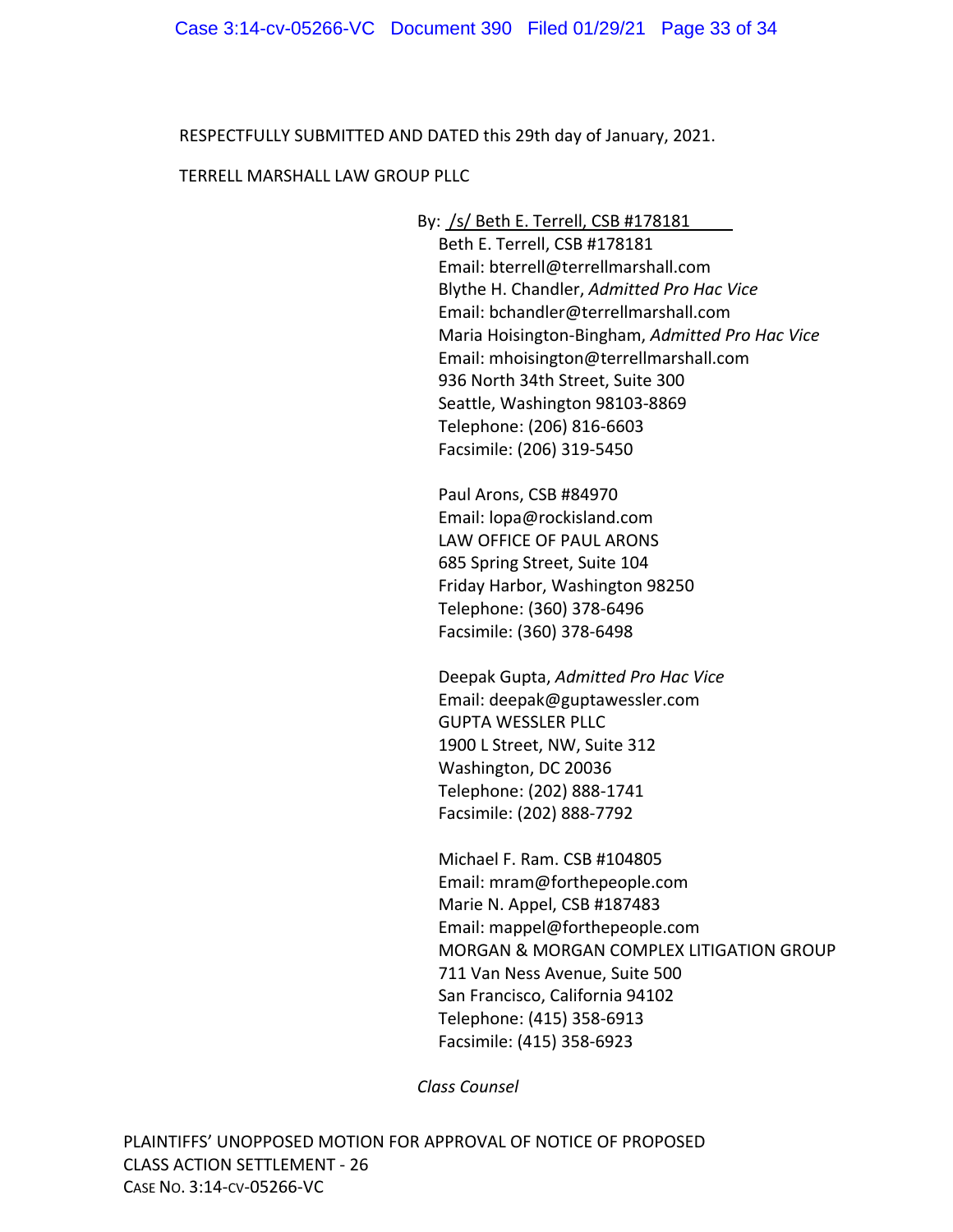## CERTIFICATE OF SERVICE

I, Beth E. Terrell, hereby certify that on January 29, 2021, I electronically filed the

foregoing with the Clerk of the Court using the CM/ECF system which will send notification to

all registered CM/ECF users:

Michael A. Taitelman, CSB #156254 Email: mtaitelman@ftllp.com Sean M. Hardy, CSB #266446 Email: smhardy@ftllp.com FREEDMAN + TAITELMAN, LLP 1801 Century Park West, 5th Floor Los Angeles, California 90067 Telephone: (310) 201‐0005 Facsimile: (310) 201‐0045

*Attorneys for Defendants*

DATED this 29th day of January, 2021.

TERRELL MARSHALL LAW GROUP PLLC

By: /s/ Beth E. Terrell, CSB #178181

Beth E. Terrell, CSB #178181 Email: bterrell@terrellmarshall.com 936 North 34th Street, Suite 300 Seattle, Washington 98103‐8869 Telephone: (206) 816‐6603 Facsimile: (206) 319‐5450

*Class Counsel*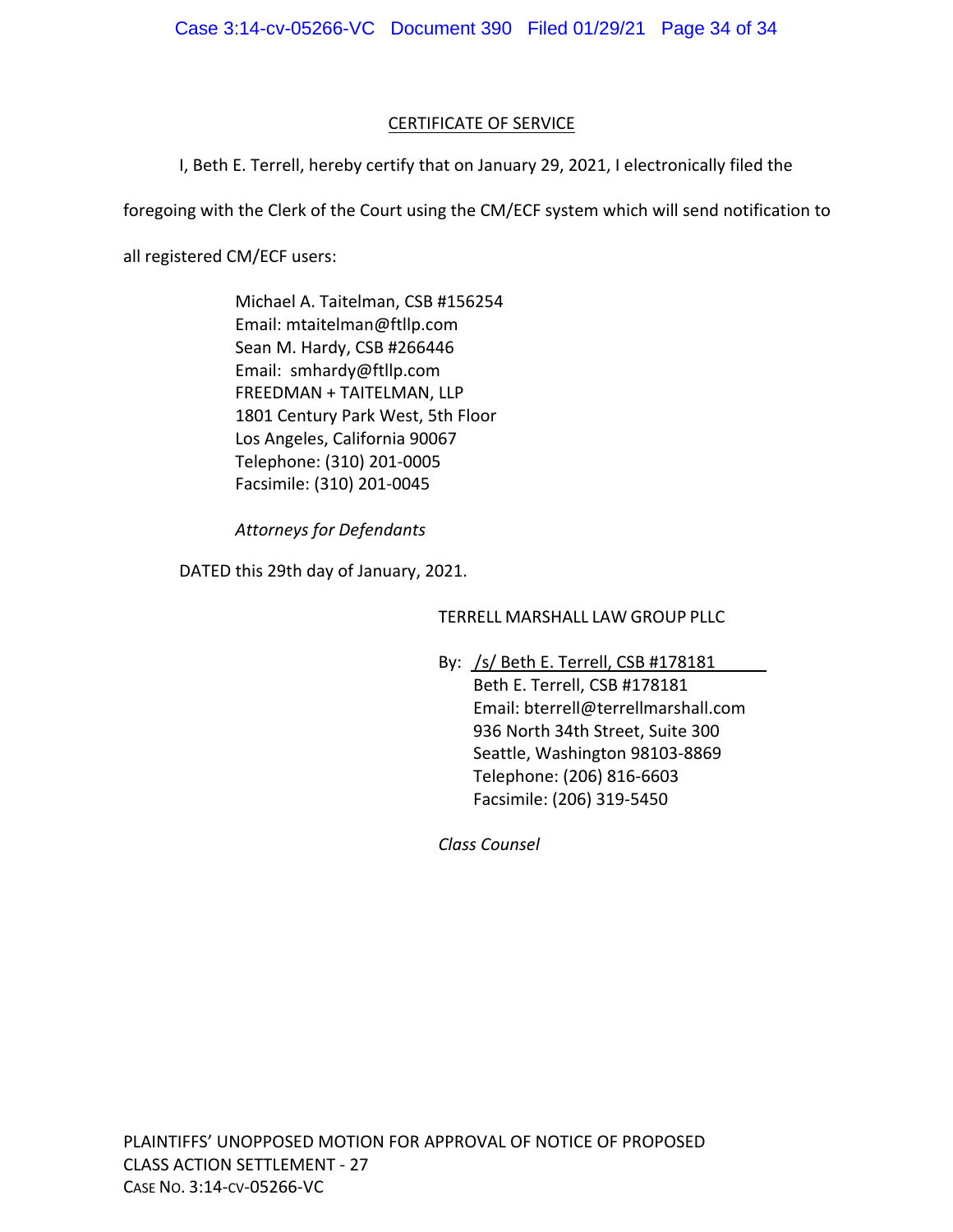Michael F. Ram. CSB #104805 Email: mram@forthepeople.com Marie N. Appel, CSB #187483 Email: mappel@forthepeople.com MORGAN & MORGAN COMPLEX LITIGATION GROUP 711 Van Ness Avenue, Suite 500 San Francisco, California 94102 Telephone: (415) 358‐6913 Facsimile: (415) 358‐6923

[Additional Counsel Omitted]

*Class Counsel* 

## U.S. DISTRICT COURT NORTHERN DISTRICT OF CALIFORNIA SAN FRANCISCO DIVISION

KAREN SOLBERG, NANCY MORIN, and NARISHA BONAKDAR, on their own behalf and on behalf of others similarly situated,

Plaintiffs,

v.

VICTIM SERVICES, INC., d/b/a CorrectiveSolutions, NATIONAL CORRECTIVE GROUP, INC., d/b/a CorrectiveSolutions, AMERICAN JUSTICE SOLUTIONS, INC., d/b/a CorrectiveSolutions, BIRCH GROVE HOLDINGS, INC., MATS JONSSON and KARL THOMAS JONSSON,

NO. 3:14‐cv‐05266‐VC

# **[PROPOSED] ORDER APPROVING NOTICE OF A PROPOSED CLASS ACTION SETTLEMENT**

Honorable Vince Chhabria

CLASS ACTION

**DEMAND FOR TRIAL BY JURY**

Defendants.

The Court previously certified two Classes and appointed Plaintiffs Karen Solberg,

Nancy Morin, and Narisha Bonakdar as representatives of the Classes (Dkt. No. 297). Plaintiffs

and Defendants Victim Services, Inc., d/b/a CorrectiveSolutions, National Corrective Group,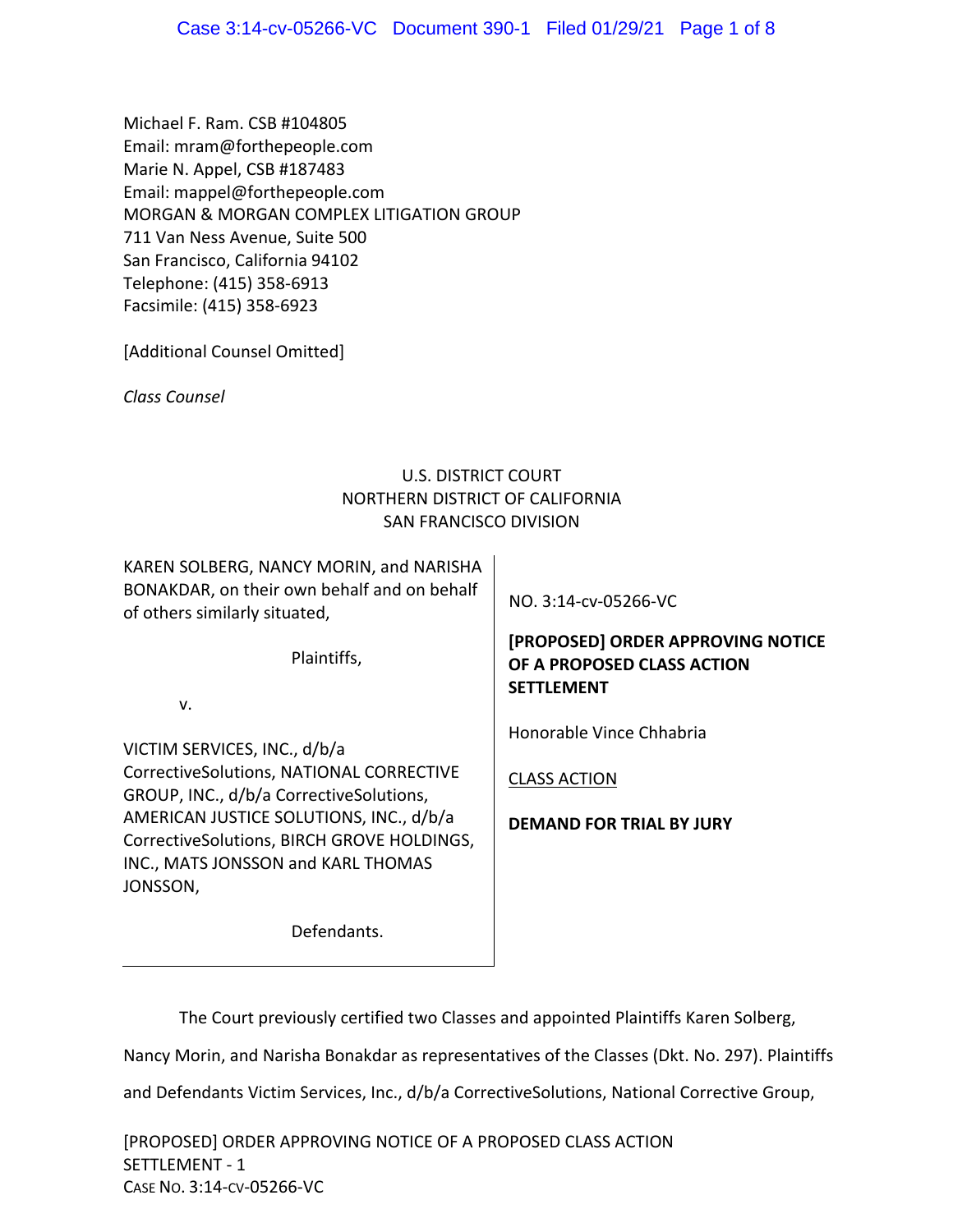## Case 3:14-cv-05266-VC Document 390-1 Filed 01/29/21 Page 2 of 8

Inc., d/b/a CorrectiveSolutions, American Justice Solutions, Inc., d/b/a CorrectiveSolutions, Birch Grove Holdings, Inc., Mats Jonsson, and Karl Thomas Jonsson have reached a proposed settlement of the Classes' claims. Plaintiffs move for approval of notice to the Classes of the proposed class action settlement. Fed. R. Civ. P. 23(e)(1)(A). The terms of the settlement are set forth in the Settlement Agreement and Release attached as Exhibit 1 to the Declaration of Beth E. Terrell in support of Plaintiffs' motion for approval of notice of a proposed class action settlement.

The Court has read and considered the Settlement Agreement, the exhibits attached thereto, and the briefing submitted in support of approval of notice of the settlement and is fully advised. All capitalized terms not otherwise defined in this Order shall have the same meaning as defined in the Settlement Agreement.

THEREFORE, THE COURT FINDS AND CONCLUDES AS FOLLOWS:

1. This Court has jurisdiction over the subject matter of this Action and personal jurisdiction over the Parties and the Classes.

2. The Court finds that (a) the Settlement Agreement resulted from extensive arm's‐length negotiations, with supervision by Magistrate Judge Laurel Beeler, and (b) the Settlement Agreement is sufficient to warrant notice thereof to members of the Classes and the Final Approval Hearing described below.

3. The Court previously certified the following Classes under Rule 23(b)(3):

**FDCPA Class**: All persons in California to whom the defendants sent a collection demand in connection with a returned check from whom the defendants attempted to collect or collected money for checks written for personal, family, or household purposes, from December 1, 2013, to May 7, 2015.

**UCL Class:** All persons in California to whom the defendants sent an initial collection demand in connection with a returned check at any time from September 1, 2011, to May 7, 2015, and who subsequently paid any fees to the defendants in response to that letter.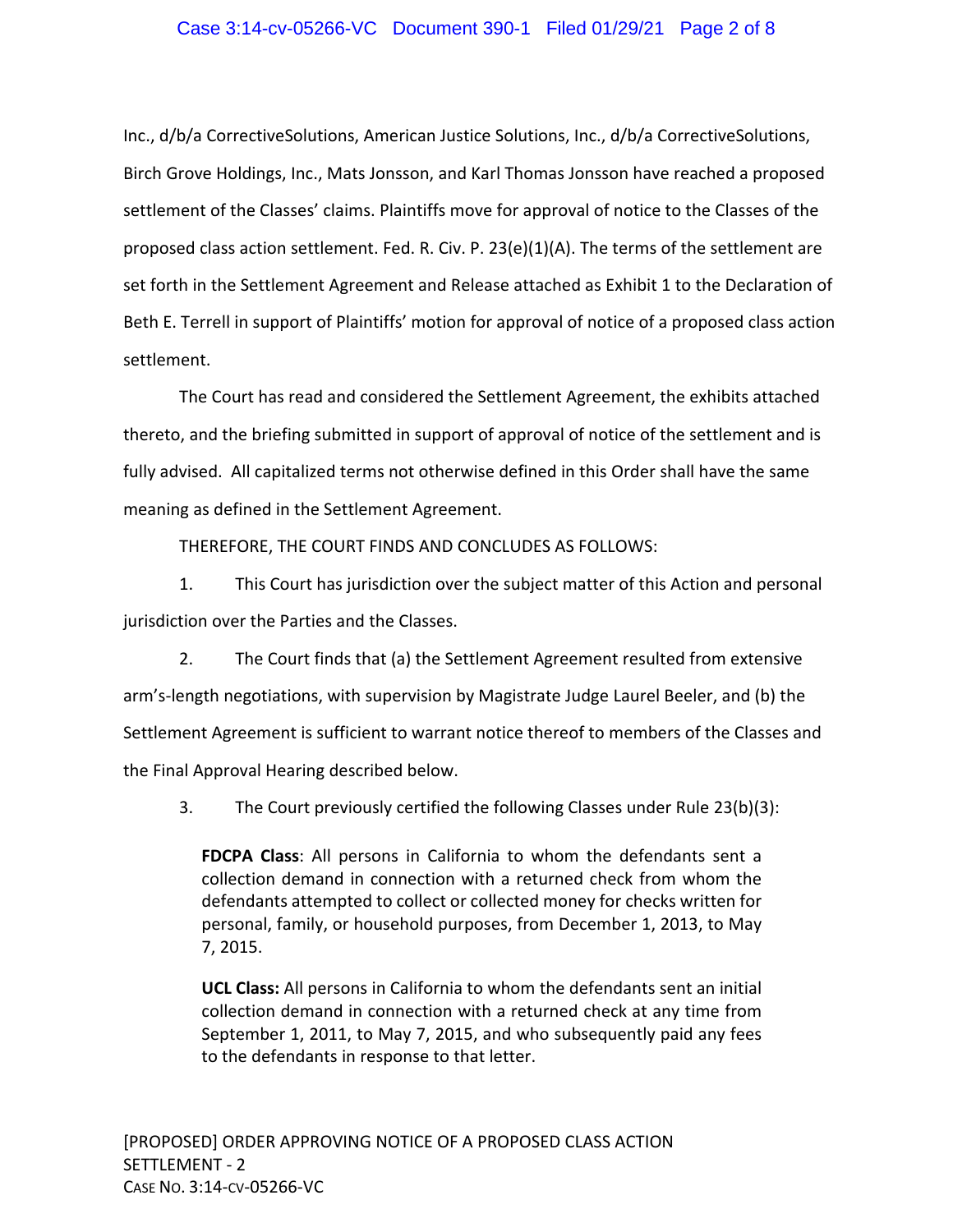Dkt. No. 297 at 1, 4.

4. The Court preliminarily finds that the Settlement Agreement is fundamentally fair, adequate, and reasonable.

5. The Court appoints JND Class Action Administration as the administrator of the settlement, who shall fulfill the functions, duties, and responsibilities of the Settlement Administrator as set forth in the Settlement Agreement and this Order.

6. The Court approves the proposed forms of notice attached as Exhibits A and B to the Settlement Agreement and the plan for giving direct notice to the Class by email and U.S. Mail as set forth in the Settlement Agreement. The Notice Plan, in form, method, and content, fully complies with the requirements of Rule 23 and due process, constitutes the best notice practicable under the circumstances, and is due and sufficient notice to all persons entitled thereto. The Court finds the Notice Plan is reasonably calculated to, under all circumstances, reasonably apprise the Class members of the pendency of this action, the terms of the Agreement, the right to object to the settlement, and how to exclude themselves from the Settlement Classes.

7. Pursuant to the Agreement, the Settlement Administrator shall provide individual notice via email to the Class members whose email addresses are available from records produced by Defendants, provided to Class Counsel, or identified by the Settlement Administrator as a result of the Initial Class Notice sent to the Classes. The Settlement Administrator shall provide individual notice by U.S. mail to the most recent address for any Class members whose email bounces back and each Class member for whom the Settlement Administrator does not have an email address, as updated by the Settlement Administrator through the National Change of Address system or a similar database, no later than

**LETT** (the "Settlement Notice Date"), which is 45 days after entry of this Order. The Class Administrator shall update the case website within 14 days after entry of this Order.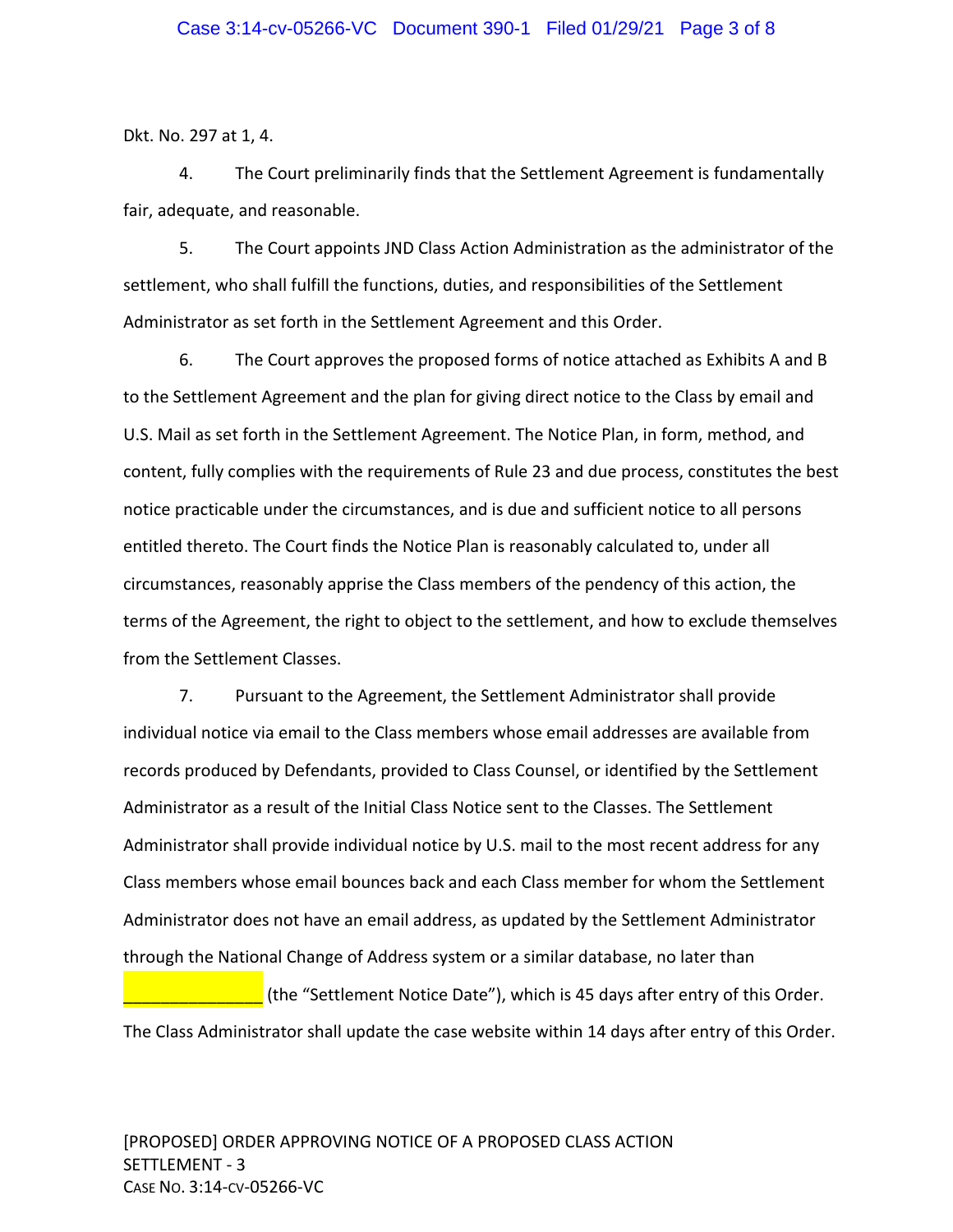#### Case 3:14-cv-05266-VC Document 390-1 Filed 01/29/21 Page 4 of 8

8. Members of the Classes may participate in the Settlement and receive Settlement Awards by submitting a complete Claim Form within 60 days after the Settlement Notice Date. Claim forms may be submitted online or by mail and shall be deemed complete if it includes information sufficient to permit the Settlement Administrator to distribute a settlement payment to the Class member and there is no reason to doubt its authenticity. The Court approves the form of the Claim Form attached as Exhibit D to the Settlement Agreement.

9. Members of the Classes may exclude themselves from the Settlement Classes by mailing to the Settlement Administrator a written request no later than ("Opt‐Out Deadline"), which is 60 days after the Settlement Notice Date. All requests must be signed, and if mailed, must be postmarked no later than the Opt‐Out Deadline.

10. Any Settlement Class Member who desires to object to the fairness of this settlement should file a written objection with the Court by  $\frac{1}{\sqrt{2\pi}}$   $\frac{1}{\sqrt{2\pi}}$  ("Objection Deadline"), which is 60 days after the Settlement Notice Date. The written objection must include the case name and number, the objector's name, address, and telephone number, and the reason(s) for the objection.

11. Anyone who properly objects may appear at the Final Approval Hearing, including through an attorney hired at the objector's expense. Objectors or their attorneys intending to appear at the Final Approval Hearing must file a notice of appearance with this Court no later than ten days prior to the Final Approval Hearing. The Court may allow a Class Member who substantially complies with the requirements of this section or shows good cause for failing to comply with the requirements of this section to appear at the Final Approval Hearing and object. Class Counsel shall file responses to any valid objections no later than14 days prior to the Final Approval Hearing. Defendants' counsel also may file responses, but no later than 14 days prior to the Final Approval Hearing.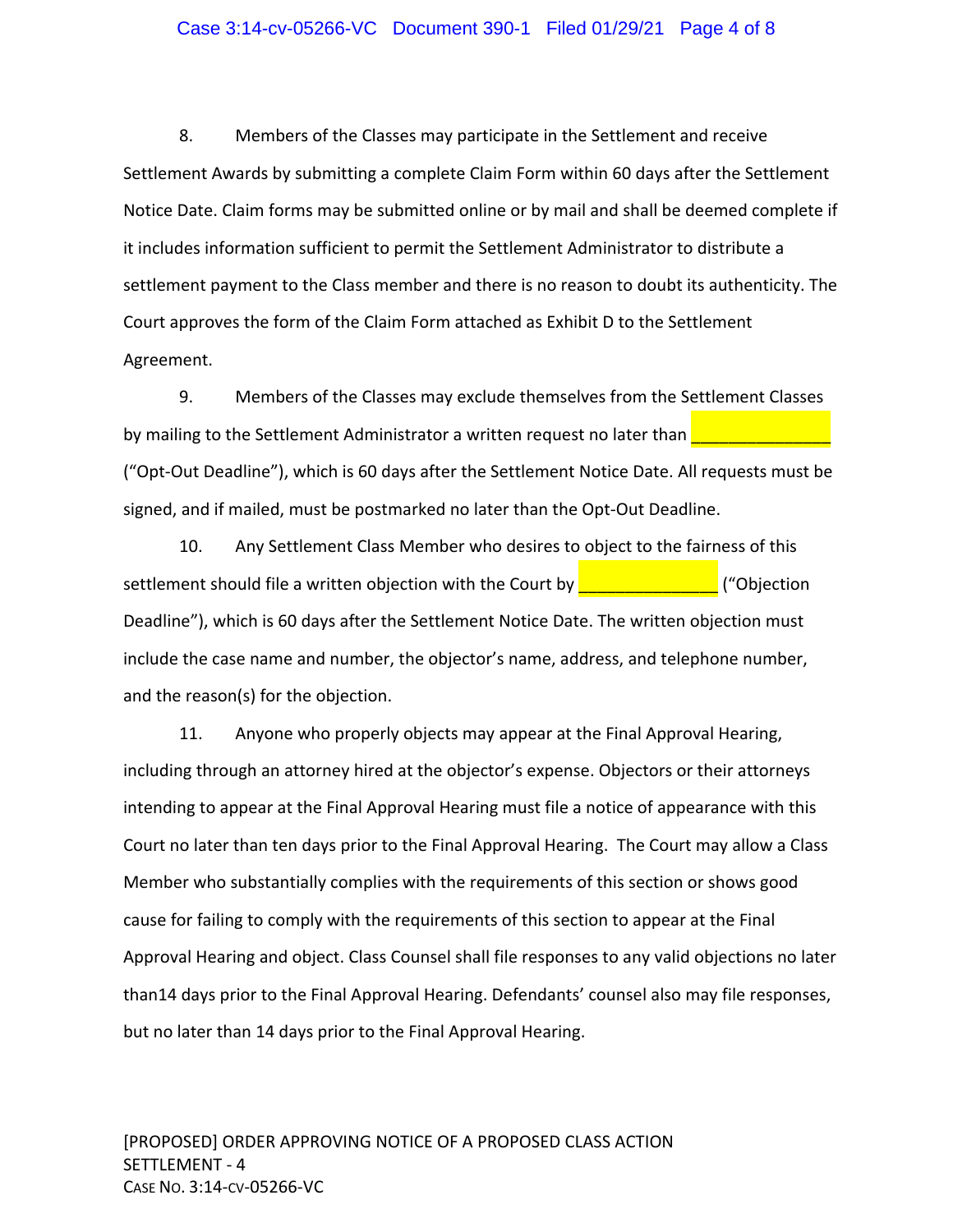#### Case 3:14-cv-05266-VC Document 390-1 Filed 01/29/21 Page 5 of 8

12. Pursuant to Rule 23(e)(2) of the Federal Rules of Civil Procedure, a hearing will be held before this Court to determine whether the settlement is fair, reasonable, and adequate, and should be approved by this Court; to determine whether the Final Approval Order and Final Judgment under this settlement should be entered; to consider the application for attorneys' fees and expenses of Class Counsel; to consider the application for a service award and statutory damages award to the Representative Plaintiffs; to consider the distribution of the Settlement Fund pursuant to the Settlement Agreement; and to rule on any other matters that the Court may deem appropriate. At the Final Approval Hearing, the Court may enter a Final Approval Order and Final Judgment in accordance with the Settlement Agreement that will adjudicate the rights of the Settlement Class Members.

13. Defendants' insurers are ordered to comply with the Settlement Agreement by paying \$1,100,000 to the Settlement Administrator within 30 calendar days after entry of this Order. The Settlement Administrator shall hold the funds as a qualified settlement fund.

14. The Final Approval Hearing is scheduled for **The Common Setting Section** before the Honorable Vince Chhabria at the United States District Court for the Northern District of California, 450 Golden Gate Avenue, Courtroom 4, 17th floor, San Francisco, California 94102. Any instructions for participating in the hearing remotely will be available on the Court's website. The Court may change the date for the Final Approval Hearing. If the Court changes the hearing date, notice of such change shall be posted on the settlement website.

15. All memoranda and other submissions in support of the Final Approval Order and Final Judgment and this settlement shall be filed no later than 14 days prior to the Final Approval Hearing.

16. All notice and settlement administration expenses shall be paid from the Settlement Fund pursuant to the Settlement Agreement.

17. On or before 30 days after the Settlement Notice Date, Class Counsel shall file and serve an application for an award of attorneys' fees and reimbursement out‐of‐pocket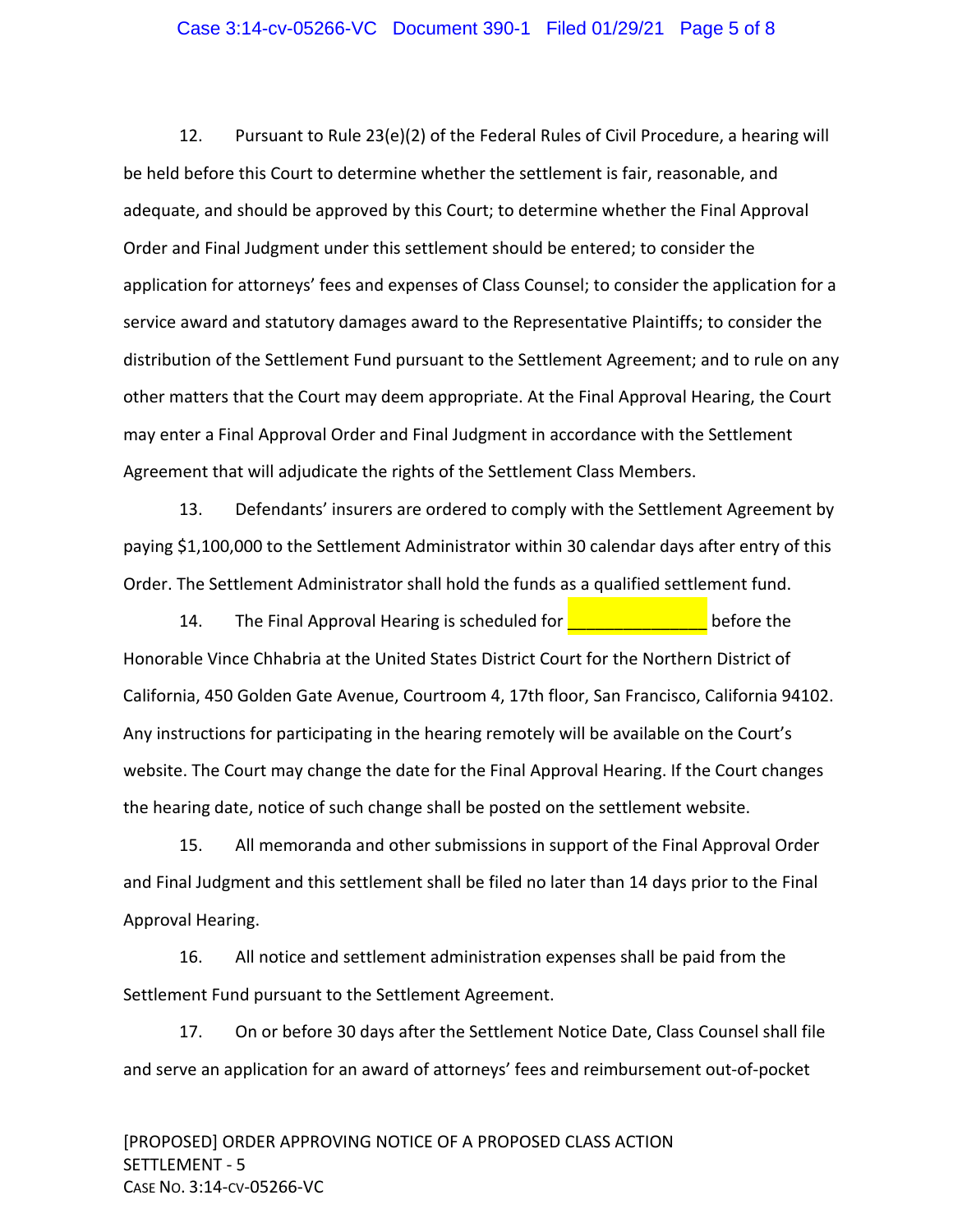#### Case 3:14-cv-05266-VC Document 390-1 Filed 01/29/21 Page 6 of 8

costs, and an application for service awards and statutory damages wards to the Class Representatives. The application shall be posted on the Settlement Website within one business day after it is filed.

18. All members of the Classes will be bound by all orders pertaining to the settlement unless they request exclusion from the Classes. Settlement Class Members who do not timely and validly request exclusion shall be so bound, even if they have previously or subsequently initiated individual litigation or other proceedings against the Released Parties relating to the Released Claims.

19. Class Members do not need to appear at the Final Approval Hearing or take any other action to indicate their approval and partake in this settlement.

20. This Order and the settlement are not admissions or concessions by Defendants of any liability or wrongdoing. This Order is not a determination of liability or wrongdoing. This Order also does not constitute any opinion or position of this Court as to the merits of the claims and defenses related to this Action.

21. This Action is stayed until further ordered by this Court, except such actions and proceedings that may be necessary to implement this settlement and Order.

22. If Final Approval does not occur, the parties shall be returned to the status quo ex ante, for all litigation purposes, as if no settlement had been negotiated or entered into and thus this Order and all other findings or stipulations regarding the settlement shall be automatically void, vacated, and treated as if never filed.

23. Counsel for the parties are hereby authorized to utilize all reasonable procedures in connection with the administration of the settlement that are not materially inconsistent with either this Order or the terms of the Settlement Agreement.

24. This Court retains jurisdiction to consider all further matters arising out of or connected with the settlement. The Court reserves the right to adjourn or continue the date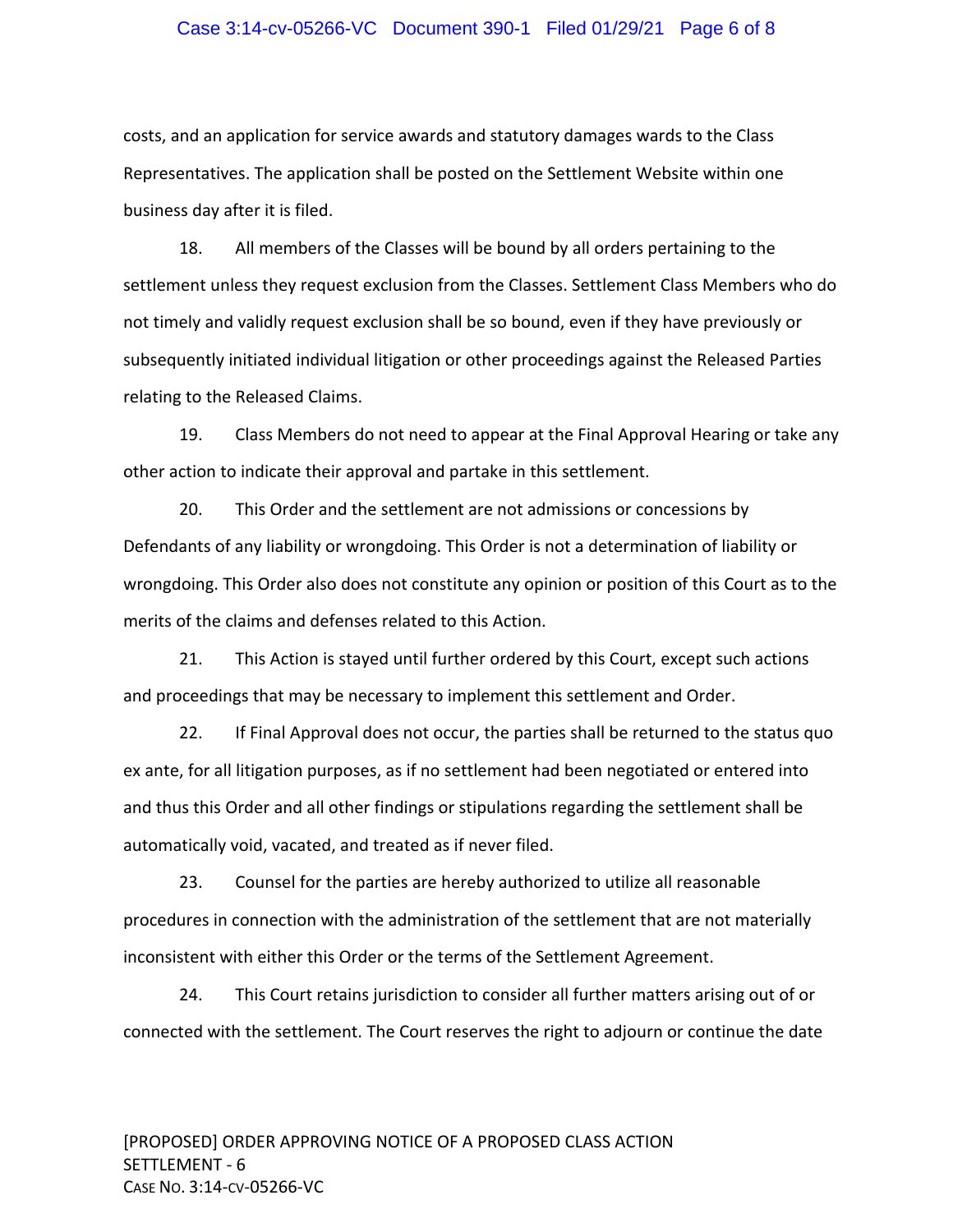of the Final Approval Hearing without further notice to Class members. The Court may

approve or modify the settlement without further notice to Class members.

25. The following timeline will govern proceedings through the Final Approval

Hearing:

| <b>FVFNT</b>                                                                                                                       | DATF                                                  |
|------------------------------------------------------------------------------------------------------------------------------------|-------------------------------------------------------|
| CAFA Notice to be given (Settlement                                                                                                | (10 days after entry of                               |
| Agreement § VII.3)                                                                                                                 | this Order)                                           |
| Case website to be updated (Settlement                                                                                             | (14 days after entry of                               |
| Agreement § VII.4.b)                                                                                                               | this Order)                                           |
| Notice to be disseminated (Settlement<br>Notice Date) (Settlement Agreement<br>\$ VII.4)                                           | (45 days after entry of<br>this Order)                |
| Class Counsel to file motion for attorneys'                                                                                        | (30 days after                                        |
| fees (Settlement Agreement § IV.2)                                                                                                 | Settlement Notice Date)                               |
| Deadline for Settlement Class Members to<br>file claims, object, and request exclusion<br>(Settlement Agreement § III.3, VIII, IX) | (60 days after<br>Settlement Notice Date)             |
| Class Counsel to file motion for final                                                                                             | (no later than 14 days                                |
| approval and response to objections                                                                                                | before the Final Approval Hearing)                    |
| <b>Final Approval Hearing</b>                                                                                                      | (not less than 210 days<br>after entry of this Order) |

IT IS SO ORDERED.

DATED this \_\_\_\_\_\_\_ of \_\_\_\_\_\_\_\_\_\_\_\_\_\_\_\_\_\_\_\_\_\_\_\_\_\_\_\_\_\_\_\_\_\_\_, 2021.

VINCE CHHABRIA United States District Judge